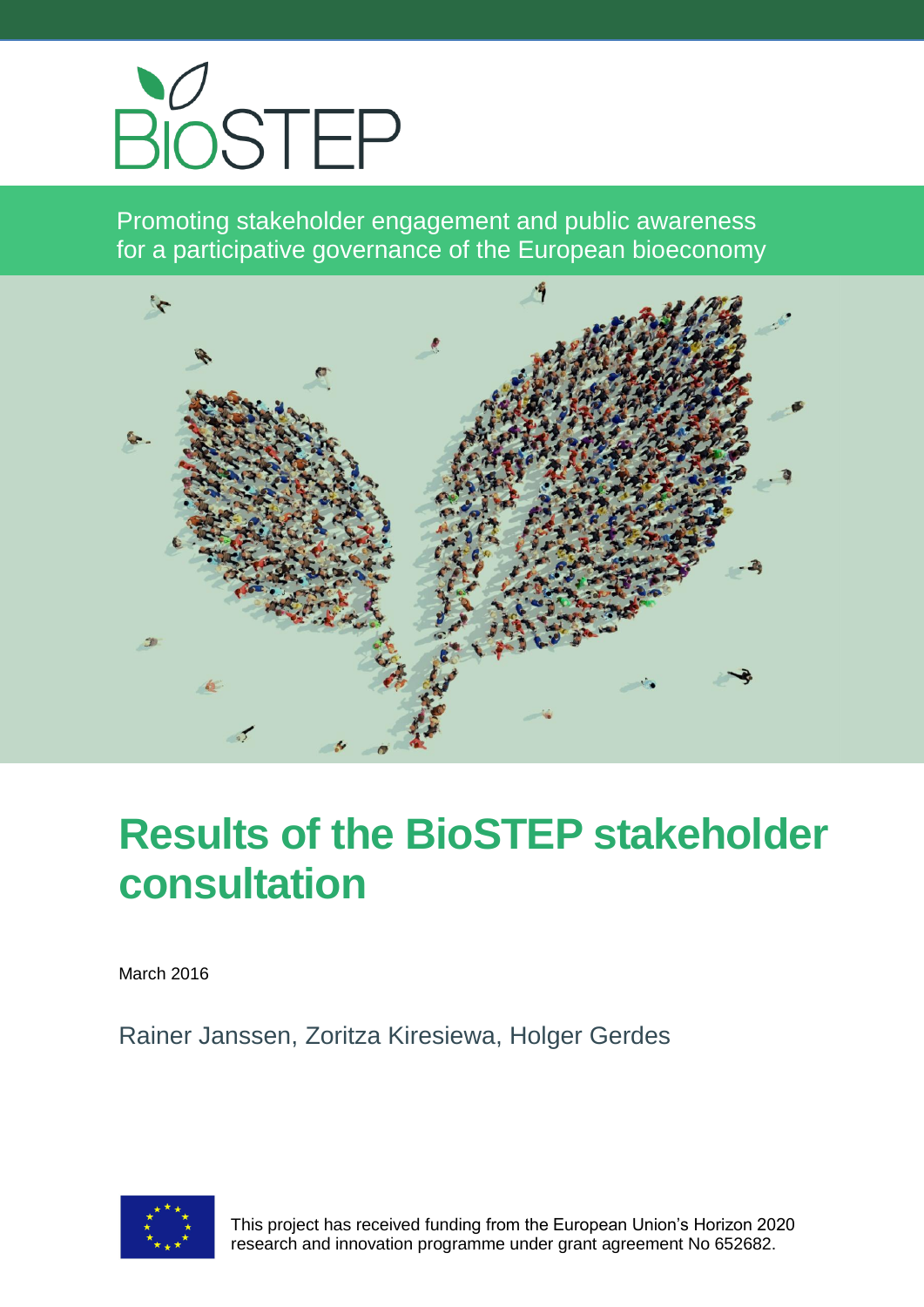| <b>Document information</b> |                                                                                                                       |
|-----------------------------|-----------------------------------------------------------------------------------------------------------------------|
| Project name:               | <b>BioSTEP</b>                                                                                                        |
| Project title:              | Promoting stakeholder engagement and public<br>awareness for a participative governance of the<br>European bioeconomy |
| Project number:             | 652682                                                                                                                |
| <b>Start date:</b>          | $1st$ March 2015                                                                                                      |
| <b>Duration:</b>            | 36 months                                                                                                             |

| <b>Report:</b>                | D4.1: Results of the BioSTEP stakeholder<br>consultation             |  |  |  |  |  |  |  |
|-------------------------------|----------------------------------------------------------------------|--|--|--|--|--|--|--|
| <b>Work Package:</b>          | WP4: Linking stakeholders and policy-makers                          |  |  |  |  |  |  |  |
| <b>Work Package leader:</b>   | Ecologic                                                             |  |  |  |  |  |  |  |
| Task:                         | Task 4.1: Mobilizing key stakeholders                                |  |  |  |  |  |  |  |
| Task leader:                  | <b>WIP</b>                                                           |  |  |  |  |  |  |  |
| Responsible author(s):        | Rainer Janssen (WIP); Zoritza Kiresiewa, Holger<br>Gerdes (Ecologic) |  |  |  |  |  |  |  |
| Internal peer review:         | Martin Stoyanov (BIA)                                                |  |  |  |  |  |  |  |
| <b>Planned delivery date:</b> | M11                                                                  |  |  |  |  |  |  |  |
| <b>Actual delivery date:</b>  | M <sub>13</sub>                                                      |  |  |  |  |  |  |  |
| <b>Reporting period:</b>      | RP <sub>1</sub>                                                      |  |  |  |  |  |  |  |

|           | <b>Dissemination level of this report</b>                                             |  |
|-----------|---------------------------------------------------------------------------------------|--|
| PU        | Public                                                                                |  |
| <b>PP</b> | Restricted to other programme participants (including the Commission Services)        |  |
| <b>RE</b> | Restricted to a group specified by the consortium (including the Commission Services) |  |
| CO        | Confidential, only for members of the consortium (including the Commission Services)  |  |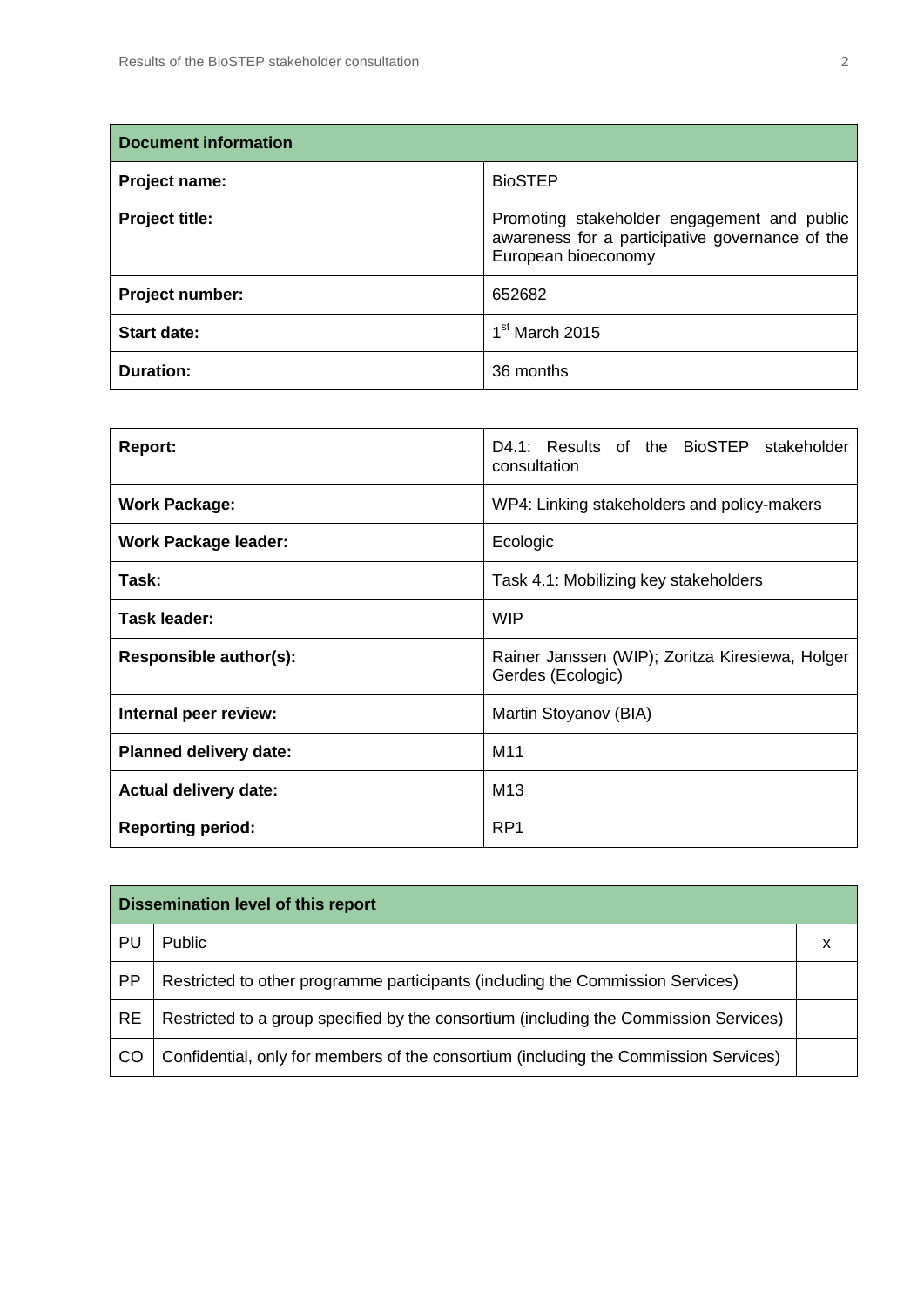## **ACKNOWLEDGMENT & DISCLAIMER**

This project has received funding from the European Union's Horizon 2020 research and innovation programme under grant agreement No 652682. Neither the European Commission nor any person acting on behalf of the Commission is responsible for how the following information is used. The views expressed in this publication are the sole responsibility of the author and do not necessarily reflect the views of the European Commission.

Reproduction and translation for non-commercial purposes are authorised, provided the source is acknowledged and the publisher is given prior notice and sent a copy..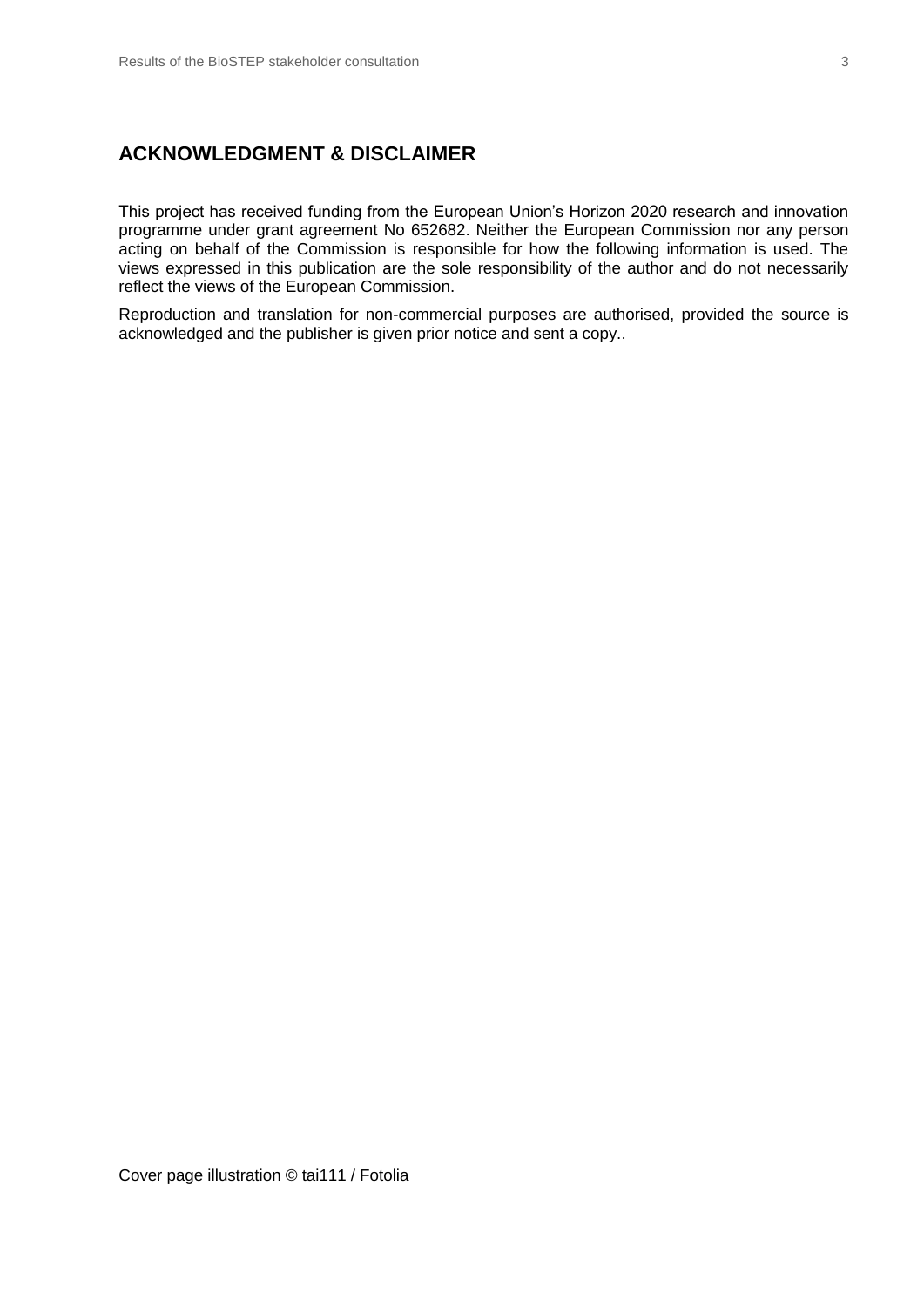#### **EXECUTIVE SUMMARY**

The main aim of the BioSTEP stakeholder consultation was to provide insights on existing (policy) challenges for the European bioeconomy and potential (policy) measures to address them. The results inform the design of three policy workshops, which BioSTEP will organise in 2016. The outcome of this process will be a list of targeted policy recommendations for the (further) development of balanced and informed bioeconomy strategies at the regional, national and European levels.

During the period of 30 October to 22 December 2015, more than 180 stakeholders from a broad spectrum responded to the BioSTEP consultation. The two largest stakeholder groups involved in the consultation were universities/research centres and government representatives, accounting for roughly half of the stakeholders. The about 30 respondents from industry and SMEs are regarded as a satisfactory contribution of the private sector to the BioSTEP survey.

**Section 1** of the consultation addressed "Benefits and challenges of the bioeconomy". The strongest stakeholder agreement on *perceived benefits* was indicated for "managing natural resources sustainably", thus placing the importance of the bioeconomy in a wider societal context. This fact is also underlined by the strong agreement with the benefits "Supporting investment in new infrastructures" and "Supporting investment in knowledge, innovation and skills". The contribution of the bioeconomy to "reducing dependence on non-renewable resources" and to "mitigating and adapting to climate change" was seen more critically. This may be due to the on-going discussion on the GHG impacts of biomass production and use and the inherent limitations of biomass availability.

With respect to *challenges of the bioeconomy* stakeholders highlighted the importance of "sustainability assurance", "policy coherence", "appropriate financing", and "participative dialogue with the public and bioeconomy stakeholders". The latter challenge is directly addressed by the EUfunded project BioSTEP with its overall aim to promote a public dialogue on the goals of the bioeconomy and the steps needed to move towards a sustainable economy and way of life. On the other hand, stakeholders expressed limited concerns in the areas "specialist personnel", "transparent intra-governmental communication", and "data availability".

**Section 2** of the consultation addressed "Potential social and environmental impacts of the bioeconomy". Stakeholders attributed utmost importance to potential negative *social impacts* of the bioeconomy on food security. This is fully in line with concerns raised globally on the impacts of increased biomass, bioenergy and biomaterial production. Strong concerns also exist with respect to effective participation and the distribution of revenues created. Social impacts on employment and labour rights, land tenure, health and overall ethical implications raise lower, but still considerable concerns. These topics are usually regarded as less critical in Europe whereas they often trigger major concerns in developing countries. Changes in landscape aesthetics are attributed lowest importance. Finally, several stakeholders stated that all (social) impacts were highly dependent on the type of feedstock with residues and wastes usually having lower potential impact than energy crops grown on agricultural land.

Stakeholders regarded all presented potential *environmental impacts* as "important". Highest concern was attributed to impacts on resource use (land use efficiency, energy efficiency). This is in line with key findings under perceived benefits of the bioeconomy with respect to "managing natural resources sustainably". Environmental impacts on climate change, water, soil and biodiversity were regarded as "important" in average whereas stakeholders attributed slightly lower importance to air pollution and  $CO<sub>2</sub>$ eq emissions due to indirect land use change. The latter may result from ongoing controversies regarding the reliability of methodologies to assess indirect land use change impacts.

**Section 3** of the consultation concerned the evaluation of specific "topics/measures" to address a number of challenges faced by the European bioeconomy. With respect to the **challenge "ensuring sustainability"**, stakeholders underlined the importance of monitoring sustainability performance and incentives to improve sustainability performance. Both measures focus on assistance offered to bioeconomy market players to improve performance rather than on strict regulatory interventions. Such measures would facilitate initial market development with the aim to benefit from "learning by doing" towards continuously improved sustainability performance.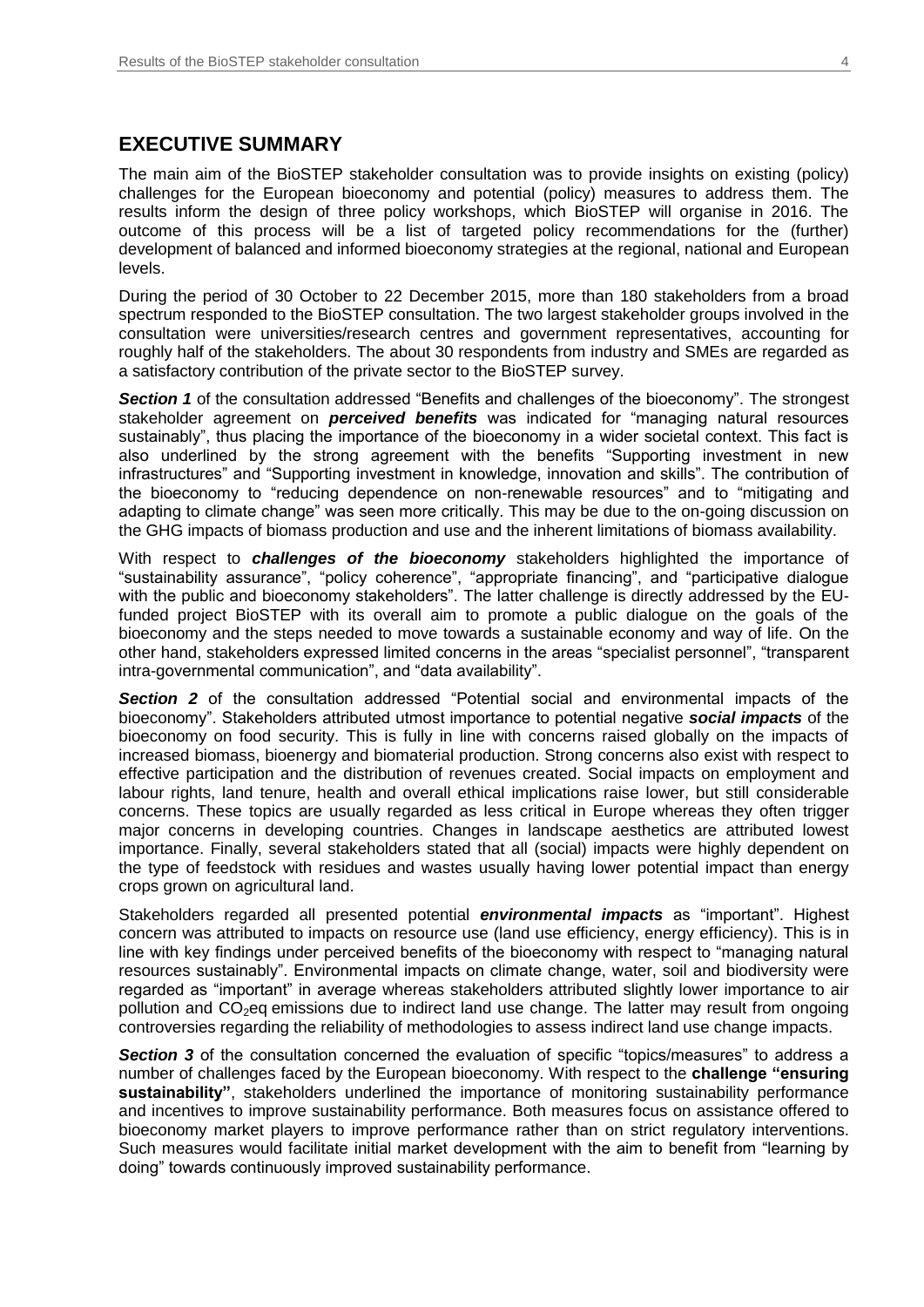Mandatory sustainability certification was attributed higher importance than voluntary sustainability certification. As voluntary agreements often do not live up to their promises, mandatory measures are regarded as necessary to ensure "minimum" sustainability performance. The low importance attributed to limitations on production volumes is interesting in the light of the recent cap introduced for food based biofuels implemented in the framework of the revision of the EU Renewable Energy Directive (RED) – "ILUC Directive".

Stakeholders attributed highest importance within the **challenge "ensuring policy coherence"** to integrating bioeconomy strategies into agricultural, environmental, energy, regional, climate and industrial policies. A holistic policy approach integrating several sectors is needed to ensure the success of the European bioeconomy. This holistic policy shall be supported by comprehensive EU Research & Innovations strategies and funding programmes (e.g. Horizon 2020), specific policies promoting the availability of raw materials, and the development of appropriate regulations for the bioeconomy.

Stakeholders attributed slightly lower importance to the development of standards, the adaptation of regional smart specialisation strategies, and the harmonisation of certification and labelling schemes. Finally, stakeholders see public procurement and indicative or binding targets as less appropriate to ensure policy coherence within the European bioeconomy.

With respect to the **challenge "improving intra-governmental communication"**, highest importance was given to establishing multi-level working group(s) made up of central/regional/local government department representatives. Regular inter-departmental meetings, high level working group(s) made up of central government department representatives and the development of better mechanisms for inter-departmental communication were regarded less important. Stakeholders highlighted the importance of agreeing on common targets and the clear identification of a leading department (focal point). Furthermore, as some biomass used in the EU is sourced from non-EU countries, inter-government communication with these countries is important as well.

With respect to the **challenge "promoting a participative dialogue"**, stakeholders attributed high importance to dedicated working group(s) made up of public sector representatives and bioeconomy stakeholders, grant or loan-based financing schemes for public-private initiatives as well as local and regional workshops. Specific stakeholder contributions further highlighted the importance of publicprivate collaboration to promote and support the market introduction of innovative bioenergy solutions and business models.

Stakeholders underlined the importance of establishing networks of best practice bioeconomy regions in Europe and organising best practice workshops for information sharing within the **challenge "sharing best practice"**.

With respect to the **challenge "ensuring appropriate financing"**, stakeholders attributed highest (and almost equal) importance to building investor confidence in the bioeconomy, promoting public private partnerships, public funding for demonstration projects and funding from national programmes for the bioeconomy. The establishment of a stable, long-term and supportive policy and regulatory framework encompassing policy coherence between different sectors involved and effective sustainability assurance is generally seen as crucial pre-requisite for investor confidence in the bioeconomy. Stakeholders indicated lower relevance for green public procurement and ensuring competitive feedstock costs.

With respect to the **challenge "ensuring appropriate data availability"**, stakeholders attributed highest importance to establishing national Knowledge Exchange Networks to promote information sharing between bioeconomy actors and information resource websites. On the other hand, stakeholders indicated lower relevance with regard to industry fora, unified mailing services, ontologies, taxonomies and Semantic Web or RSS feeds on bioeconomy topics.

Stakeholders highlighted the importance of increased funding for bioeconomy research within the **challenge "ensuring sufficient specialist personnel"**. The education of specialist personnel can also be supported by international exchange programmes for students and entrepreneurs, national (and/or regional) industry skills policies and training programmes, individual grants for specialist education as well as additional funding for educational/training bodies. Stakeholders indicated slightly lower relevance for public information and awareness efforts, clearer vocational and academic qualification pathways and grants to businesses to improve workers' specialist skills.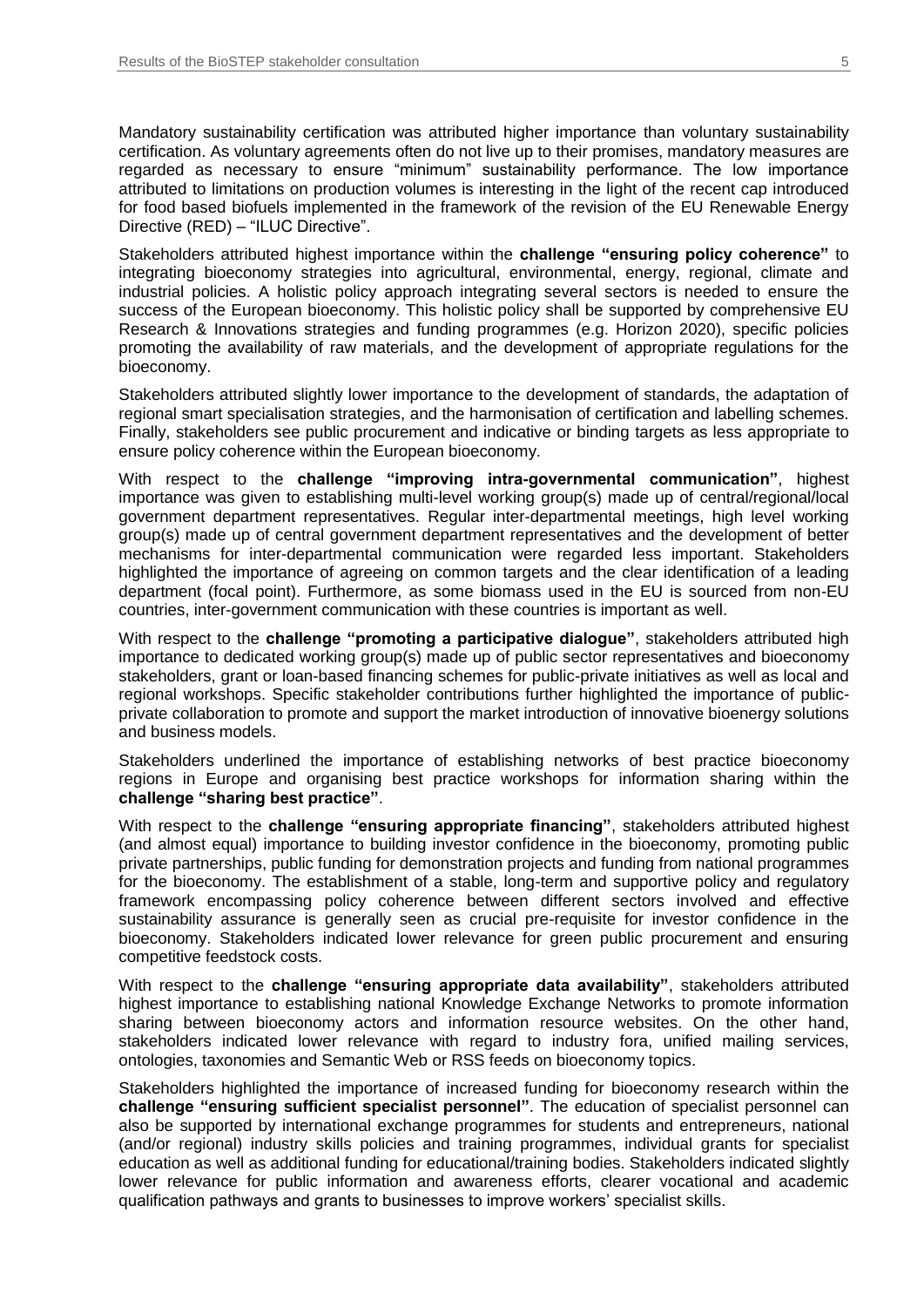## **Table of contents**

| 1            |       |  |
|--------------|-------|--|
| $\mathbf{2}$ |       |  |
|              | 2.1   |  |
|              | 2.2   |  |
| 3            |       |  |
|              | 3.1   |  |
|              | 3.2   |  |
|              | 3.3   |  |
| 4            |       |  |
|              | 4.1   |  |
|              | 4.1.1 |  |
|              | 4.1.2 |  |
|              | 4.2   |  |
|              | 4.2.1 |  |
|              |       |  |
|              | 4.3   |  |
|              | 4.3.1 |  |
|              | 4.3.2 |  |
|              | 4.3.3 |  |
|              | 4.3.4 |  |
|              | 4.3.5 |  |
|              | 4.3.6 |  |
|              | 4.3.7 |  |
|              |       |  |
| 5            |       |  |
| 6            |       |  |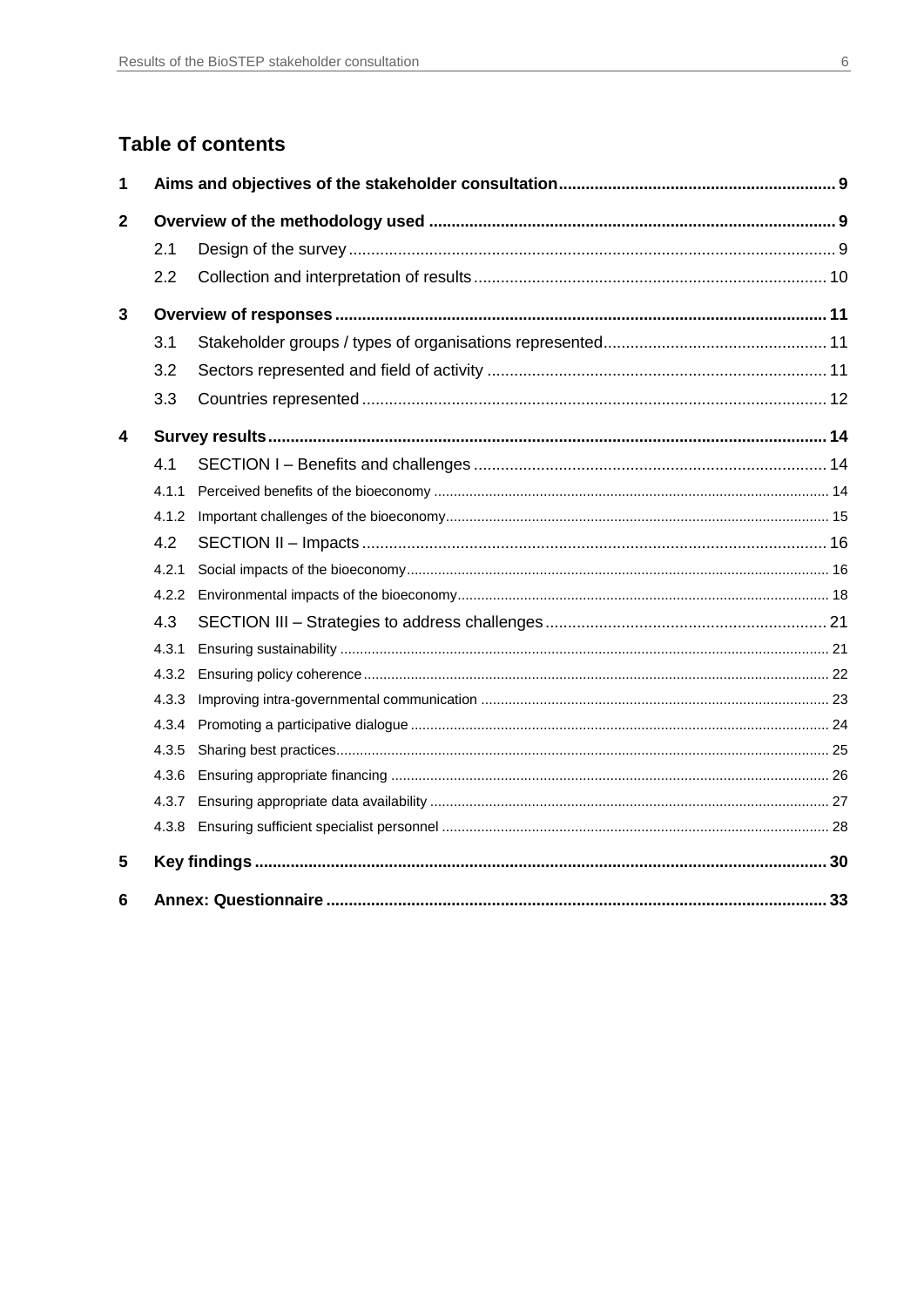## **Figures**

| Figure 1: Types of organisations of stakeholders responding to the BioSTEP consultation 11         |  |
|----------------------------------------------------------------------------------------------------|--|
|                                                                                                    |  |
|                                                                                                    |  |
|                                                                                                    |  |
| Figure 5: Perceived benefits offered by the bioeconomy (1(strongly disagree) to 5 (strongly        |  |
| Figure 6: Perceived challenges of the bioeconomy (1 (strongly disagree) to 5 (strongly agree)) 15  |  |
| Figure 7: Social impacts of the bioeconomy (1 (not important) to 5 (very important))  16           |  |
|                                                                                                    |  |
| Figure 9: Insight view: Participation (effective participation processes, information              |  |
|                                                                                                    |  |
| Figure 11: Environmental impacts of the bioeconomy (1 (not important) to 5 (very important)) 18    |  |
| Figure 12: Insight view: Resource use (land use efficiency, energy efficiency) – Stakeholder       |  |
| Figure 13: Insight view: Insight view: $CO2$ eq emissions due to indirect land use change –        |  |
| Figure 14: Measures to ensure sustainability within the emerging bioeconomy (1 (not                |  |
| Figure 15: Measures to ensure policy coherence within the emerging bioeconomy (1 (not              |  |
| Figure 16: Measures to improve intra-governmental communication (1 (not important) to 5 (very      |  |
| Figure 17: Measures to promote participative dialogue (1 (not important) to 5 (very important)  25 |  |
| Figure 18: Measures to share best practice (1 (not important) to 5 (very important)) 26            |  |
| Figure 19: Measures to ensure appropriate financing (1 (not important) to 5 (very important))  27  |  |
| Figure 20: Measures to ensure appropriate data availability (1 (not important) to 5 (very          |  |
| Figure 21: Measures to ensure sufficient specialist personnel (1 (not important) to 5 (very        |  |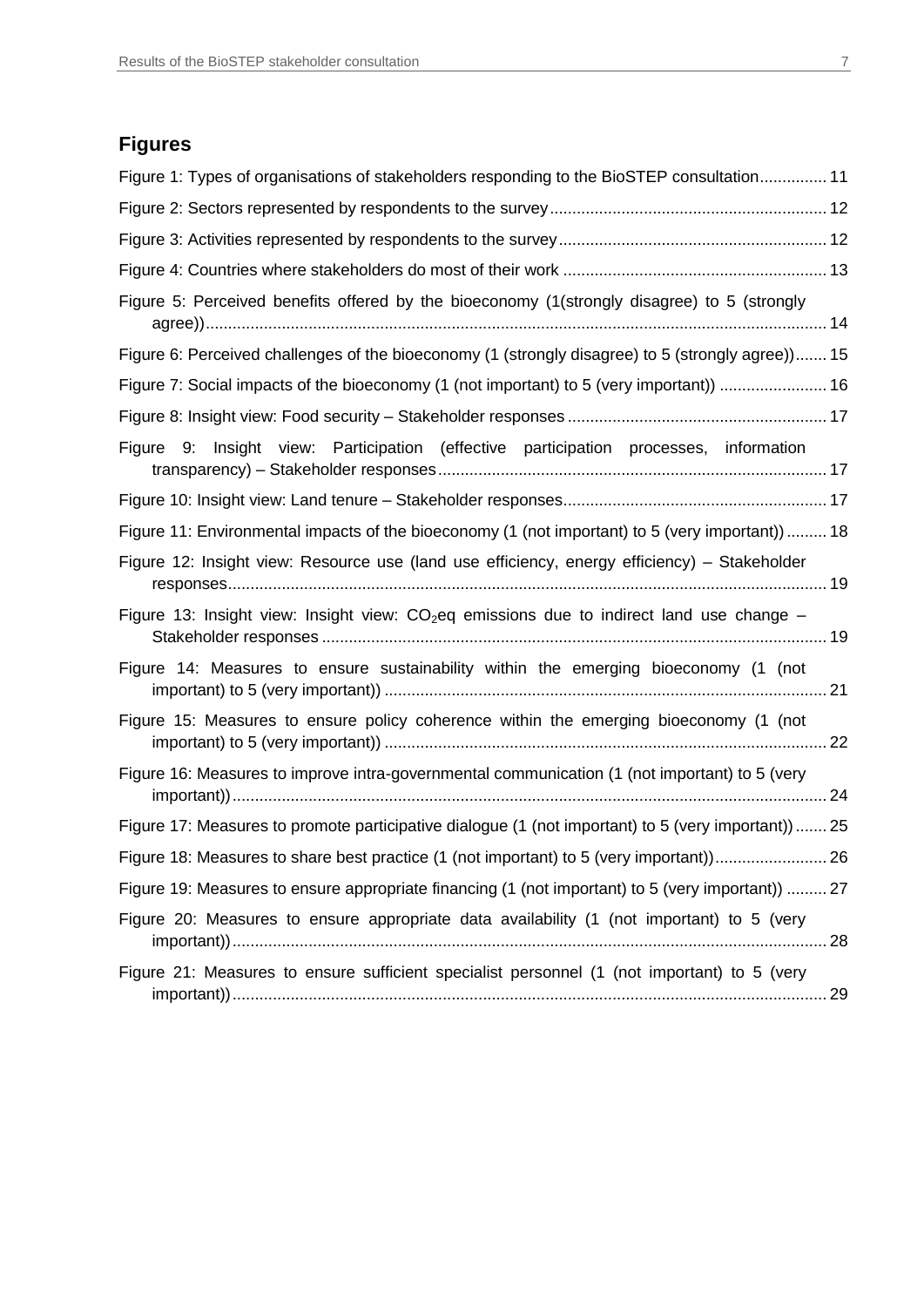## **Abbreviations**

| <b>CAP</b>      | <b>Common Agricultural Policy</b>                        |
|-----------------|----------------------------------------------------------|
| <b>CEN</b>      | European Committee for Standardization                   |
| <b>CEO</b>      | Chief executive officer                                  |
| $CO2$ (eq)      | Carbon dioxide (equivalent)                              |
| <b>CSO</b>      | Civil society organisation                               |
| <b>EFSI</b>     | European Fund for Strategic Investments                  |
| <b>ETS</b>      | <b>Emissions Trading System</b>                          |
| <b>EU</b>       | European Union                                           |
| <b>GHG</b>      | Greenhouse gas                                           |
| <b>HCI/HF</b>   | Hydrochloric acid/Hafnium                                |
| <b>ILUC</b>     | Indirect land use change                                 |
| <b>ISO</b>      | International Organization for Standardization           |
| <b>KPI</b>      | Key performance indicator                                |
| <b>NGO</b>      | Non-governmental organisation                            |
| NH <sub>3</sub> | Ammonia                                                  |
| NO <sub>X</sub> | Nitrogen oxide                                           |
| <b>RED</b>      | EU Renewable Energy Directive (Directive (EU) 2015/1513) |
| <b>ROI</b>      | Return on investment                                     |
| <b>RSS</b>      | <b>Rich Site Summary</b>                                 |
| <b>SBP</b>      | Sustainable Biomass Partnership                          |
| <b>SDGs</b>     | Sustainable Development Goals                            |
| <b>SME</b>      | Small and medium-sized enterprise                        |
| SO <sub>2</sub> | Sulphur dioxide                                          |
| <b>TV</b>       | Television                                               |
| <b>UK</b>       | United Kingdom                                           |
| <b>UN</b>       | <b>United Nations</b>                                    |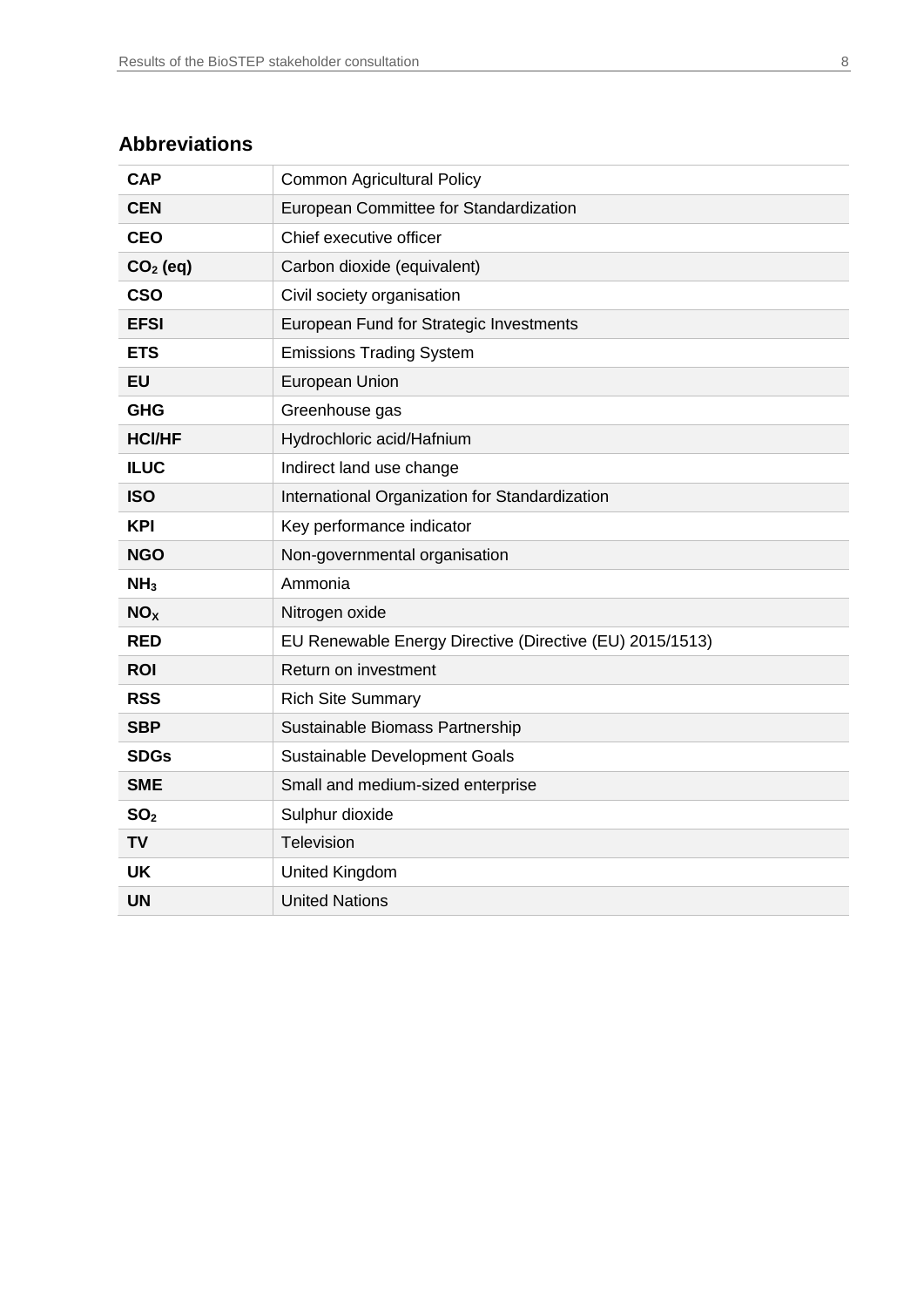## <span id="page-8-0"></span>**1 Aims and objectives of the stakeholder consultation**

BioSTEP's main objective is to promote stakeholder engagement and public awareness for a participative governance of the European bioeconomy. The stakeholder consultation was carried out under Work Package 4 of BioSTEP, which aims to engage stakeholders and policy-makers at the European, national and regional levels in debates about the potentials of the European bioeconomy and to outline priorities for the further development and implementation of bioeconomy strategies at the regional, national and European levels.

In this context, the main aim of BioSTEP's stakeholder consultation was to provide insights on existing (policy) challenges related to the bioeconomy and potential (policy) measures to address them. The results of the consultation help the project team to understand how different actors perceive the challenges, opportunities and policy gaps surrounding the development and strengthening of national and regional bioeconomy strategies and inform the design of three policy workshops, which BioTEP will organise in 2016 and 2017. The outcome of this consultation and engagement process will be a list of targeted policy recommendations for the (further) development of balanced and informed bioeconomy strategies at the regional, national and European levels.

This BioSTEP consultation was opened on 30 October 2015 with an initial closing date of 6 December 2015, which was later extended until 22 December 2015.

## <span id="page-8-1"></span>**2 Overview of the methodology used**

## <span id="page-8-2"></span>**2.1 Design of the survey**

Besides general information on the respondent (country, type of organisation, sector and field of activity), the electronic survey included **three thematic sections** on "benefits and challenges of the bioeconomy", "potential impacts of the bioeconomy" and "strategies to address challenges", involving a mixture of 16 closed and open-ended questions.

In the first thematic section on "Benefits and challenges of the bioeconomy" (Questions 5 and 6), a number of "statements" were presented for each question and respondents were asked to "value" the statements on a scale of 1 (strongly disagree) to 5 (strongly agree).

- 1: strongly disagree
- 2: disagree
- 3: neutral
- 4: agree
- 5: strongly agree

In the second thematic section on "Potential impacts of the bioeconomy" (Questions 7 and 8) and the third thematic section on "Strategies to address challenges" (Questions 9 to 16), a number of "topics and/or measures" were presented and respondents were asked to "value" these "topics/measures" on a scale of 1 (not important) to 5 (very important).

- 1: not important
- 2: slightly important
- 3: moderately important
- 4: important
- 5: very important

The questionnaire was accessible via EUSurvey [\(https://ec.europa.eu/eusurvey/\)](https://ec.europa.eu/eusurvey/), the European Commission's official survey management tool. A number of measures were taken to promote the survey among relevant stakeholders. Invitations were sent to more than individual stakeholder contacts that had been identified by the members of the project consortium. In addition, the invitation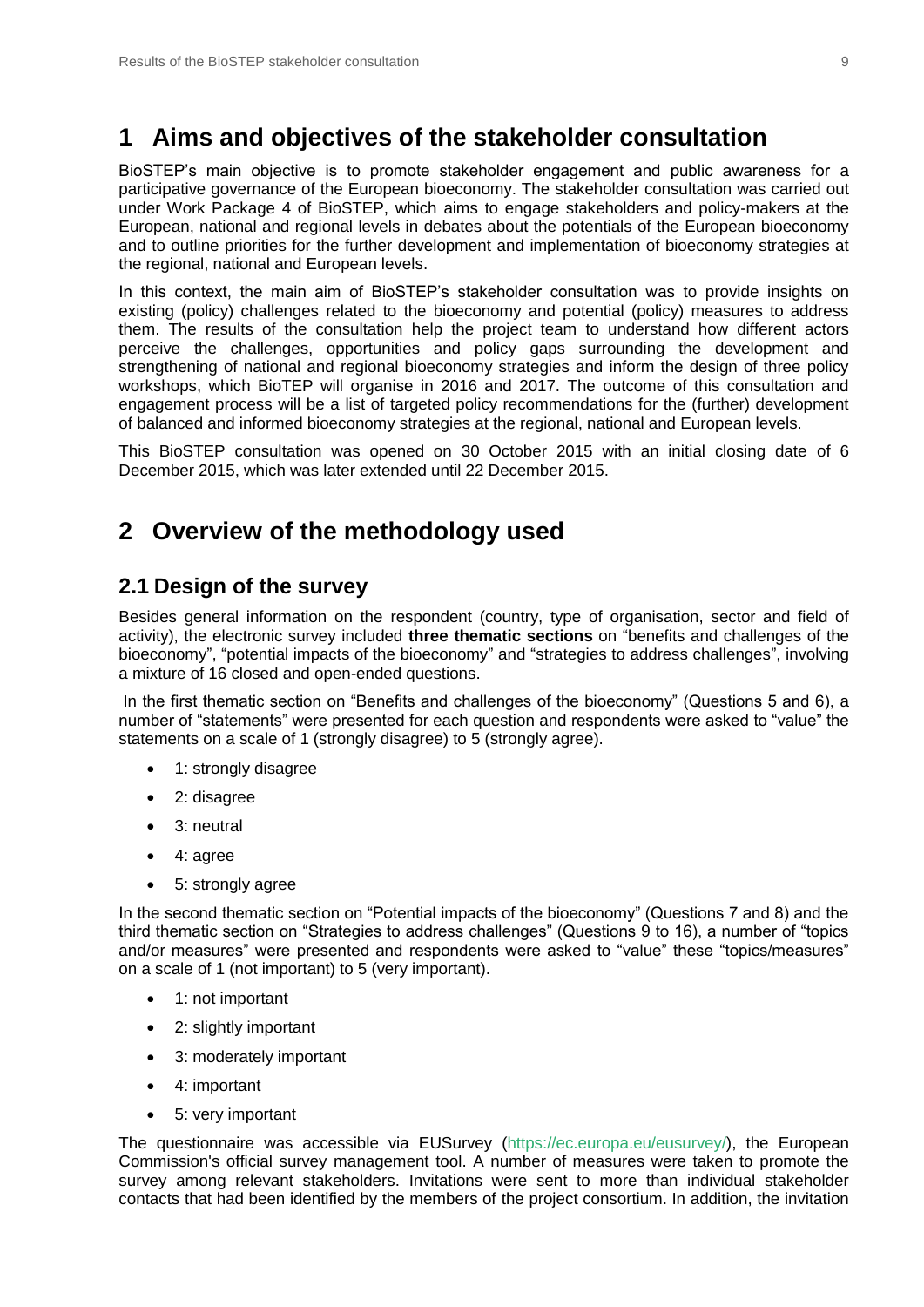was disseminated via a number of newsletters and networks, including the networks of the members of the project's advisory board. Overall, with respect to the mobilisation of stakeholders for this consultation, a great deal of attention was paid to ensuring regional and sectoral balance. The survey was completed by a total of 182 respondents which is a sufficient number allowing meaningful conclusions to be drawn from this survey.

The full questionnaire is presented in Annex 1 of this report.

## <span id="page-9-0"></span>**2.2 Collection and interpretation of results**

The results of this online consultation were automatically stored in a coded format which was then interpreted and converted into tables and pie charts in an excel document.

For the main line of evaluation of this questionnaire, a "weighted average score" was calculated for each question. With this weighted average score the "agreement" of stakeholders with a certain statement or the "importance" attributed by stakeholders to certain topics or measures can be evaluated. Furthermore, the "sequence of importance" attributed by stakeholders can be identified and the "most important statements/topics/measures" may be specifically addressed within the upcoming policy workshops organised by BioSTEP in 2016.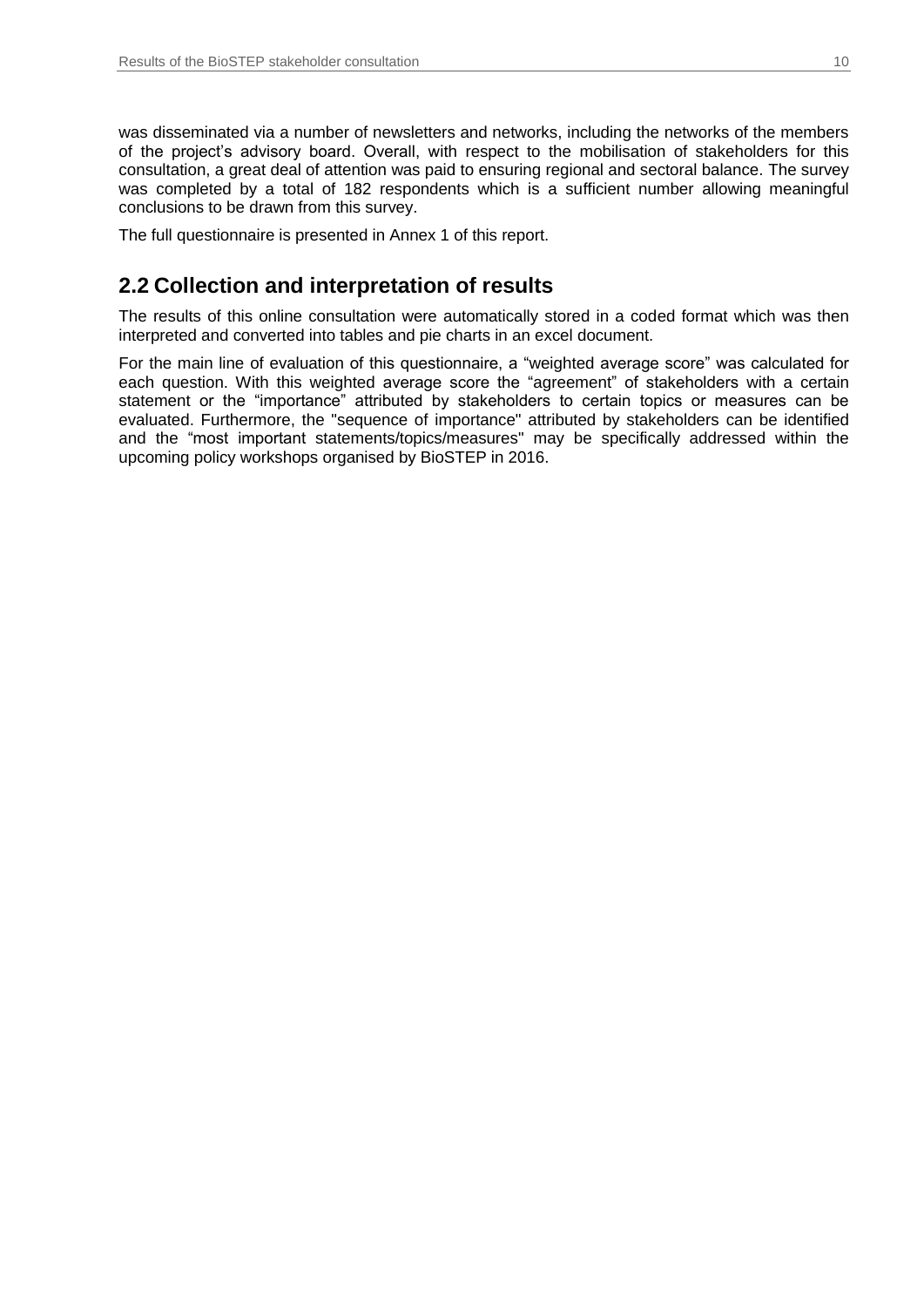## <span id="page-10-0"></span>**3 Overview of responses**

The first part of the BioSTEP questionnaire aimed to provide an overview on general information about the stakeholders responding to the consultation.

## <span id="page-10-1"></span>**3.1 Stakeholder groups / types of organisations represented**

Figure 1 shows the types of organisations of stakeholders responding to the BioSTEP consultation (n = 229 from 182 responses due to multiple responses).

The two largest stakeholder groups were universities and research centres and government representatives, accounting for roughly half of the stakeholders. This distribution is rather typical for such online consultations. The 20% of respondents from industry and SMEs are regarded as a satisfactory contribution of the private sector to the BioSTEP survey.



<span id="page-10-3"></span>

## <span id="page-10-2"></span>**3.2 Sectors represented and field of activity**

The sectors represented by survey respondents (see Figure 2) show an equal distribution among the three "choices" of biofuels, biomaterials and biorefinery. Due to multiple responses, the total number of responses is 288 from 182 filled questionnaires.

Noteworthy is the large percentage of "other", which include forestry, food, environment, pulp and paper, aeronautics, biomass, bioenergy, policy, research, education and innovation and life sciences. It seems thus that stakeholders did not regard the three presented sectors as fully relevant for describing their activities.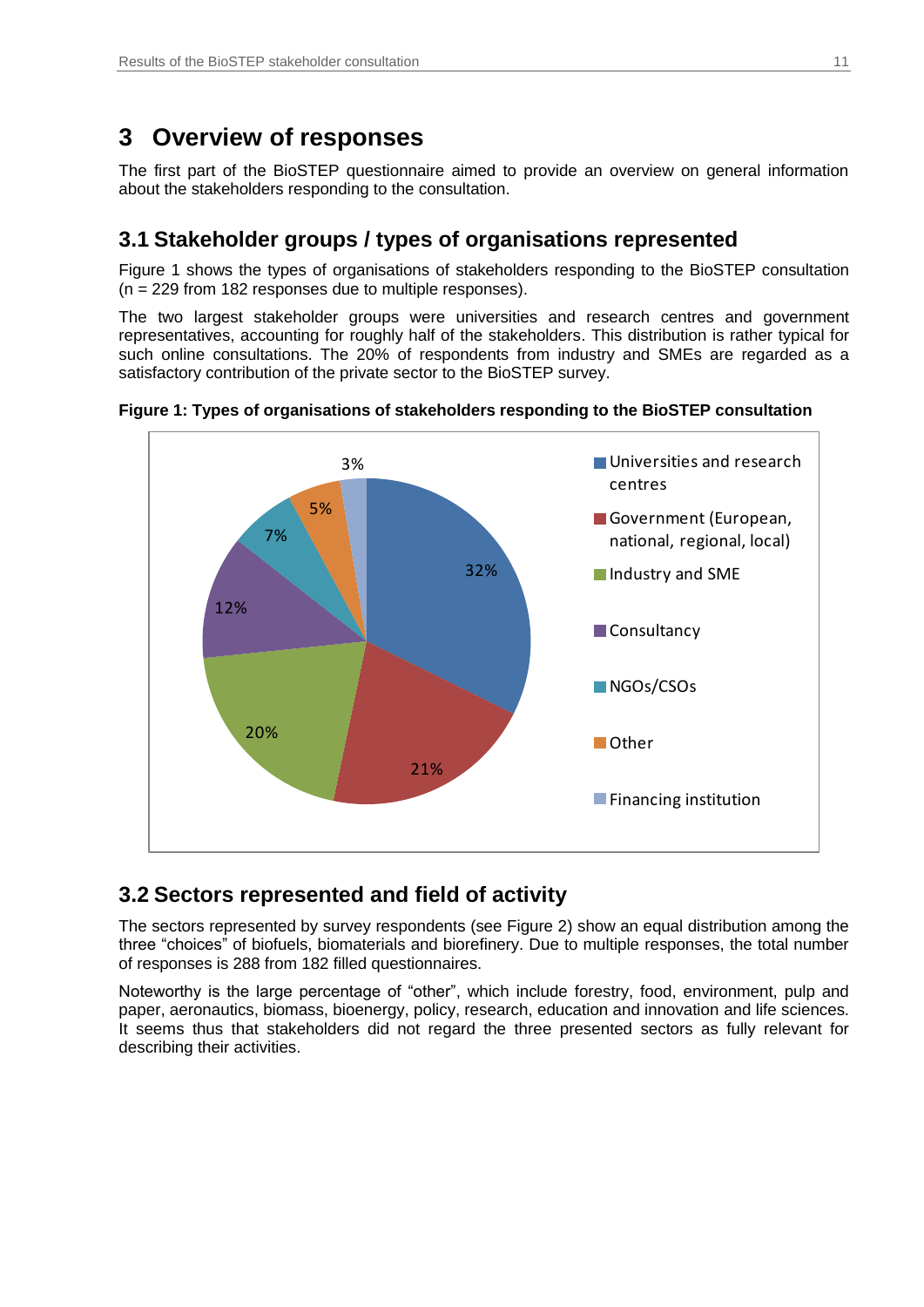

<span id="page-11-1"></span>**Figure 2: Sectors represented by respondents to the survey**

A more detailed overview of the respondents' fields of activities is provided below. Multiple answers were possible, which resulted in a total number of 665 responses from 182 filled questionnaires.

<span id="page-11-2"></span>**Figure 3: Activities represented by respondents to the survey**



## <span id="page-11-0"></span>**3.3 Countries represented**

Figure 4 shows the countries where stakeholders do most of their work. Responses were received from 17 EU Member States. Countries with strategies in the area of bioeconomy (e.g. Germany, Italy, UK and the Netherlands) and countries represented in the BioSTEP consortium are overrepresented in this survey ( $n = 182$  from 182 responses).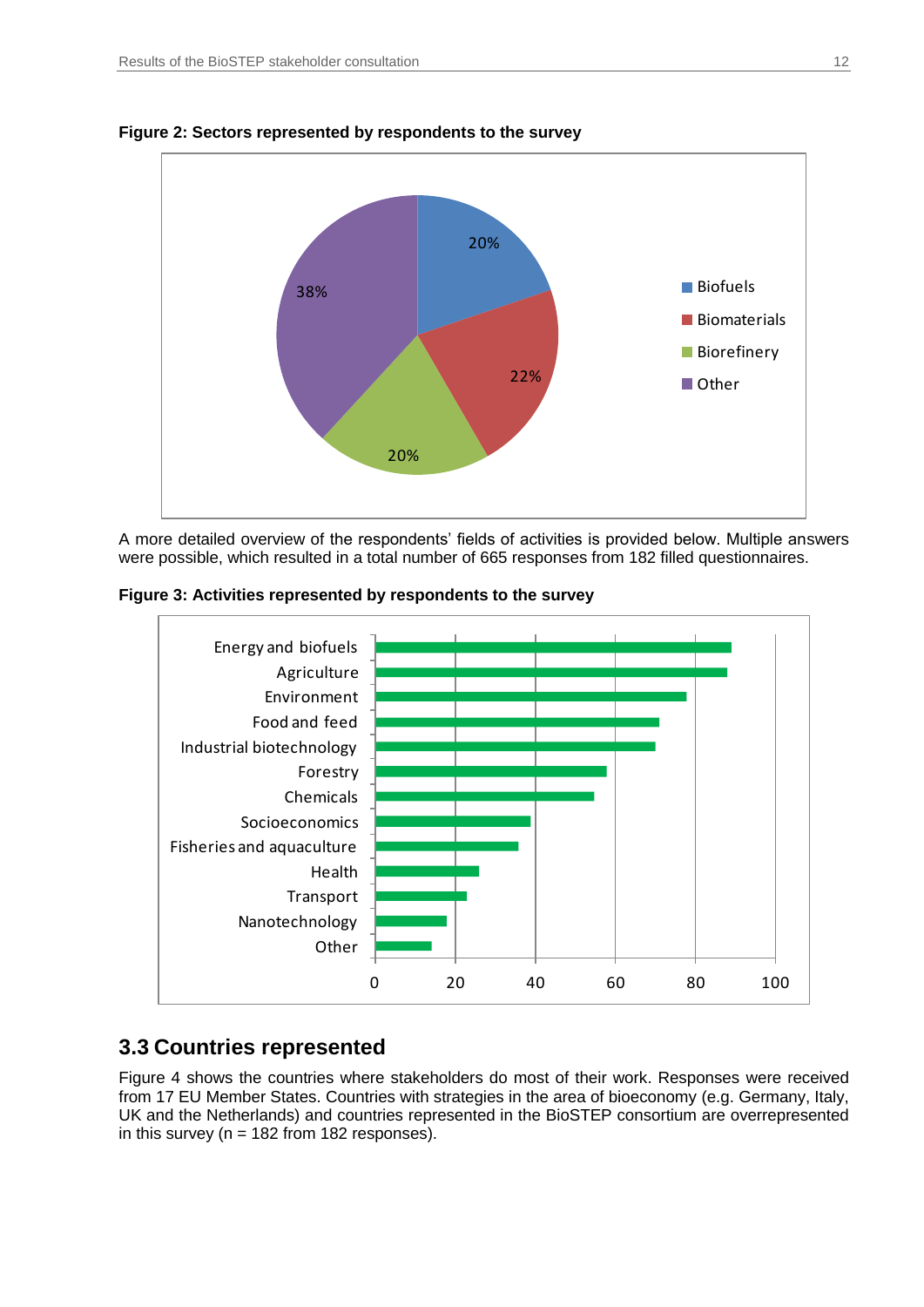

<span id="page-12-0"></span>**Figure 4: Countries where stakeholders do most of their work**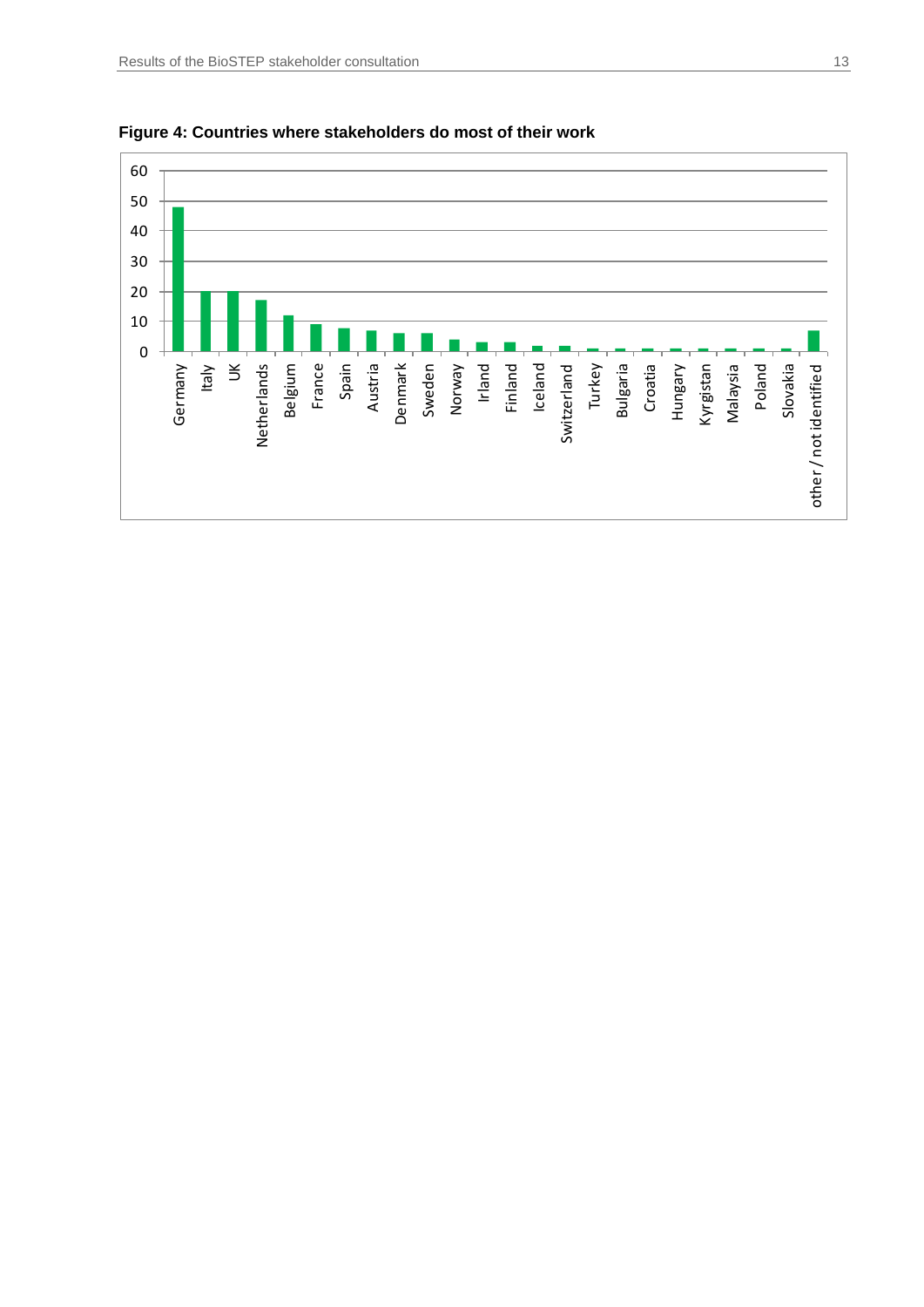## <span id="page-13-0"></span>**4 Survey results**

## <span id="page-13-1"></span>**4.1 SECTION I – Benefits and challenges**

### <span id="page-13-2"></span>**4.1.1 Perceived benefits of the bioeconomy**

The first thematic section of the survey addressed perceived benefits and challenges of the bioeconomy.

Under Question 5, respondents were asked to indicate their level of agreement on a scale from 1 (strongly disagree) to 5 (strongly agree) to several perceived benefits offered by the bioeconomy.

Figure 5 shows that stakeholders generally agreed with the stated benefits. Strongest agreement was indicated for managing natural resources sustainably, thus placing the importance of the bioeconomy in a wider societal context. This fact is also underlined by the strong agreement with the benefits supporting investment in new infrastructures and supporting investment in knowledge, innovation and skills.

The contribution of the bioeconomy to reducing dependence on non-renewable resources and to mitigating and adapting to climate change was seen as more critical. This may be due to the ongoing discussion on GHG impacts of biomass production and use and the inherent limitations of biomass availability.

#### <span id="page-13-3"></span>**Figure 5: Perceived benefits offered by the bioeconomy (1(strongly disagree) to 5 (strongly agree))**



Question 5 also included the option of indicating additional perceived benefits of the bioeconomy. Stakeholders stated the following main benefits: rural development, food security, energy security, circular economy, and social responsibility.

It is therefore recommended to specifically address sustainable resource management and to include discussion panels on the GHG impacts of the bioeconomy in the upcoming BioSTEP policy workshops. Furthermore, topics such as rural development, food security and the circular economy should be covered in the BioSTEP workshops.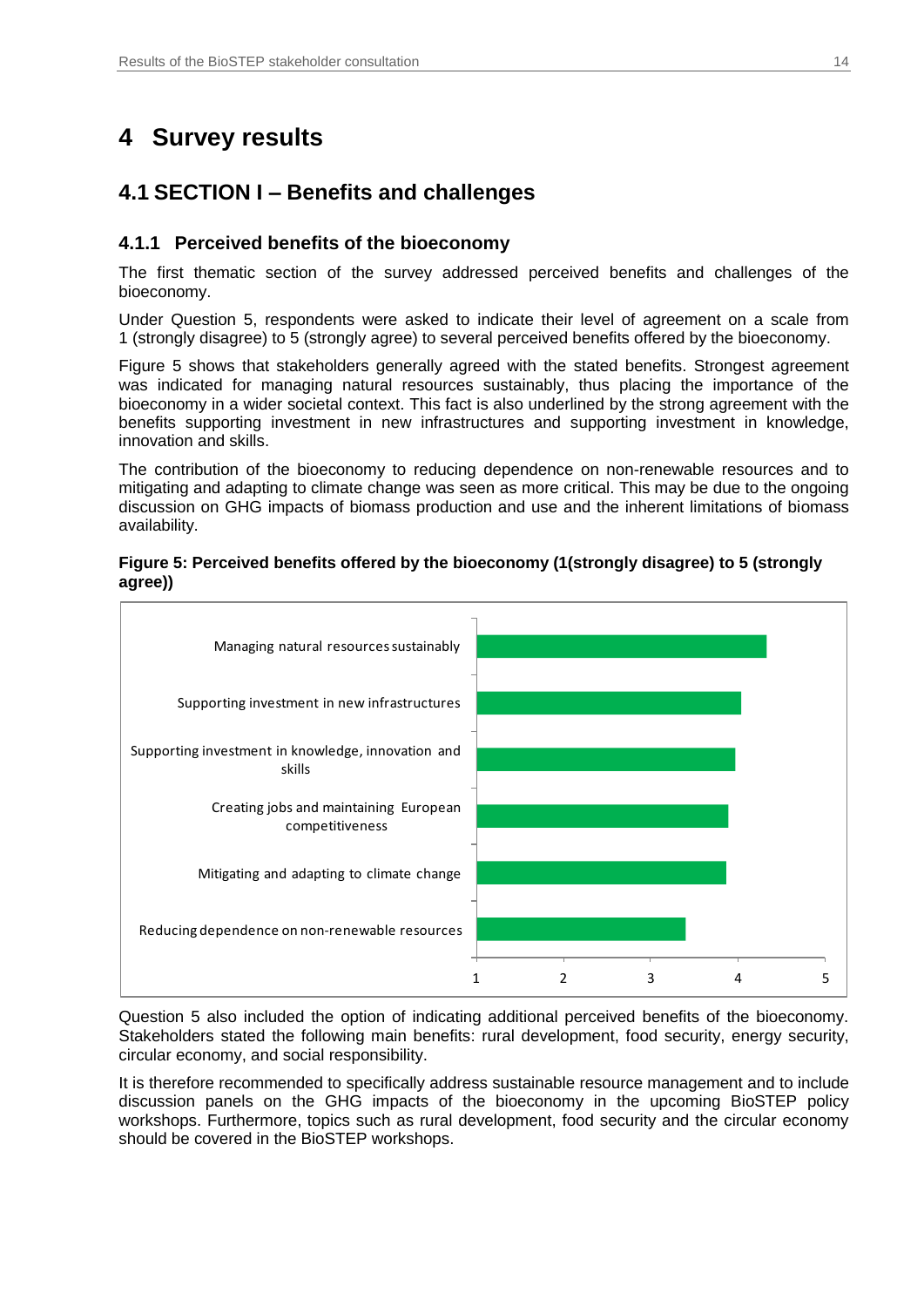## <span id="page-14-0"></span>**4.1.2 Important challenges of the bioeconomy**

Under Question 6, respondents were asked to indicate their level of agreement on a scale from 1 (strongly disagree) to 5 (strongly agree) with several statements on challenges that need to be tackled for an inclusive and informed development of the bioeconomy.

Figure 6 shows that stakeholders perceive the main challenges of the bioeconomy to be:

- Lack of sustainability assurance
- Lack of policy coherence
- Lack of appropriate financing
- Lack of participative dialogue with the public and bioeconomy stakeholders

On the other hand, stakeholders expressed limited concerns in the areas specialist personnel, transparent intra-governmental communication, and data availability.

#### <span id="page-14-1"></span>**Figure 6: Perceived challenges of the bioeconomy (1 (strongly disagree) to 5 (strongly agree))**



Question 6 also included the option of indicating additional challenges of the bioeconomy. Stakeholders stated the following main challenges:

- Lack of support for demonstration and commercialisation activities
- Limited access to biomass resources
- Lack of safety and risk management
- Lack of benefits to society (wealth distribution)
- Lack of level playing field between countries and applications
- Lack of long term policy and financing

It is therefore recommended to specifically address sustainability assurance and public acceptance of the bioeconomy in the upcoming BioSTEP policy workshops. Further important topics include policy coherence, the provision of appropriate financing instruments (namely for the implementation of demonstration and commercialisation activities) as well as the establishment of level playing fields between countries and different applications (biofuels, biomaterials, biochemicals).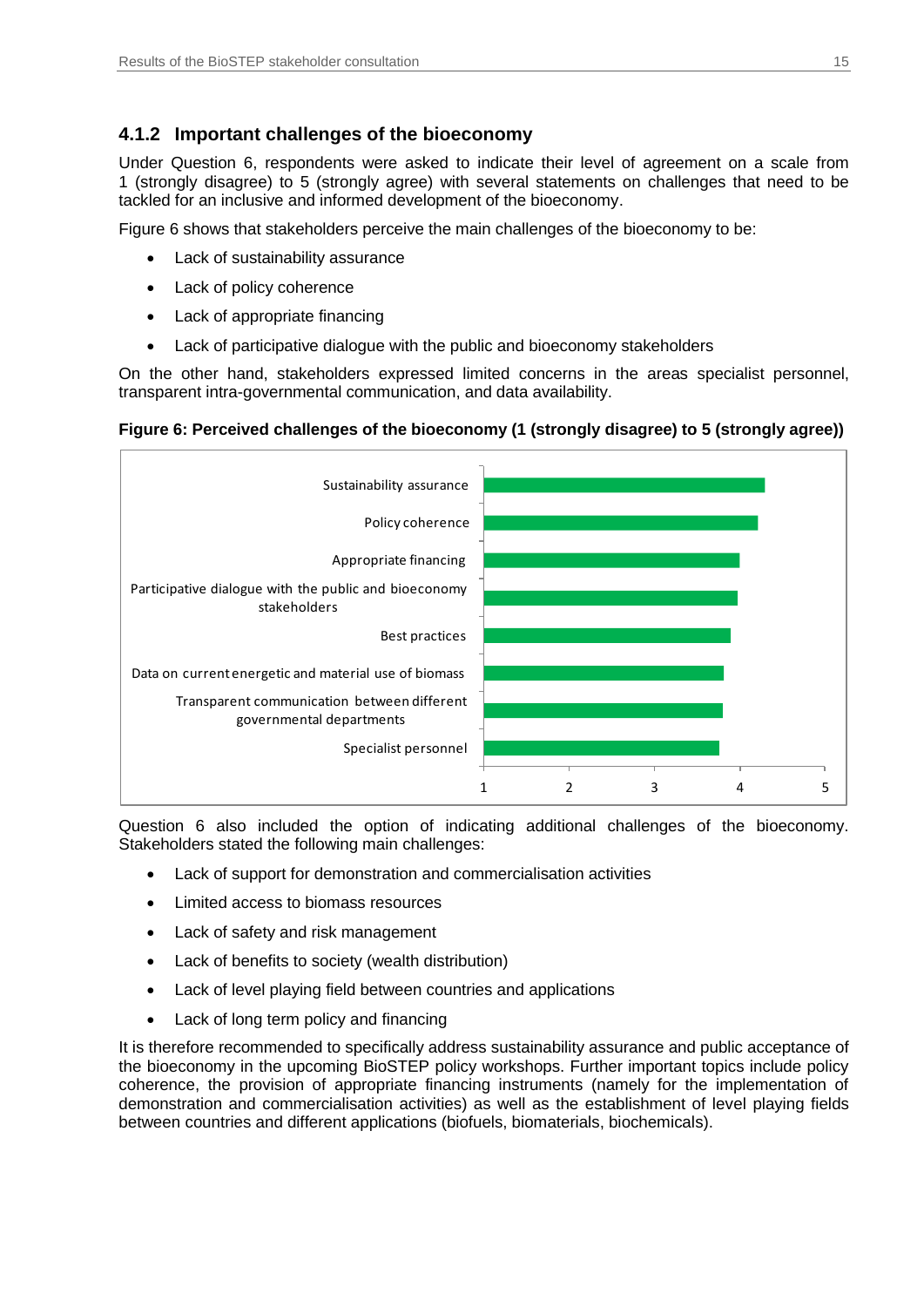## <span id="page-15-0"></span>**4.2 SECTION II – Impacts**

#### <span id="page-15-1"></span>**4.2.1 Social impacts of the bioeconomy**

Under Question 7 respondents were asked to rate on a scale from 1 (not important) to 5 (very important) the importance of addressing the following issues with respect to potential social impacts of the bioeconomy.

Figure 7 shows the strong importance attributed to potential negative impacts on food security. This is fully in line with concerns raised by stakeholders globally on the impacts of increased biomass, bioenergy and biomaterial production. Strong concerns also exist with respect to effective participation and the distribution of revenues created.

Social impacts on employment and labour rights, land tenure, health and overall ethical implications raise lower, but still considerable concerns. These topics are usually regarded as less critical in Europe whereas they often trigger major concerns in developing countries. Finally, changes in landscape aesthetics are attributed lowest importance.



#### <span id="page-15-2"></span>**Figure 7: Social impacts of the bioeconomy (1 (not important) to 5 (very important))**

Figures 8-10 present in detail stakeholder responses on food security, participation and land tenure. More than 50% of stakeholders regard food security impacts as "very important", whereas participation is regarded as "important" and land tenure as "moderately important" by the majority of stakeholders. Specifically, land tenure is not an important problem within Europe, but may be crucial to consider in developing countries.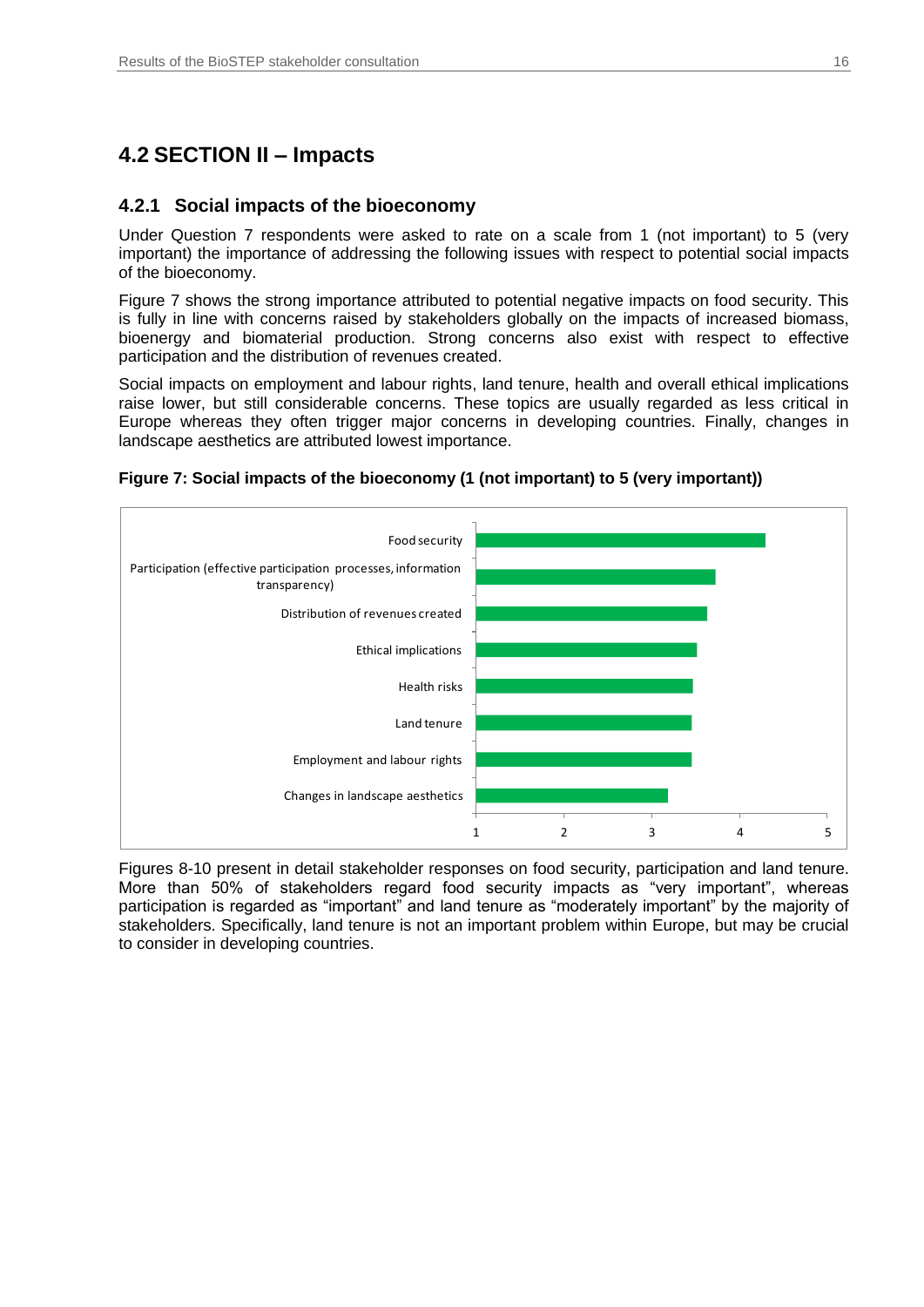

<span id="page-16-0"></span>**Figure 8: Insight view: Food security – Stakeholder responses**

<span id="page-16-1"></span>



<span id="page-16-2"></span>**Figure 10: Insight view: Land tenure – Stakeholder responses**

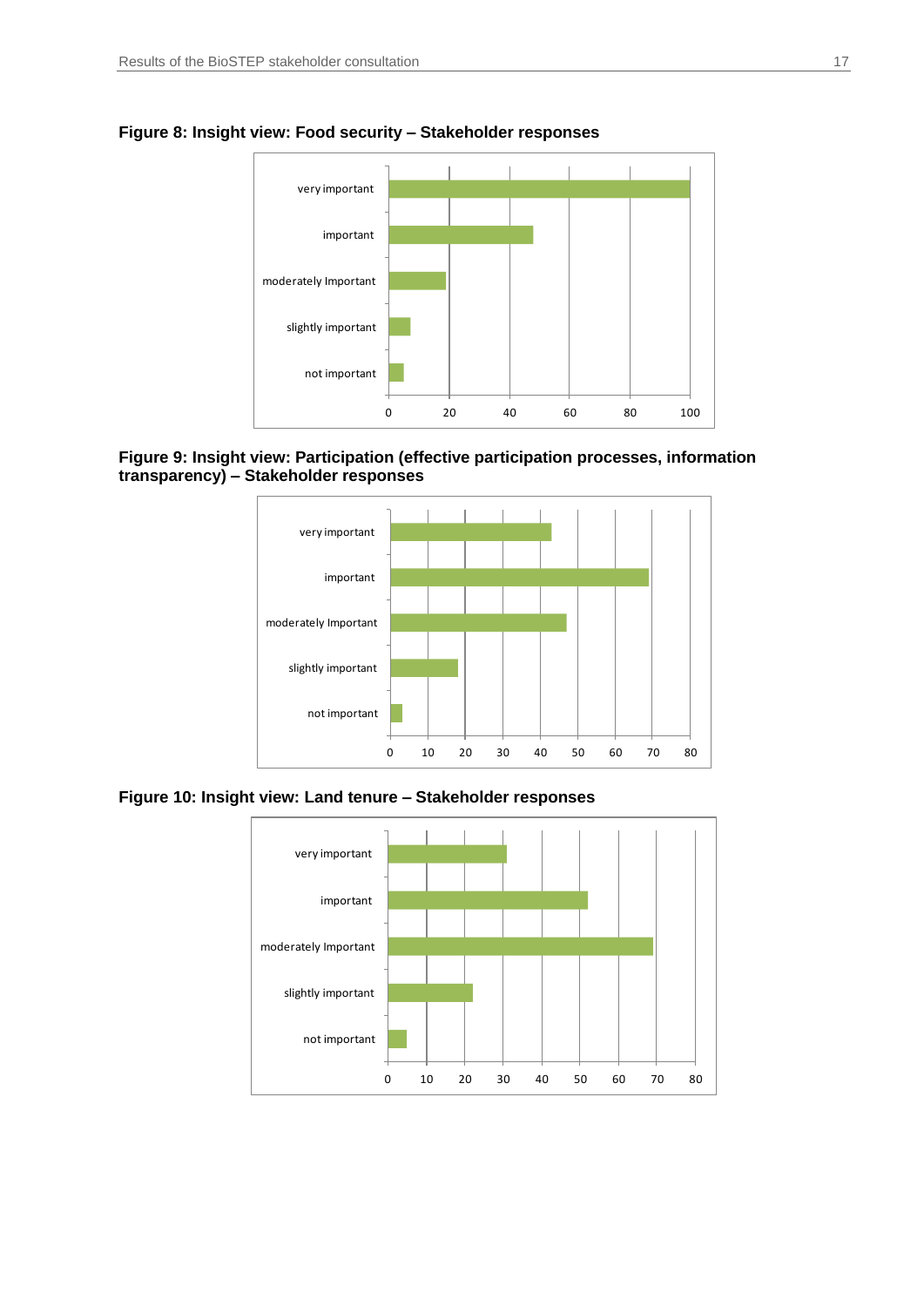Question 7 also included the option of indicating additional potential social impacts of the bioeconomy. Stakeholders stated the following main additional social impacts:

- Consumer acceptance of new products and processes
- Globalisation, governance for global and local issues
- Creation of new business models with holistic vision of society

Finally, several stakeholders stated that all (social) impacts are highly dependent on the type of feedstock with residues and wastes usually having lower potential impact than energy crops grown on agricultural land.

Social impacts of the European bioeconomy shall therefore be addressed in discussion sessions of the BioSTEP policy workshops with focus on food security, effective participation and the distribution of revenues created.

### <span id="page-17-0"></span>**4.2.2 Environmental impacts of the bioeconomy**

Under Question 8 respondents were asked to rate on a scale from 1 (not important) to 5 (very important) the importance of addressing the following issues with respect to potential environmental impacts of the bioeconomy.

Figure 11 shows that stakeholders indicated strong importance for all presented potential environmental impacts, with most impacts scoring >4 (i.e. "important") on average. Highest concern was attributed to impacts on resource use (land use efficiency, energy efficiency). This importance of resource use was already stated under Question 5 where sustainable resource management was rated as most important benefit of the bioeconomy.

Environmental impacts on climate change, water, soil and biodiversity were regarded as "important" on average, whereas stakeholders attributed slightly lower importance to  $CO<sub>2</sub>$ eq emissions due to indirect land use change and air pollution.



#### <span id="page-17-1"></span>Figure 11: Environmental impacts of the bioeconomy (1 (not important) to 5 (very important))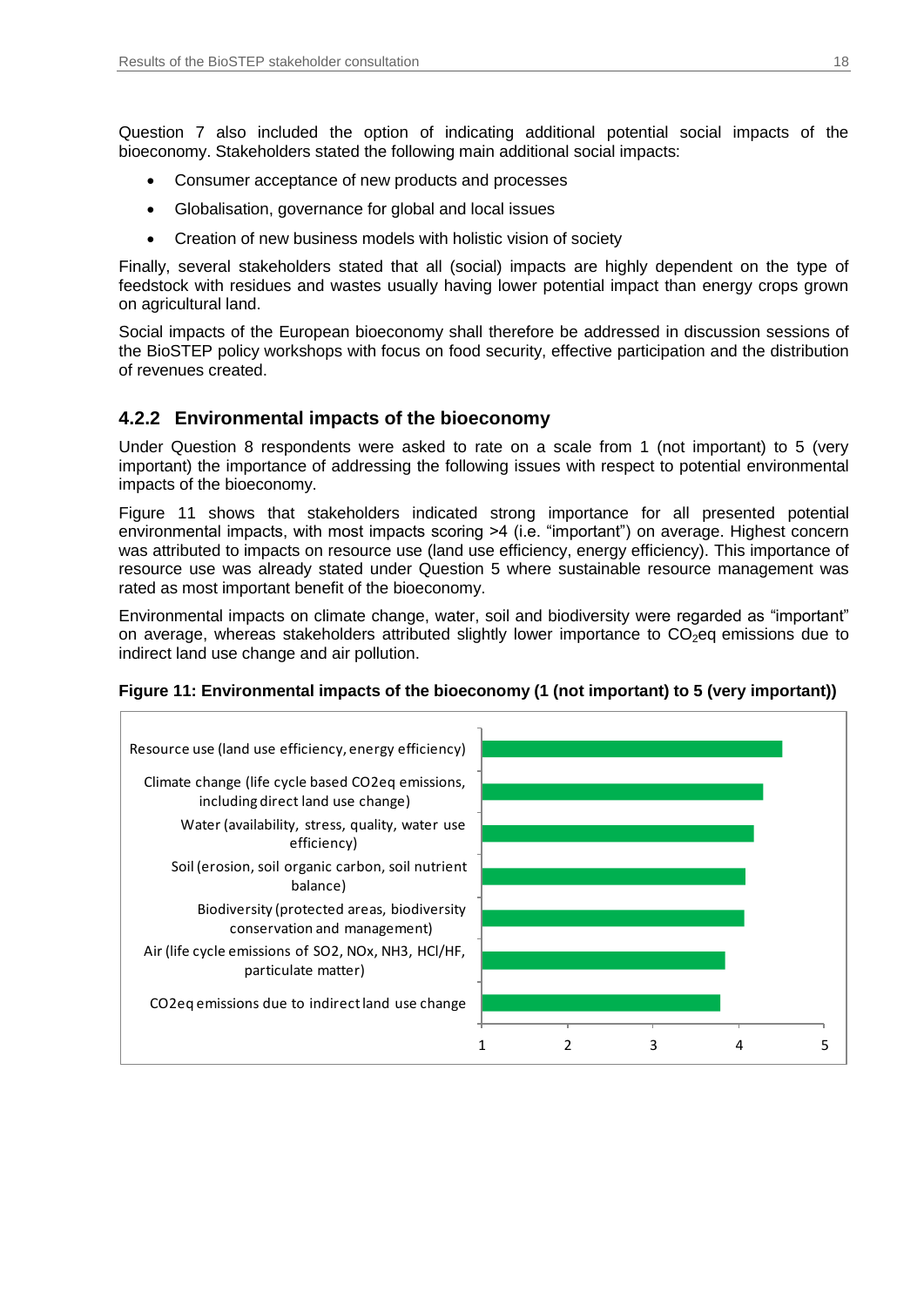Figures 12 and 13 show a detailed presentation of stakeholder responses on resource use and  $CO<sub>2</sub>$ eq emissions due to indirect land use change. More than 60% of stakeholders regard resource use impacts as "very important", with almost all remaining stakeholders opting for "important".

For CO<sub>2</sub>eq emissions due to indirect land use change, the majority of stakeholders selected "very important" or "important", whereas several stakeholders opt for "not important" or "slightly important". The latter may result from on-going controversies regarding the reliability of methodologies to assess indirect land use change impacts.

#### <span id="page-18-0"></span>**Figure 12: Insight view: Resource use (land use efficiency, energy efficiency) – Stakeholder responses**



#### <span id="page-18-1"></span>**Figure 13: Insight view: Insight view: CO2eq emissions due to indirect land use change – Stakeholder responses**

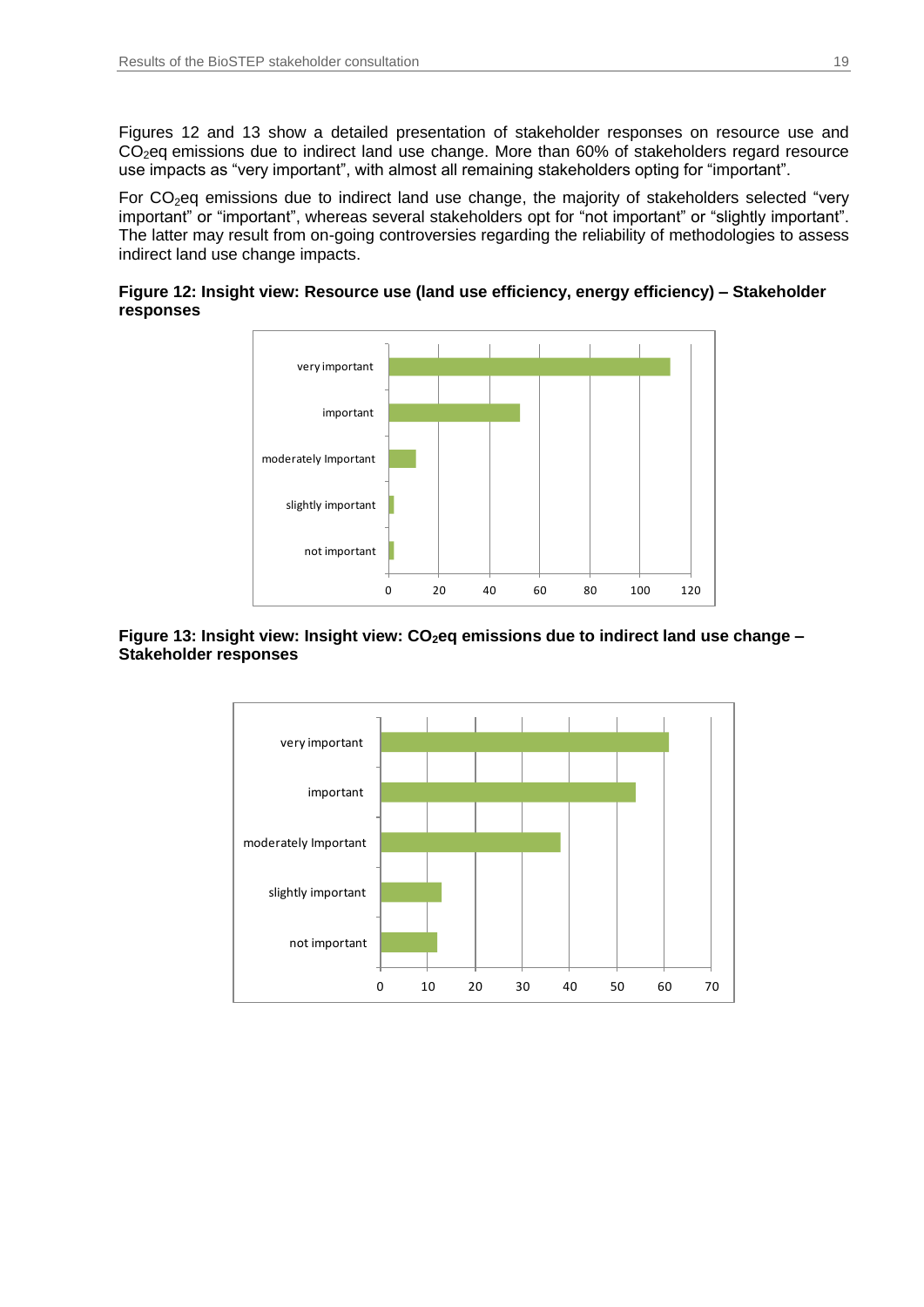Question 8 also included the option of indicating additional potential environmental impacts of the bioeconomy. Stakeholders stated the following main additional environmental impacts:

- Urban and industrial waste management
- Avoided emissions
- Protection of marine environments
- Promotion of sustainable forest management

These open contributions to Question 8 by stakeholders underline the fact that environmental impacts do not necessary have to be negative, but can also be positive. Both kinds of impacts need to be addressed in future activities of the BioSTEP project.

Environmental impacts of the European bioeconomy shall therefore be addressed in discussion sessions at the BioSTEP policy workshops with focus on resource use (land use efficiency, energy efficiency), climate change, water, soil and biodiversity.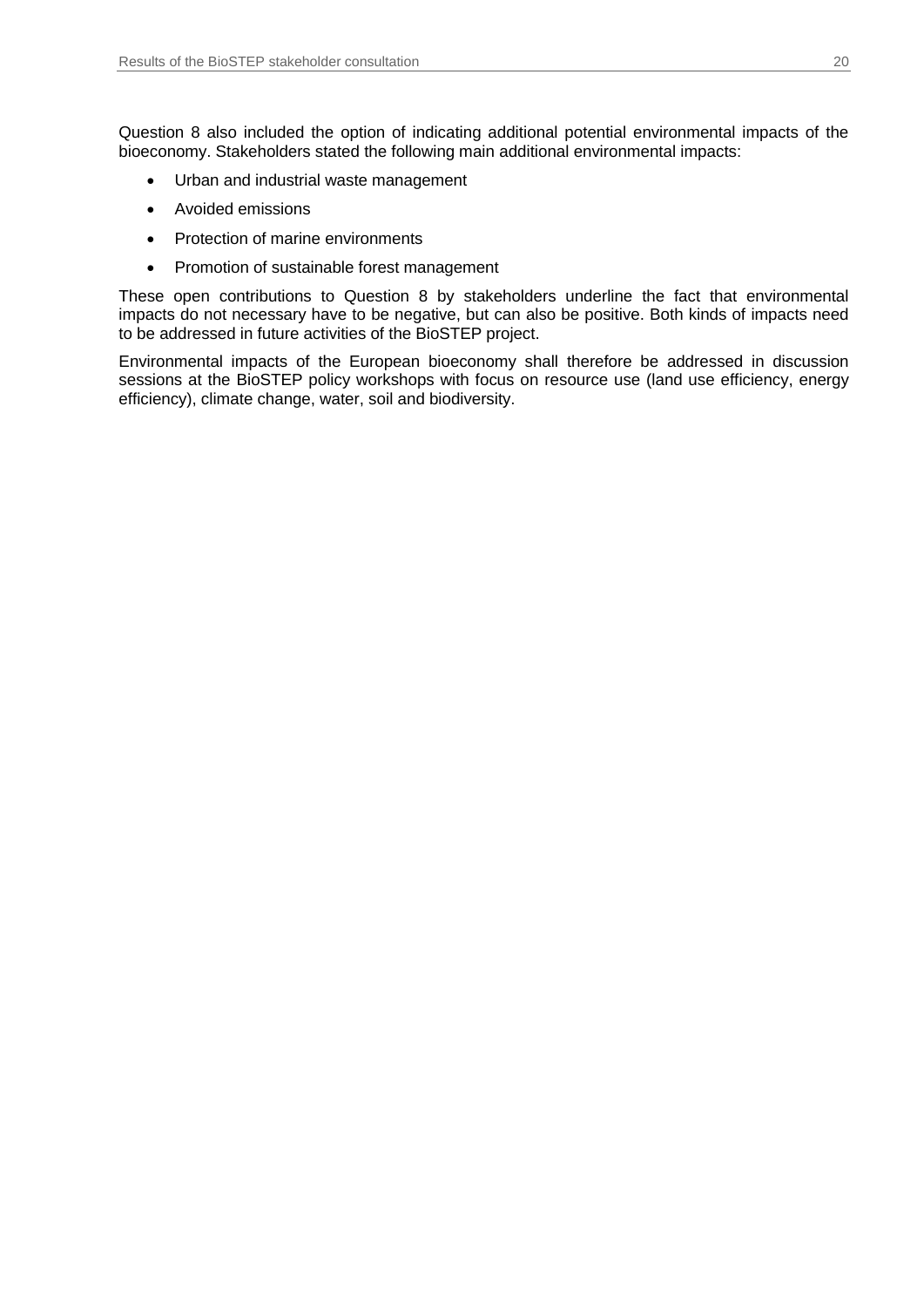## <span id="page-20-0"></span>**4.3 SECTION III – Strategies to address challenges**

### <span id="page-20-1"></span>**4.3.1 Ensuring sustainability**

Under Question 9 respondents were asked to rate on a scale from 1 (not important) to 5 (very important) the importance of several measures to ensure sustainability within the emerging bioeconomy.

In Section 1 on "benefits and challenges" sustainability assurance was identified as the most important challenge facing the European bioeconomy.

Stakeholders attributed highest importance to monitoring of sustainability performance and incentives to improve sustainability performance in order to ensure sustainability within the emerging bioeconomy (see Figure 14). Both measures focus on assistance offered to bioeconomy market players to improve performance rather than on strict regulatory measures. Such measures would facilitate initial market development with the aim to benefit from "learning by doing" towards continuously improved sustainability performance.

Mandatory sustainability certification was attributed significantly higher importance than voluntary sustainability certification. As voluntary agreements often do not live up to their promises, mandatory measures are regarded necessary to ensure "minimum" sustainability performance.

The low importance attributed to limitations on production volumes is interesting in the light of the recent cap introduced for food-based biofuels implemented in the framework of the revision of the EU Renewable Energy Directive (RED) – "ILUC Directive".

<span id="page-20-2"></span>



Stakeholders proposed additional measures to ensure sustainability within the emerging bioeconomy:

- Implementing  $CO<sub>2</sub>$  taxes and  $CO<sub>2</sub>$  pricing
- Promoting cascading use of biomass (giving priority to chemicals and products)
- Promoting the efficient use of biomass (i.e. by limiting subsidies for bioenergy and focussing on use of biomass for material purposes)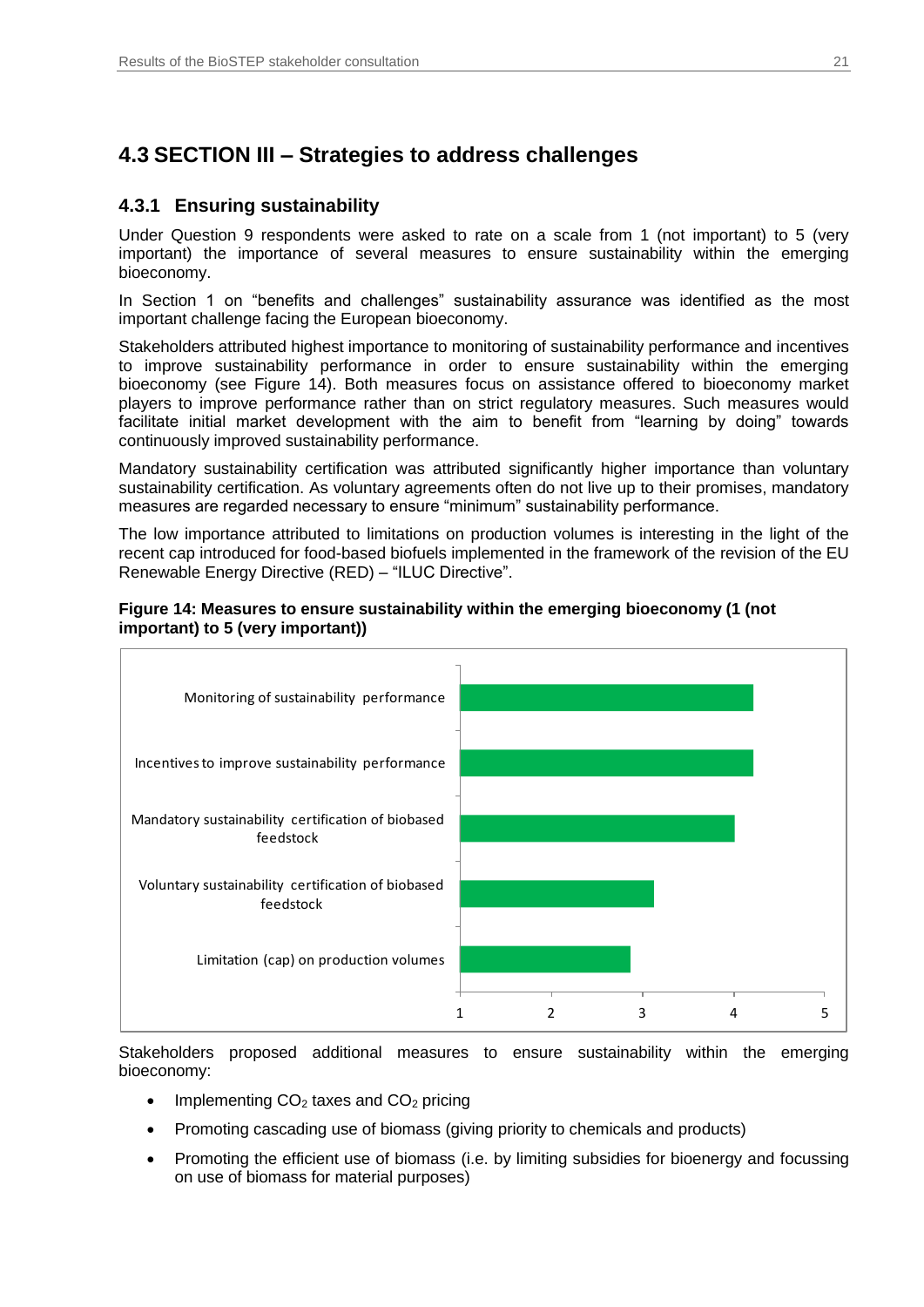- Addressing likely trade-offs and synergies between competing uses of biomass
- Internationally agreed metrics on biomass sustainability
- Area risk based certification schemes (e.g. Sustainable Biomass Partnership (SBP))
- Clear global definition of sustainability
- Appropriate measures under CAP to improve sustainable management of agricultural land and forest, coupled with adequate support to farmers and foresters to adapt practices

The following *measures to ensure sustainability* should be discussed in more detail in the framework of the BioSTEP policy workshops: monitoring of sustainability performance, incentives to improve sustainability performance, comparing mandatory and voluntary sustainability certification, international harmonisation of sustainability schemes, promoting cascading use of biomass, as well as trade-offs and synergies between competing uses of biomass.

## <span id="page-21-0"></span>**4.3.2 Ensuring policy coherence**

Under Question 10 respondents were asked to rate on a scale from 1 (not important) to 5 (very important) the importance of several measures to ensure policy coherence within the emerging bioeconomy.

Highest importance was attributed to integrating bioeconomy strategies into agricultural, environmental, energy, regional, climate and industrial policies (see Figure 15). A holistic policy approach integrating several sectors is therefore needed to ensure success of the European bioeconomy. This holistic policy shall be supported by comprehensive EU Research & Innovations strategies and funding programmes (e.g. Horizon 2020), specific policies promoting the availability of raw material and the development of appropriate regulations for the bioeconomy.

Stakeholders attributed slightly lower importance to the development of standards, the adaptation of regional smart specialisation strategies and the harmonisation of certification and labelling schemes. Finally, stakeholders see public procurement as well as indicative or binding targets as less appropriate to ensure policy coherence within the European bioeconomy.



#### <span id="page-21-1"></span>**Figure 15: Measures to ensure policy coherence within the emerging bioeconomy (1 (not important) to 5 (very important))**

Stakeholders proposed additional measures to ensure policy coherence within the emerging bioeconomy:

Adapting national-level innovation policies to support an innovative, sustainable bioeconomy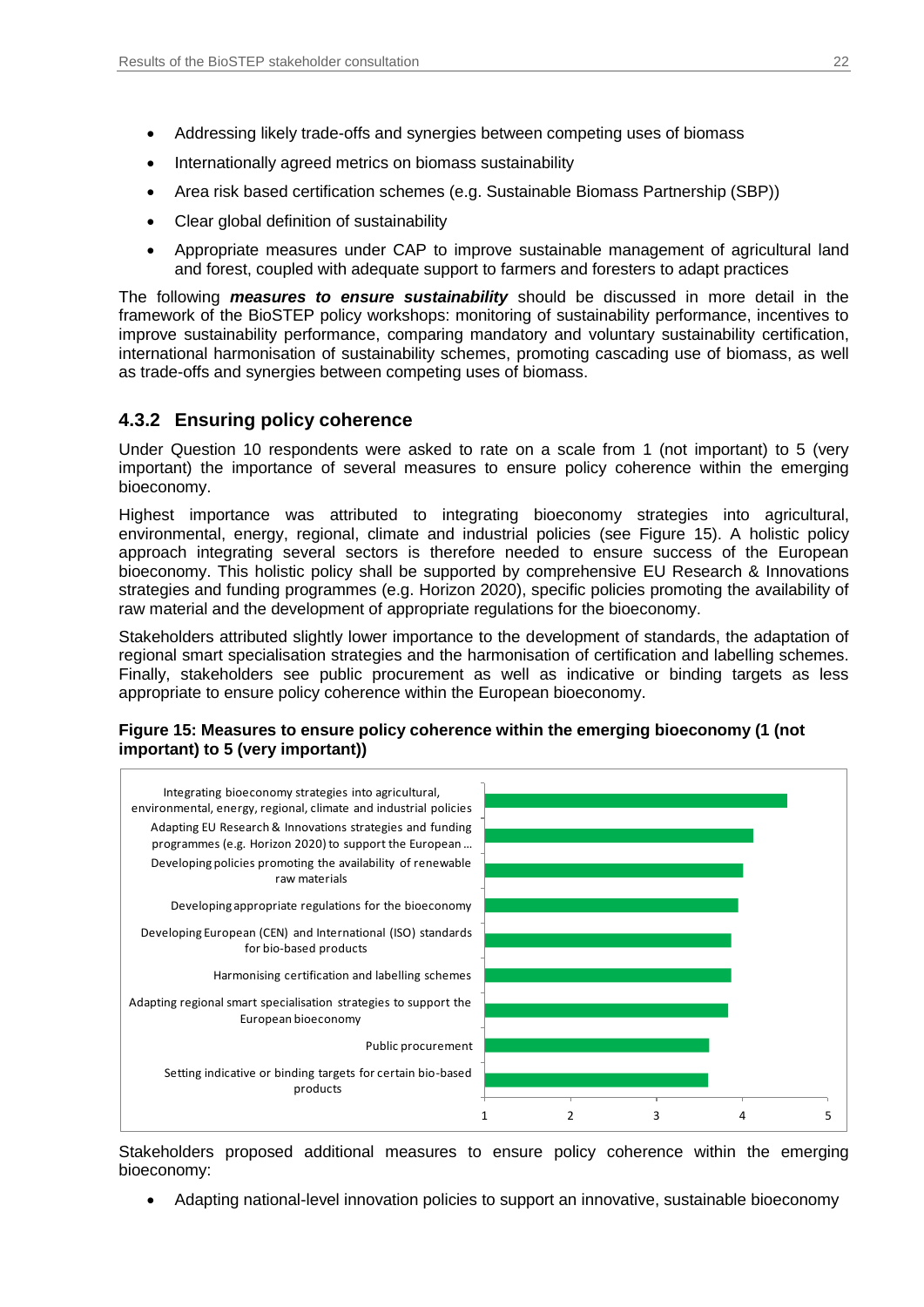- Strengthening policies that disincentives the use of fossil fuel resources (e.g. EU Emissions Trading System (ETS), energy and carbon taxes, waste and recycling regulation)
- Establishing coherent policy frameworks for the protection of forest ecosystems
- Ensuring policy coherence also outside the EU
- Extending and improving ETS for  $CO<sub>2</sub>$  certificates in EU, stronger taxation of fossil fuels, based on their  $CO<sub>2</sub>$  emission potential
- Integrating into "Green Economy", "Circular Economy" and UN SDGs
- Establishing level playing fields for oil-based products, biomass for energy, biomass for products
- Introducing the concept of "Sustainable Regions" following the principles:
	- o a joint focus on greenhouse gas reduction, adequate land use, prevention of soil degradation and recovery programs when needed, restoration of degraded lands or forests
	- o optimize agricultural, forestry and marine output, thus contributing to an increasing and competitive supply
	- $\circ$  a regional differentiated strategy according to natural (climate zone, soils, biodiversity), social or economic conditions to prevent environmental harm and to facilitate social and economic growth
- Harmonising financial instruments

The following *measures to ensure policy coherence* should be discussed in more detail in the framework of the BioSTEP policy workshops: sector integration of bioeconomy strategies, EU Research & Innovations strategies and funding programmes, policies promoting the availability of raw material, policy disincentives for the use of fossil fuels and the concept of "Sustainable Regions".

### <span id="page-22-0"></span>**4.3.3 Improving intra-governmental communication**

Under Question 11 respondents were asked to rate on a scale from 1 (not important) to 5 (very important) the importance of several measures to improve intra-governmental communication within the emerging bioeconomy.

Figure 16 shows that highest importance was attributed to establishing multi-level working group(s) made up of central/regional/local government department representatives. Regular interdepartmental meetings, high level working group(s) made up of central government department representatives and the development of better mechanisms for inter-departmental communication were regarded as less important.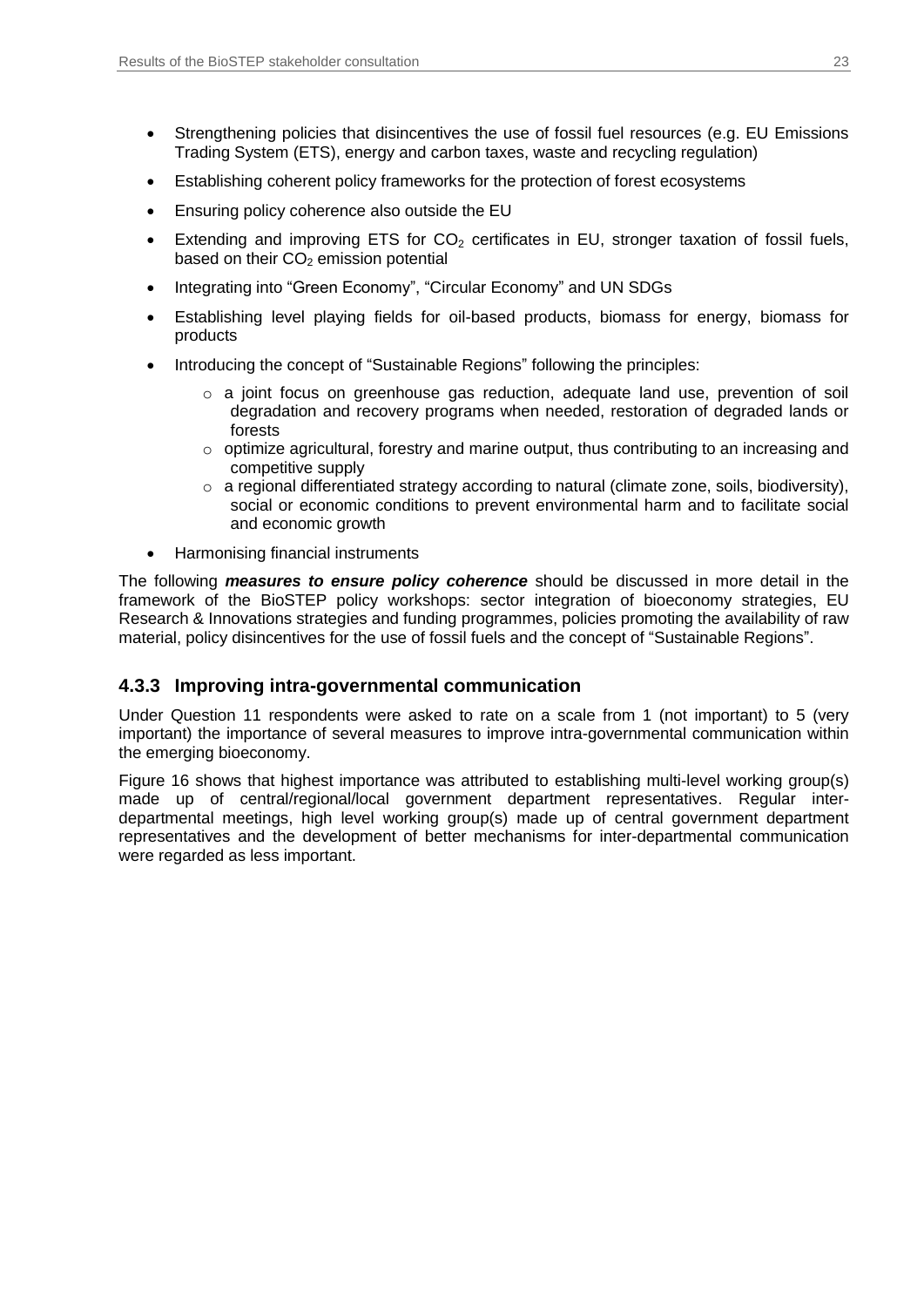### <span id="page-23-1"></span>**Figure 16: Measures to improve intra-governmental communication (1 (not important) to 5 (very important))**



The following additional measures to improve intra-governmental communication within the emerging bioeconomy were proposed by stakeholders:

- Establishing high-level working group with CEOs of sustainability driven companies, NGOs and governments
- Organising global summits
- Organising externally moderated workshops

Stakeholders highlighted the importance of agreeing on common targets and the clear identification of a leading department (focal point). Furthermore, as some biomass used in the EU is sourced from non-EU countries such as the United States, inter-governmental communication with these countries is important as well. Finally, stakeholders proposed to focus on action rather than working groups.

## <span id="page-23-0"></span>**4.3.4 Promoting a participative dialogue**

Under Question 12 respondents were asked to rate on a scale from 1 (not important) to 5 (very important) the importance of several measures to promote a participative dialogue with the public and bioeconomy stakeholders.

Stakeholders attributed high importance to dedicated working group(s) made up by public sector representatives and bioeconomy stakeholders, grant or loan-based financing schemes for publicprivate initiatives as well as local and regional workshops (see Figure 17). Specific stakeholder contributions (see below) further highlighted the importance of public-private collaboration to promote and support the market introduction of innovative bioenergy solutions and business models.

National knowledge exchange networks, public-sector commercialisation outreach services and a shared industry terminology were viewed as less relevant.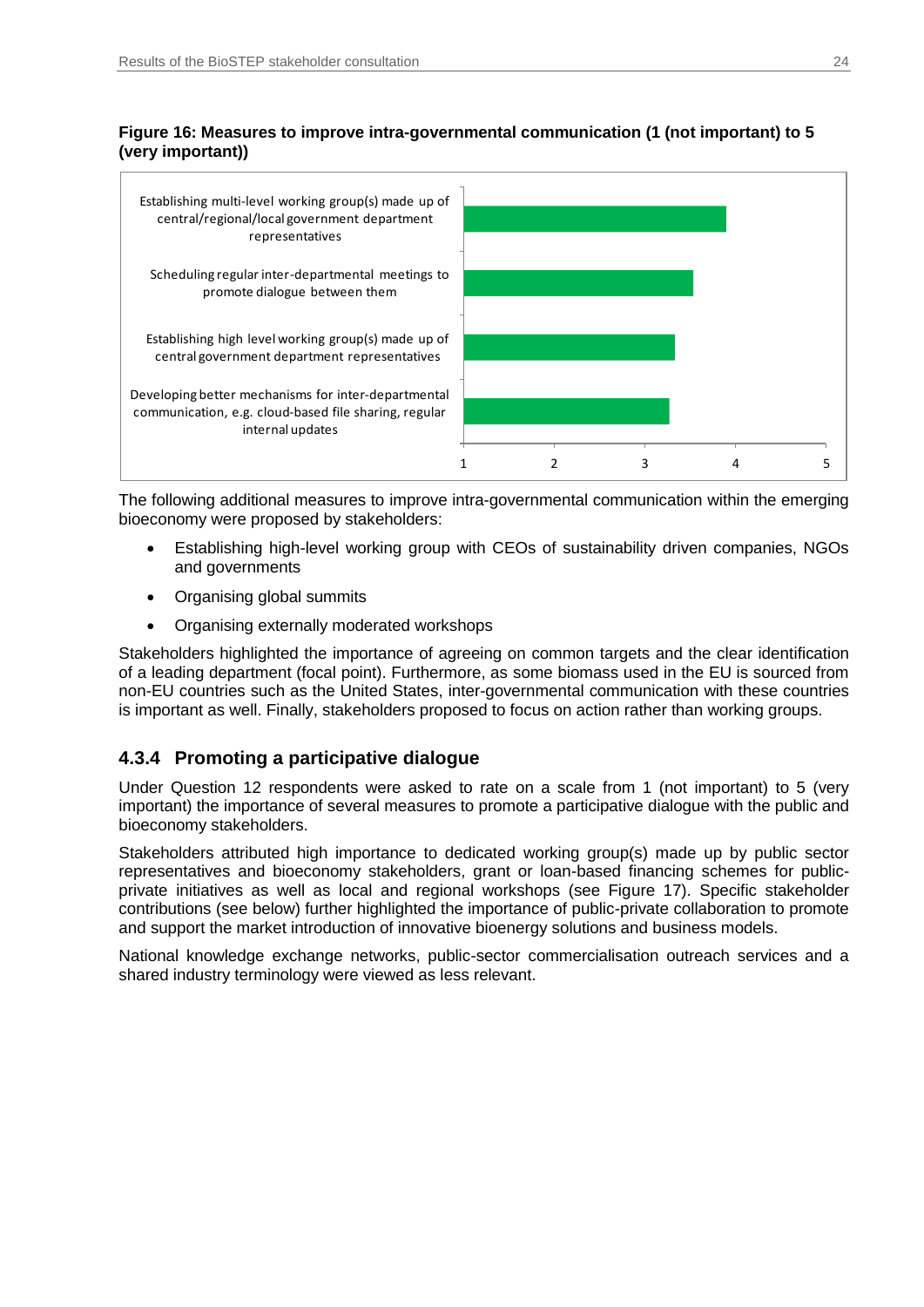

### <span id="page-24-1"></span>**Figure 17: Measures to promote participative dialogue (1 (not important) to 5 (very important))**

The following additional measures to promote a participative dialogue with the public and bioeconomy stakeholders were proposed by stakeholders:

- Promoting and supporting entrepreneurial education, start-ups, spin-offs
- Ensuring access to finance for innovative business models
- Establishing better leadership and a dedicated bioeconomy development organisation
- Establishing a "Promotion Agency" to distribute Show Cases
- Establishing local and regional clusters (instead of working groups) aiming to implement projects (including industry and scientists)
- Addressing power asymmetries to avoid dialogues being corporate sales activities
- Stimulating and supporting public (citizens) market demand
- Integrating local and regional NGOs in the development of the bioeconomy
- Involving scientific stakeholders in the dialogue

#### <span id="page-24-0"></span>**4.3.5 Sharing best practices**

Under Question 13 respondents were asked to rate on a scale from 1 (not important) to 5 (very important) the importance of several measures to share best practices within the emerging bioeconomy.

According to Section 1 on "Benefits and challenges" stakeholders only attribute medium importance to the sharing of best practices within the European bioeconomy (see Figure 6). This is reflected by the average score of <4 (i.e. "important") for all measures to be evaluated under this question (see Figure 18).

Highest importance was attributed to establishing networks of best practice bioeconomy regions in Europe and organising best practice workshops for information sharing. This result is in line with additional measures to promote a participative dialogue proposed by stakeholders under Question 12.

Stakeholders indicated lower relevance for the establishment of online best practice databases and for compulsory implementation of approved best practices.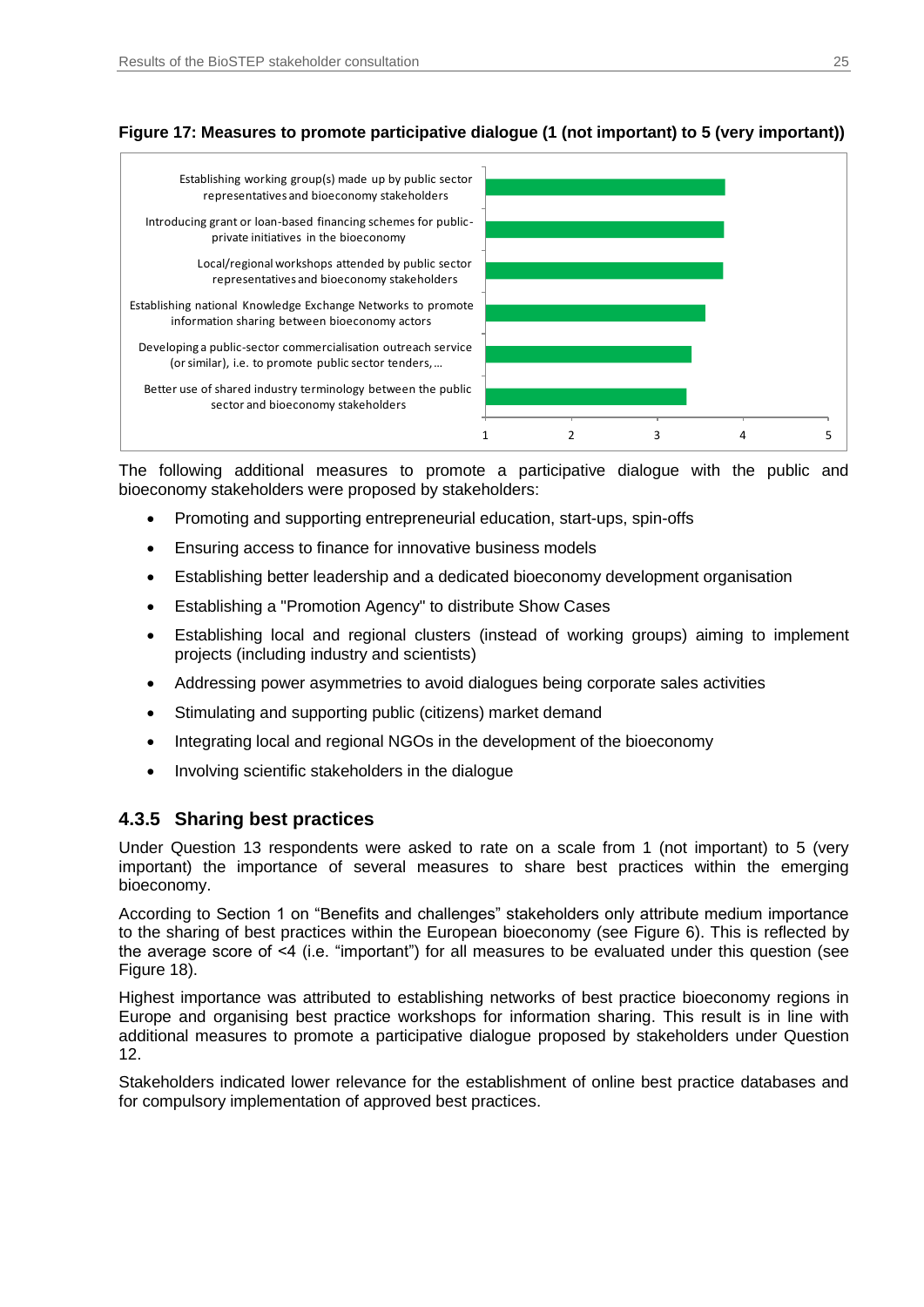

### <span id="page-25-1"></span>Figure 18: Measures to share best practice (1 (not important) to 5 (very important))

The following additional measures to share best practices within the emerging bioeconomy were proposed by stakeholders:

- Sharing best practices with interested parties/countries outside the EU
- Sharing best practices via social media, TV etc.
- Ensuring that best-practices become all-parties concerned, well-debated standard practices (via standardization and certification)

## <span id="page-25-0"></span>**4.3.6 Ensuring appropriate financing**

Under Question 14 respondents were asked to rate on a scale from 1 (not important) to 5 (very important) the importance of several measures to ensure appropriate financing within the emerging bioeconomy.

In Section 1 stakeholders highlighted the "lack of appropriate financing" as one of the most important challenges within the emerging European bioeconomy (see Figure 6).

Figure 19 shows that highest (and almost equal) importance was attributed to building investor confidence in the bioeconomy, promoting public private partnerships, public funding for demonstration projects as well as funding from national programmes for the bioeconomy. The establishment of a stable, long-term and supportive policy and regulatory framework encompassing policy coherence between different sectors involved and effective sustainability insurance is generally seen as crucial pre-requisite for investor confidence in the bioeconomy. Furthermore, stakeholders already underlined the importance of promoting public-private partnerships and supporting bioeconomy demonstration projects under Question 12 addressing the participative dialogue with the public and bioeconomy stakeholders.

Stakeholders indicated lower relevance for green public procurement and ensuring competitive feedstock costs.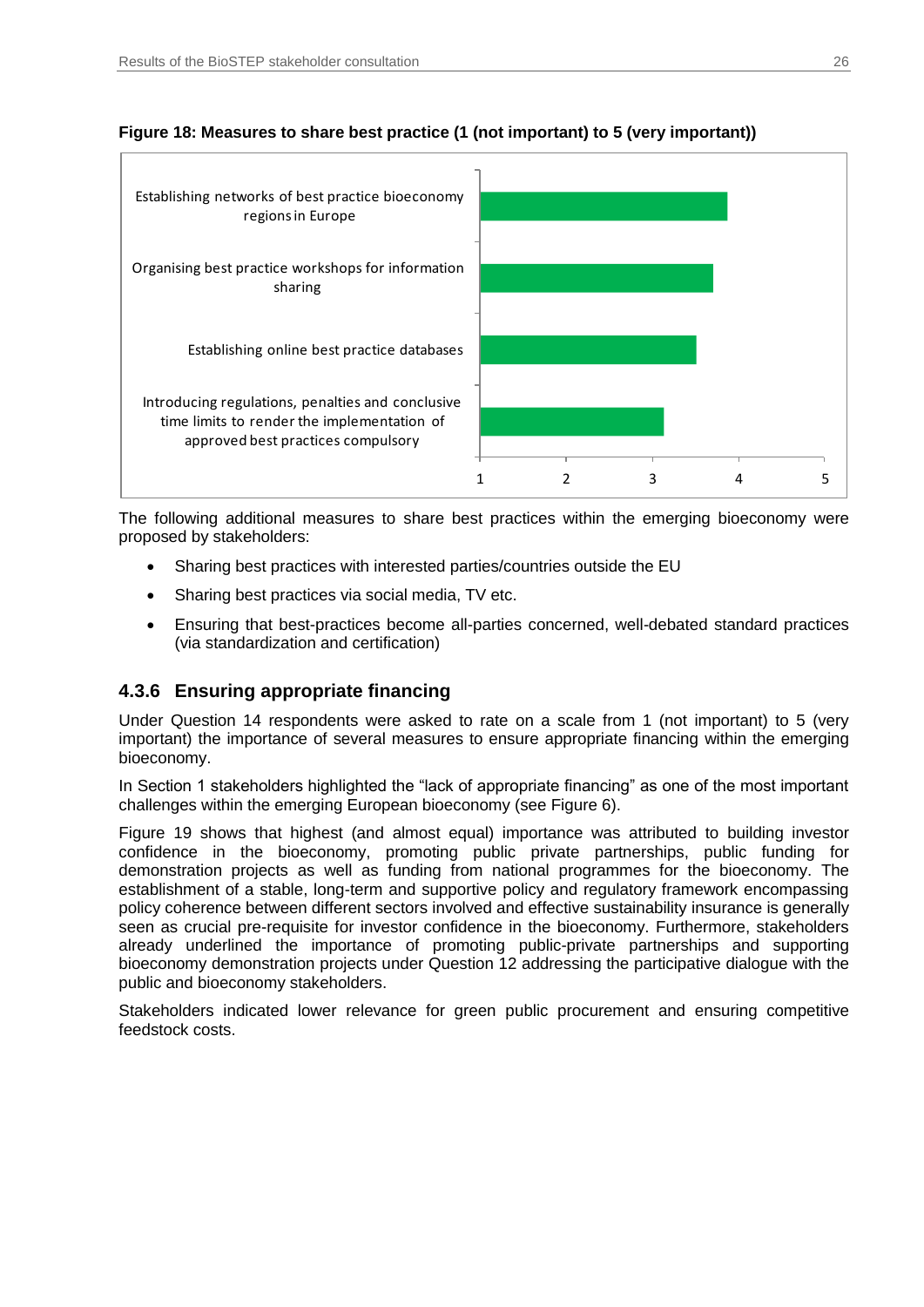

### <span id="page-26-1"></span>**Figure 19: Measures to ensure appropriate financing (1 (not important) to 5 (very important))**

The following additional measures to ensure appropriate financing were proposed by stakeholders:

- Implementing loan guarantee mechanisms for start-ups
- Simplified credit guarantees for innovation companies that are investing
- Financial support for small-scale producers of biomass and bioeconomy-related SMEs
- Incentives/subsidies for businesses that invest private capital and reinvest profits in new industrial products (not energy) creating new jobs and new local value chains
- Creating markets by mandatory introduction of biochemicals and biomaterials
- Favourable tax treatment for investment in new technologies
- Exploiting synergies among existing funds (CAP, EFSI, Structural Funds)
- Communicating environmental and quality advantages of biobased products to consumers, to enhance willingness to pay

The following *measures to ensure appropriate financing* should be discussed in more detail in the framework of the BioSTEP policy workshops: public-private partnerships, public funding for demonstration projects, guarantee mechanisms for start-ups, innovation companies and SMEs, synergies among existing funds (CAP, EFSI, Structural Funds).

## <span id="page-26-0"></span>**4.3.7 Ensuring appropriate data availability**

Under Question 15 respondents were asked to rate on a scale from 1 (not important) to 5 (very important) the importance of several measures to ensure appropriate data availability within the emerging bioeconomy.

Highest importance was attributed to establishing national Knowledge Exchange Networks to promote information sharing between bioeconomy actors and information resource websites (see Figure 20). On the other hand, stakeholders indicated lower relevance to industry fora, unified mailing services, ontologies, taxonomies and Semantic Web as well as RSS feeds on bioeconomy topics.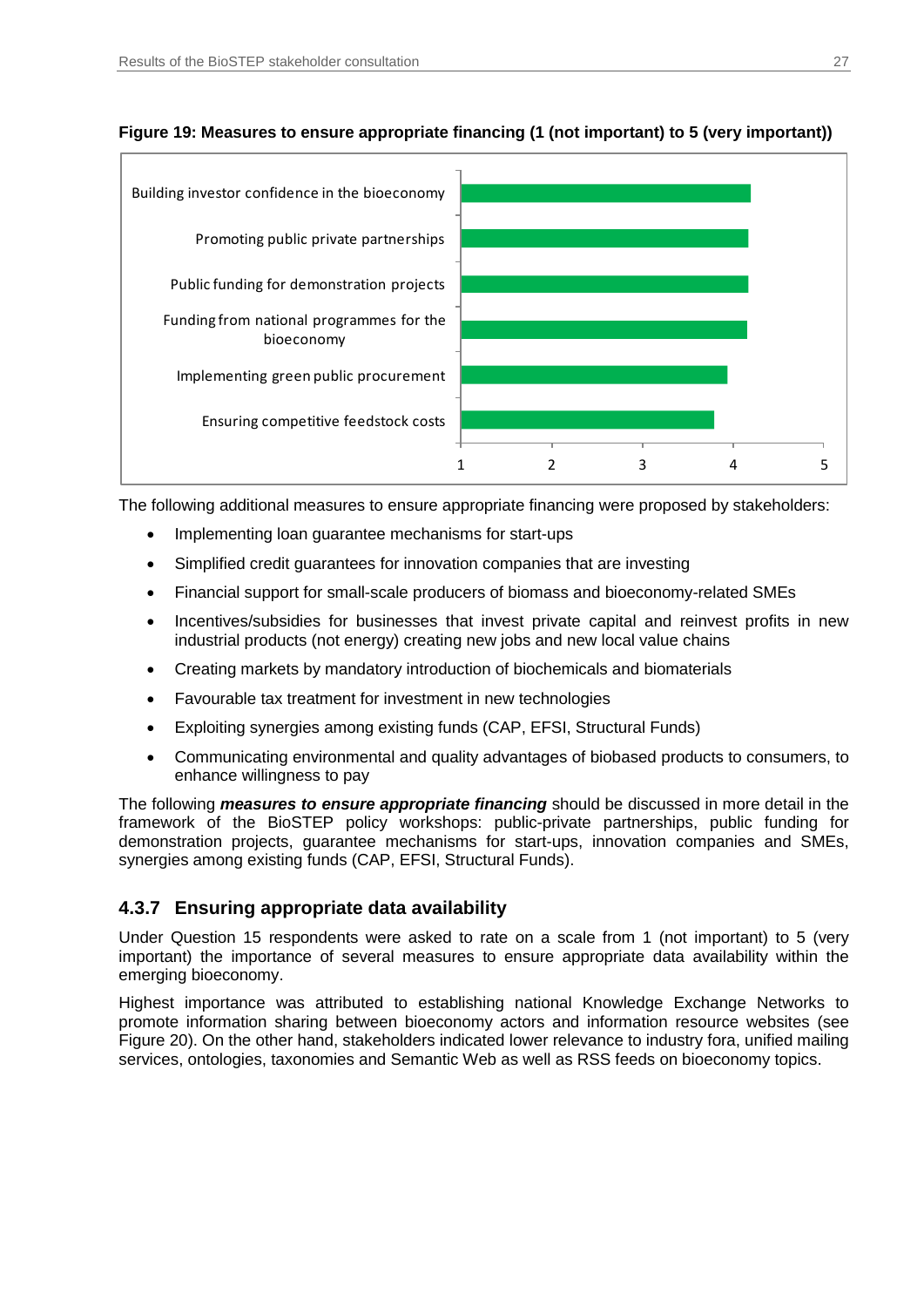<span id="page-27-1"></span>**Figure 20: Measures to ensure appropriate data availability (1 (not important) to 5 (very important))**



The following additional measures to ensure appropriate data availability were proposed by stakeholders:

- Encouraging governments and public institutions to establish systems and obligations to assess data as in other industrial sectors
- Including actual key performance indicators (KPIs) and trends by country, region, sector, industry, and their return on investment (ROI) including bonuses and penalties in info websites.
- Making available clear data on availability of biomass and on climate benefits of different uses of biomass for substituting certain materials compared to energetic uses
- Strengthening the European Bioeconomy Observatory

### <span id="page-27-0"></span>**4.3.8 Ensuring sufficient specialist personnel**

Under Question 15 respondents were asked to rate on a scale from 1 (not important) to 5 (very important) the importance of several measures to ensure sufficient specialist personnel for the development of a strong and sustainable European bioeconomy.

Stakeholders attributed highest importance to increased funding for bioeconomy research. The importance of comprehensive EU Research & Innovations strategies and funding programmes (e.g. Horizon 2020) was already highlighted under Question 10 addressing policy coherence.

The education of specialist personnel may also be supported by international exchange programmes for students and entrepreneurs, national (and/or regional) industry skills policies and training programmes, individual grants for specialist education as well as additional funding to educational/training bodies. Stakeholders indicated slightly lower relevance for public information and awareness efforts, clearer vocational and academic qualification pathways and grants to businesses to improve workers' specialist skills. Finally, support for new bioeconomy-skilled migrants (e.g. work permits, green cards) was regarded as less important.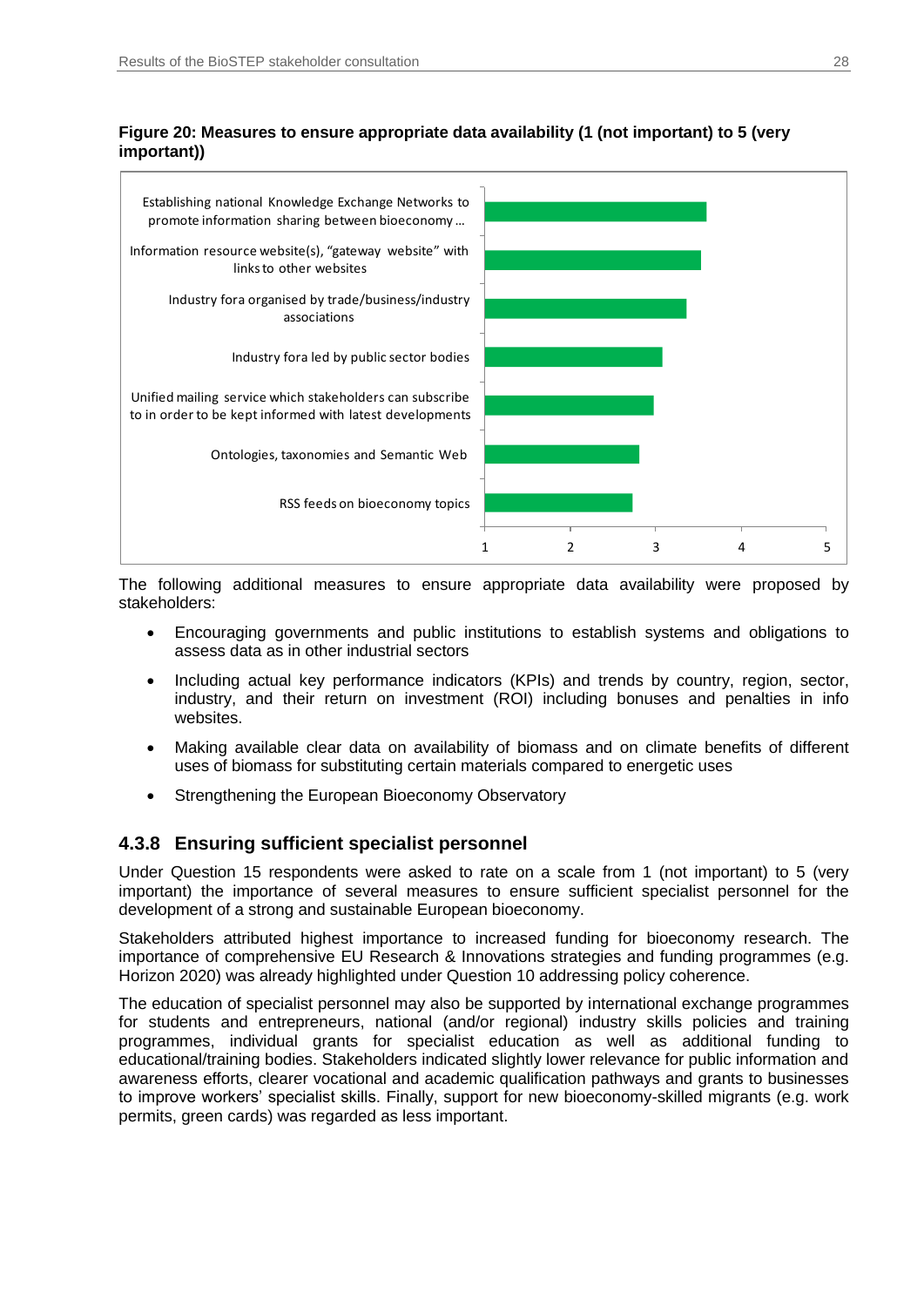#### <span id="page-28-0"></span>**Figure 21: Measures to ensure sufficient specialist personnel (1 (not important) to 5 (very important))**



The following additional measures to ensure sufficient specialist personnel were proposed by stakeholders:

- Creating a more entrepreneurial mind set in Europe (through education)
- Creating commercialisation expertise and skills
- Providing training for upscaling in multi-disciplinary teams (i.e. bioinformaticians, lab-staff (biotech) and engineers) to bridge the gap from research to demonstration and pilot-scale production
- Supporting joint European research programmes and research programmes between EU countries and developing countries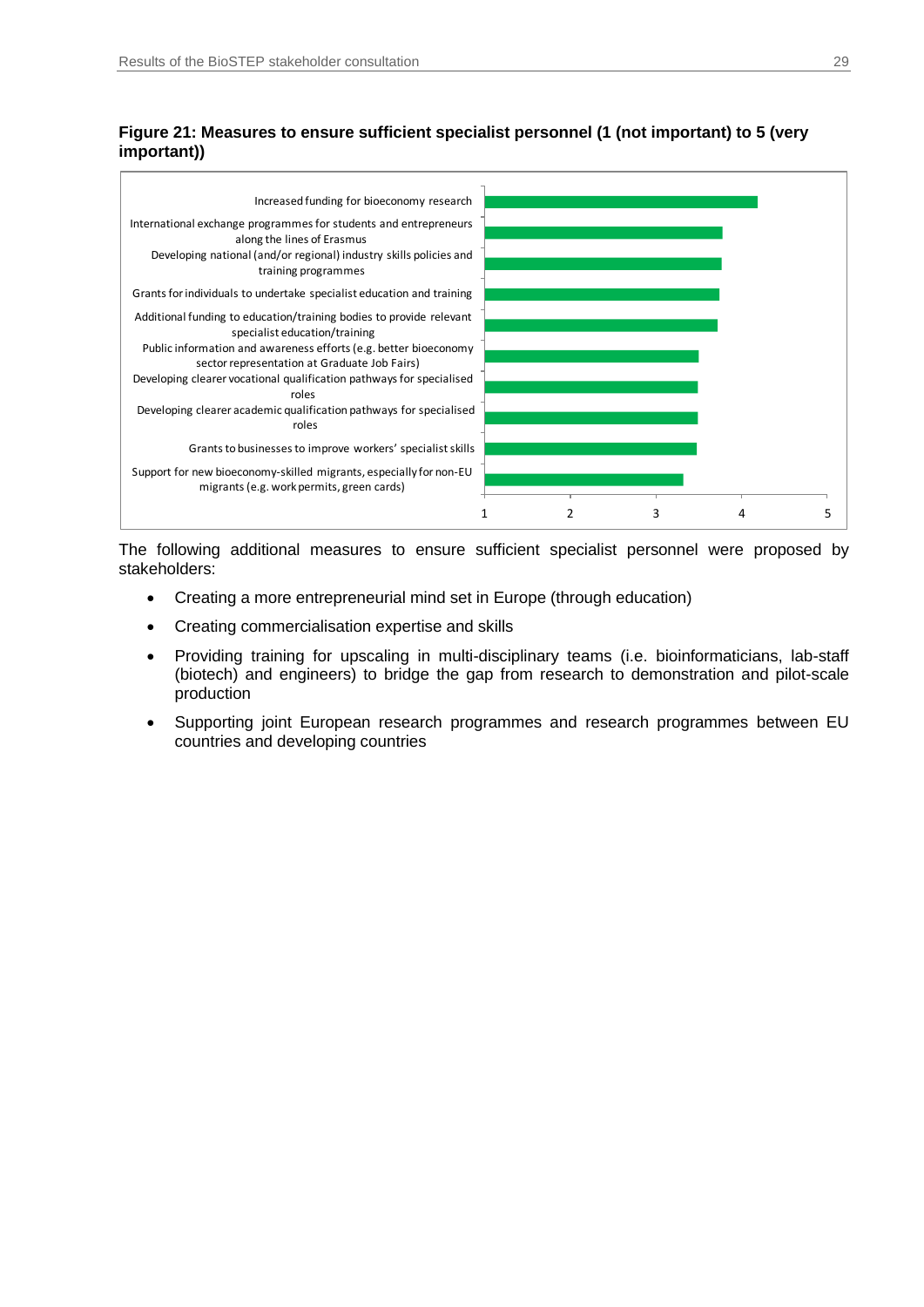## <span id="page-29-0"></span>**5 Key findings**

#### *Key findings: Perceived benefits of the bioeconomy*

Strongest stakeholder agreement on perceived benefits was indicated for managing natural resources sustainably, thus placing the importance of the bioeconomy in a wider societal context. This importance of the wider societal context is also underlined by the strong agreement with the benefits supporting investment in new infrastructures and supporting investment in knowledge, innovation and skills.

The contribution of the bioeconomy to reducing dependence on non-renewable resources and to mitigating and adapting to climate change was seen as more critical. This may be due to the ongoing discussion on GHG impacts of biomass production and use and the inherent limitations of biomass availability.

#### *Key findings: Challenges of the bioeconomy*

Strongest stakeholder agreement on challenges of the bioeconomy was indicated with respect to sustainability assurance, policy coherence, appropriate financing, and participative dialogue with the public and bioeconomy stakeholders. The latter challenge is directly addressed by BioSTEP with its overall aim to promote a public dialogue on the goals of the bioeconomy and the steps needed to move towards a sustainable economy and way of life.

On the other hand, stakeholders expressed limited concerns in the areas concerning specialist personnel, transparent intra-governmental communication and data availability.

#### *Key findings: Social impacts*

Stakeholders attributed utmost importance to potential negative impacts of the bioeconomy on food security. This is fully in line with concerns raised globally on the impacts of increased biomass, bioenergy and bio-product production. Strong concerns also exist with respect to effective participation and the distribution of revenues created.

Social impacts on employment and labour rights, land tenure, health and overall ethical implications raise lower, but still considerable concerns. These topics are usually regarded as less critical in Europe whereas they often trigger major concerns in developing countries. Changes in landscape aesthetics are attributed lowest importance.

Finally, several stakeholders stated that all (social) impacts are highly dependent on the type of feedstock with residues and wastes usually having lower potential impact than energy crops grown on agricultural land.

#### *Key findings: Environmental impacts*

Stakeholders regarded all presented potential environmental impacts as "important" on average. Highest concern was attributed to impacts on resource use (land use efficiency, energy efficiency). This importance of resource use is in line with key findings under perceived benefits of the bioeconomy with respect to managing natural resources sustainably.

Environmental impacts on climate change, water, soil and biodiversity were regarded as "important" on average whereas stakeholders attributed slightly lower importance to air pollution and  $CO<sub>2</sub>$ eg emissions due to indirect land use change. The latter may result from on-going controversies regarding the reliability of methodologies to assess indirect land use change impacts.

#### *Key findings: Ensuring sustainability*

Stakeholders attributed highest importance to monitoring of sustainability performance and incentives to improve sustainability performance in order to ensure sustainability within the emerging bioeconomy. Both measures focus on assistance offered to bioeconomy market players to improve performance rather than on strict regulatory measures. Such measures would facilitate initial market development with the aim to benefit from "learning by doing" towards continuously improved sustainability performance.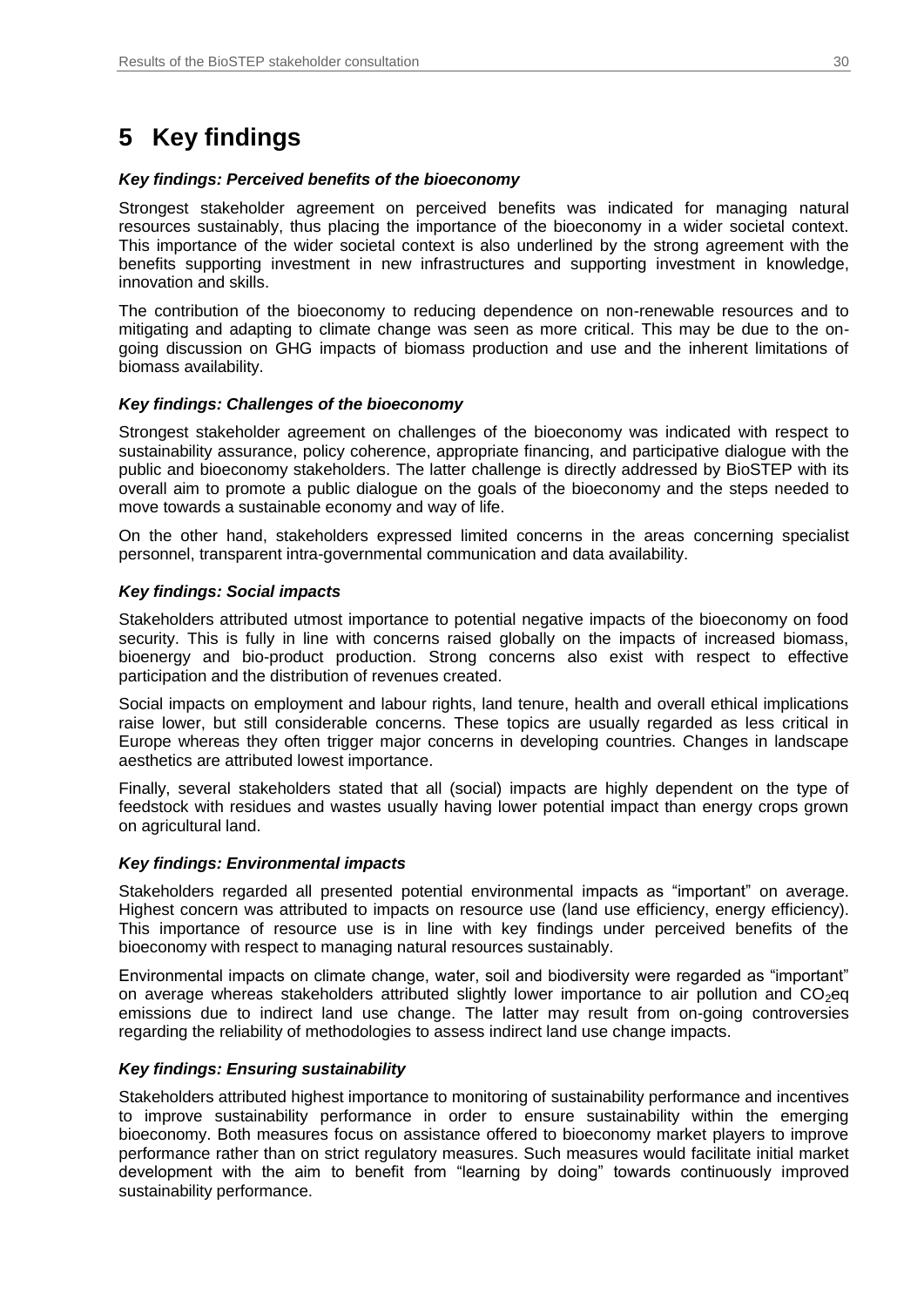Mandatory sustainability certification was attributed higher importance than voluntary sustainability certification. As voluntary agreements often do not live up to their promises, mandatory measures are regarded necessary to ensure "minimum" sustainability performance. The low importance attributed to limitations on production volumes is interesting in the light of the recent cap introduced for food based biofuels implemented in the framework of the revision of the EU Renewable Energy Directive (RED) – "ILUC Directive".

#### *Key findings: Ensuring policy coherence*

Highest importance was attributed to integrating bioeconomy strategies into agricultural, environmental, energy, regional, climate and industrial policies. A holistic policy approach integrating several sectors is therefore needed to ensure success of the European bioeconomy. This holistic policy shall be supported by comprehensive EU Research & Innovations strategies and funding programmes (e.g. Horizon 2020), specific policies promoting the availability of raw material and the development of appropriate regulations for the bioeconomy.

Stakeholders attributed slightly lower importance to the development of standards, the adaptation of regional smart specialisation strategies and the harmonisation of certification and labelling schemes. Finally, stakeholders see public procurement as well as indicative or binding targets as less appropriate to ensure policy coherence within the European bioeconomy.

#### *Key findings: Improving intra-governmental communication*

Highest importance was attributed to establishing multi-level working group(s) made up of central/regional/local government department representatives whereas regular inter-departmental meetings, high level working group(s) made up of central government department representatives and the development of better mechanisms for inter-departmental communication were regarded less important.

Stakeholders highlighted the importance of agreeing on common targets and the clear identification of a leading department (focal point). Furthermore, as some biomass used in the EU is sourced from non-EU countries, inter-governmental communication with these countries is important as well.

#### *Key findings: Promoting a participative dialogue*

Responses to this question are of specific relevance due to the main aim of the BioSTEP project to promote a participative governance of the European bioeconomy through the engagement of stakeholders and citizens

Stakeholders attributed high importance to dedicated working group(s) made up by public sector representatives and bioeconomy stakeholders, grant or loan-based financing schemes for publicprivate initiatives as well as local and regional workshops. Specific stakeholder contributions further highlighted the importance of public-private collaboration to promote and support the market introduction of innovative bioenergy solutions and business models.

#### *Key findings: Sharing best practices*

Highest importance was attributed to establishing networks of best practice bioeconomy regions in Europe and organising best practice workshops for information sharing. Within BioSTEP the establishment of networks of best practice bioeconomy regions is supported by activities on "Identifying national and regional good practices" including the organisation of best practice workshops. Stakeholders indicated lower relevance for the establishment of online best practice databases and for compulsory implementation of approved best practices.

#### *Key findings: Ensuring appropriate financing*

Stakeholders attributed highest (and almost equal) importance to building investor confidence in the bioeconomy, promoting public-private partnerships, public funding for demonstration projects as well as funding from national programmes for the bioeconomy. The establishment of a stable, long-term and supportive policy and regulatory framework encompassing policy coherence between different sectors involved and effective sustainability assurance is generally seen as crucial pre-requisite for investor confidence in the bioeconomy. Furthermore, stakeholders already underlined the importance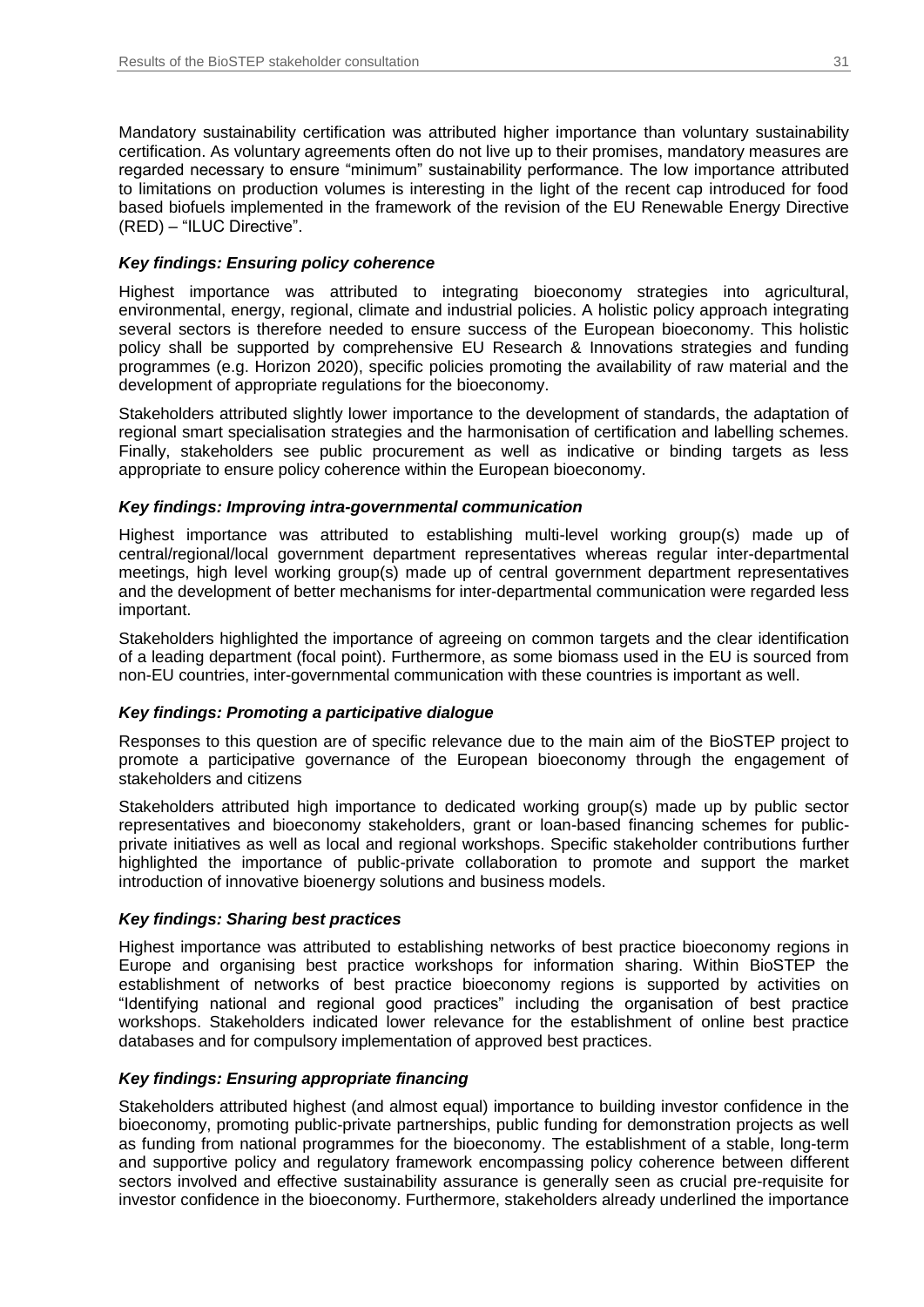of promoting public-private partnerships and of supporting bioeconomy demonstration projects under measures addressing the participative dialogue with the public and bioeconomy stakeholders. Stakeholders indicated lower relevance for green public procurement and ensuring competitive feedstock costs.

#### *Key findings: Ensuring appropriate data availability*

Highest importance was attributed to establishing national Knowledge Exchange Networks to promote information sharing between bioeconomy actors and information resource websites. On the other hand, stakeholders indicated lower relevance to industry fora, unified mailing services, ontologies, taxonomies and Semantic Web as well as RSS feeds on bioeconomy topics.

#### *Key findings: Ensuring sufficient specialist personnel*

Stakeholders attributed highest importance to increased funding for bioeconomy research. The importance of comprehensive EU Research & Innovations strategies and funding programmes (e.g. Horizon 2020) was already highlighted under the topic policy coherence.

The education of specialist personnel can also be supported by international exchange programmes for students and entrepreneurs, national (and/or regional) industry skills policies and training programmes, individual grants for specialist education as well as additional funding to educational/training bodies. Stakeholders indicated slightly lower relevance for public information and awareness efforts, clearer vocational and academic qualification pathways, and grants to businesses to improve workers' specialist skills.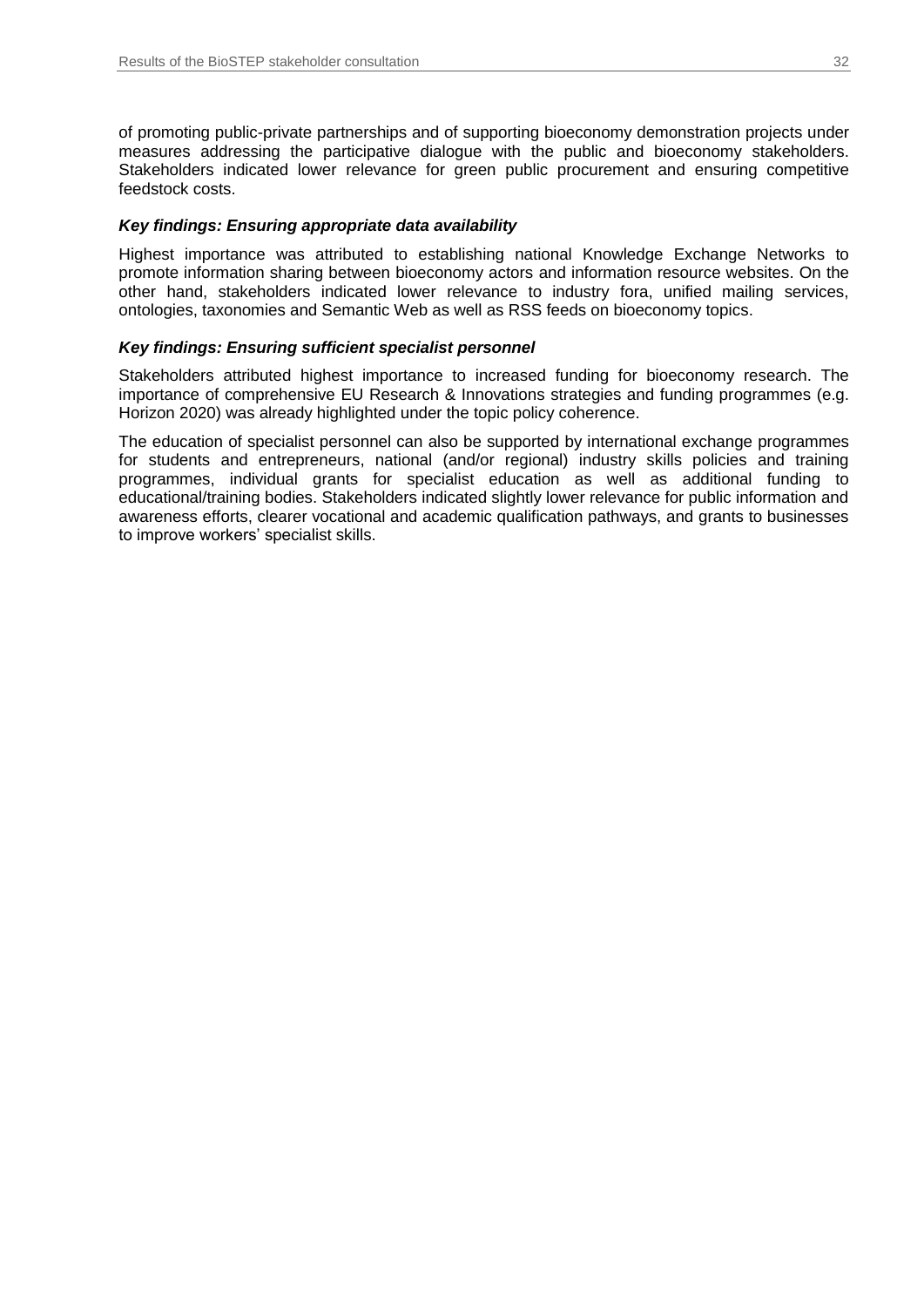## <span id="page-32-0"></span>**6 Annex: Questionnaire**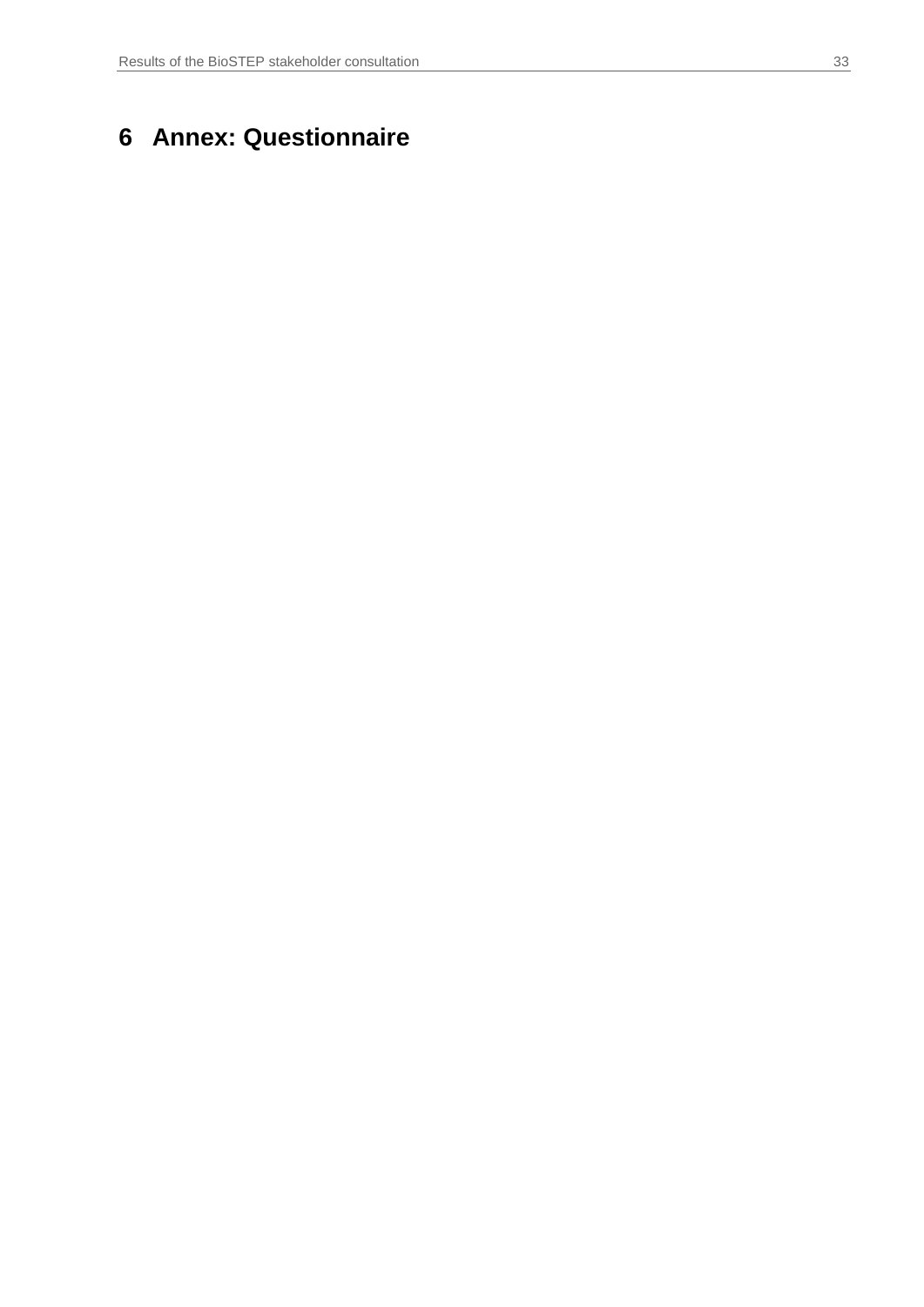Policy recommendations for the future development of the European bioeconomy



## **Questionnaire**

BioSTEP is an EU-funded project that aims to promote a participative governance of the European bioeconomy through the engagement of stakeholders and citizens (http://www.bio-step.eu). The project utilizes a participatory approach to involve a variety of actors in a dialogue on the future development of the bioeconomy.

This questionnaire comprises one part of BioSTEP's consultative process and will help us to understand how different actors perceive the challenges, opportunities and policy gaps surrounding the development and strengthening of national and regional bioeconomy strategies.

We welcome your participation as it is a key component of gathering insights on existing (policy) challenges and potential (policy) measures to address them. The results will inform the design of three policy workshops, which BioSTEP will organise in 2016. The outcome of this process will be a list of targeted policy recommendations for the (further) development of balanced and informed bioeconomy strategies at the regional, national and European levels.

The questionnaire should take approximately 15 minutes to complete. We would be grateful for your completed response before December 6, 2015, until which time you may save your entries and resume the consultation via the "Save as Draft" button.

If you would like to receive further information on the BioSTEP project and the upcoming policy workshops, please provide your contact details in section 18 of the questionnaire. For any questions about the content or functioning of the questionnaire, please contact the BioSTEP team at consultation@bio-step.eu.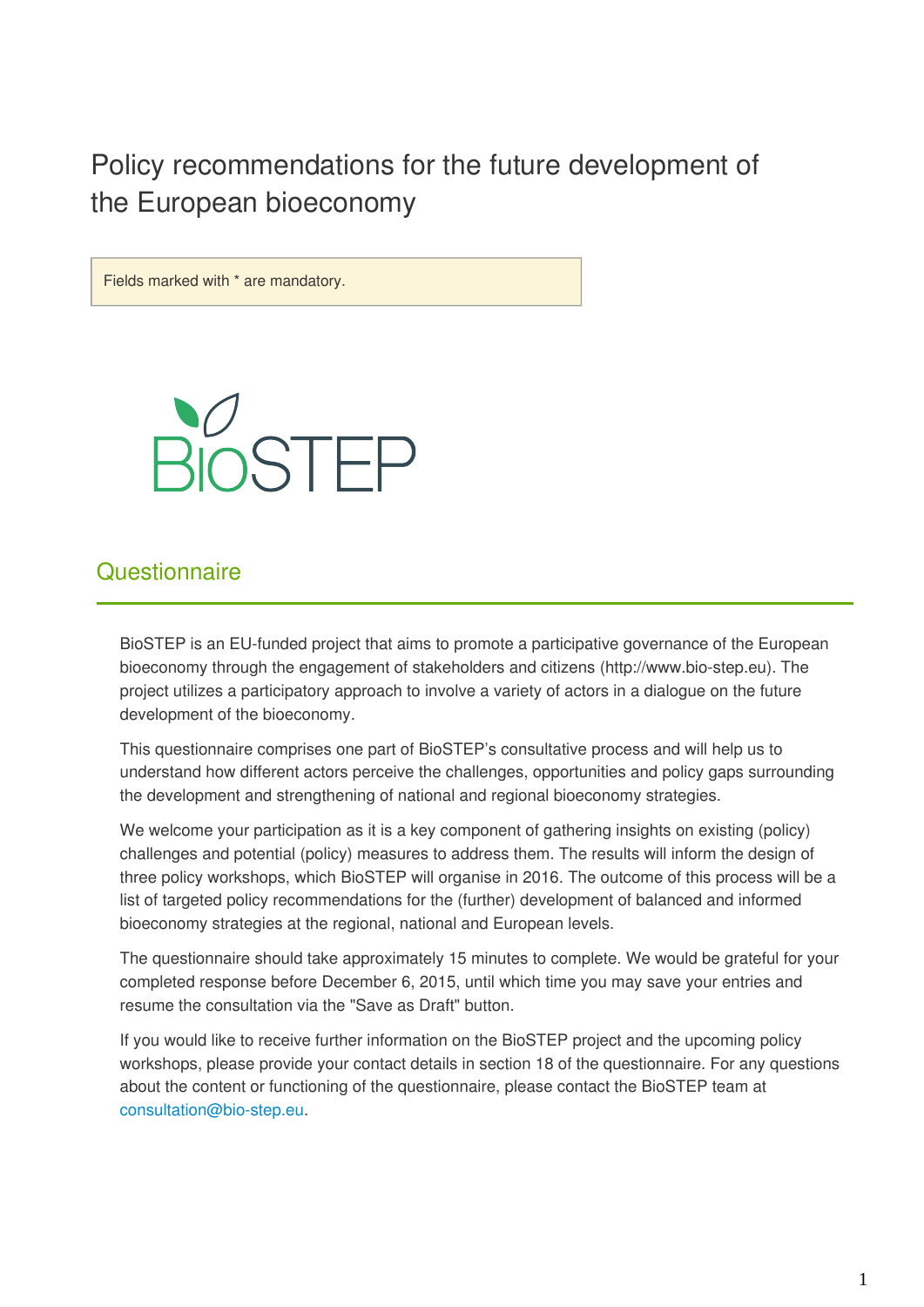### **Privacy Statement**

If you wish for BioSTEP to follow-up your contribution after the survey, you are agreeing that your personal data (contact details, etc) will be stored. All answers to the questions are voluntary. Your replies will be kept for a period of 5 years after receipt of the questionnaire. Should you require further information or wish to exercise your rights under the German Federal Data Protection Act (Bundesdatenschutzgesetz) (e.g. to access, rectify, or delete your data), please contact the BioSTEP team at consultation@bio-step.eu. You can also contact the project coordinator's Data Protection Officer (datenschutz@ecologic.eu). The data provided will only be used within the BioSTEP project. Your questionnaire might be shared with the project partners for their information. If you do not wish for this to happen, please inform us accordingly. Personal data and the questionnaire responses will not be disclosed, shared with or sold to any third party.

## I. General information

1. Country in which you work most of the time:

- 2. Type of organisation that you work for (multiple choices are allowed):
	- Government (European, national, regional, local)
	- Industry and SME
	- Consultancy
	- **Universities and research centres**
	- NGOs/CSOs
	- **Financing institution**
	- **Other**

If "Other", please specify

3. Sector:

- **Biofuels**
- **Biomaterials**
- **Biorefinery**
- **Other**

If "Other", please specify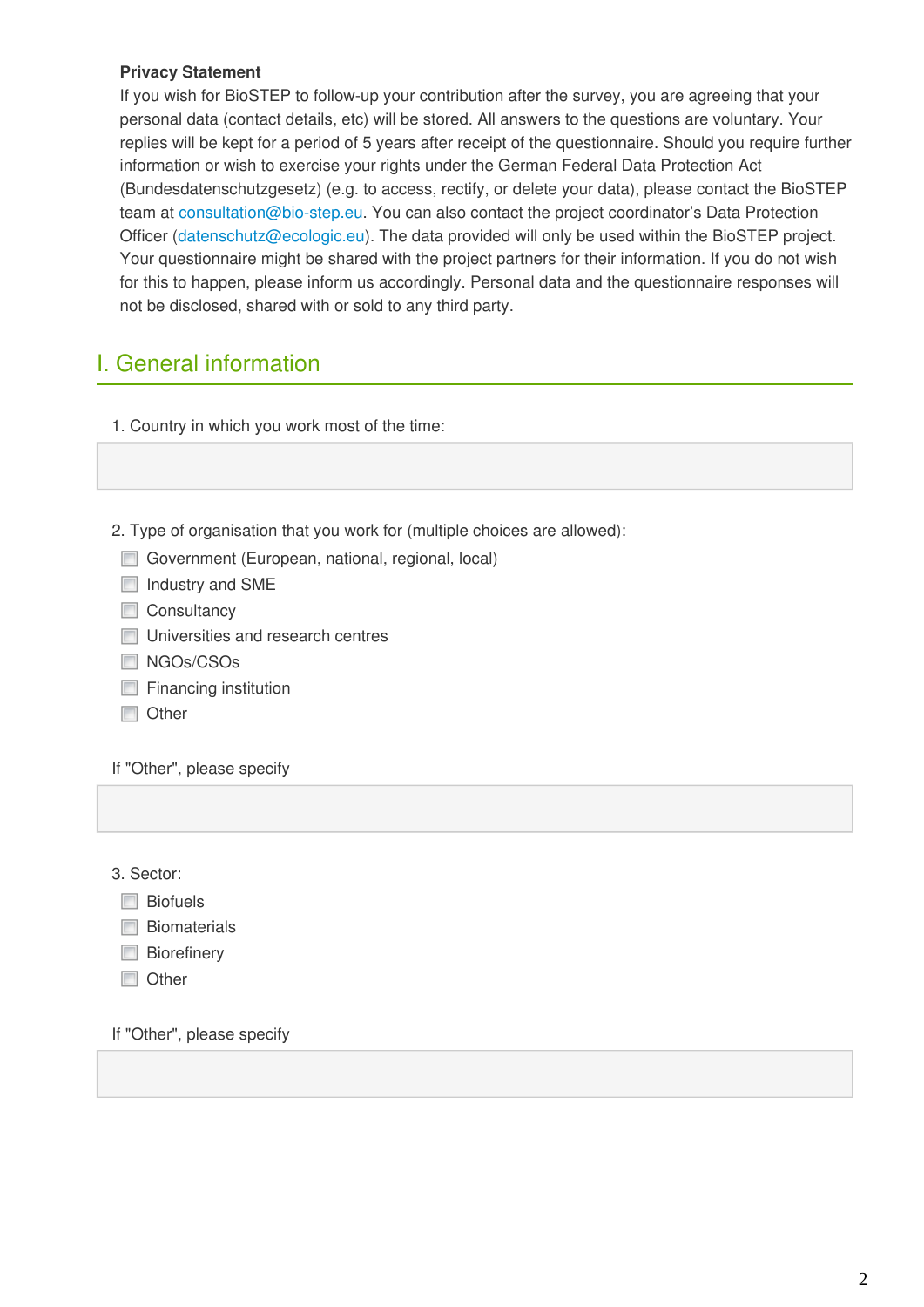- 4. Field of activity (multiple choices are allowed, please select all that are appropriate):
	- **Agriculture**
	- **Fisheries and aquaculture**
	- **Forestry**
	- **Food and feed**
	- Energy and biofuels
	- Industrial biotechnology
	- Chemicals
	- Environment
	- **Transport**
	- $\blacksquare$  Health
	- Socioeconomics
	- Nanotechnology
	- **Other**

If "Other", please specify

## II. Benefits and challenges of the bioeconomy

### 5. **Benefits**

Please indicate your level of agreement with the following perceived benefits offered by the bioeconomy on a scale from 1 (strongly disagree) to 5 (strongly agree).

|                                                           | 2 | 3 | 4 | 5 |
|-----------------------------------------------------------|---|---|---|---|
| Reducing dependence on non-renewable resources            |   |   |   |   |
| Mitigating and adapting to climate change                 |   |   |   |   |
| Creating jobs and maintaining European competitiveness    |   |   |   |   |
| Supporting investment in knowledge, innovation and skills |   |   |   |   |
| Supporting investment in new infrastructures              |   |   |   |   |
| Managing natural resources sustainably                    |   |   |   |   |
| Other                                                     |   |   |   |   |

If "Other", please specify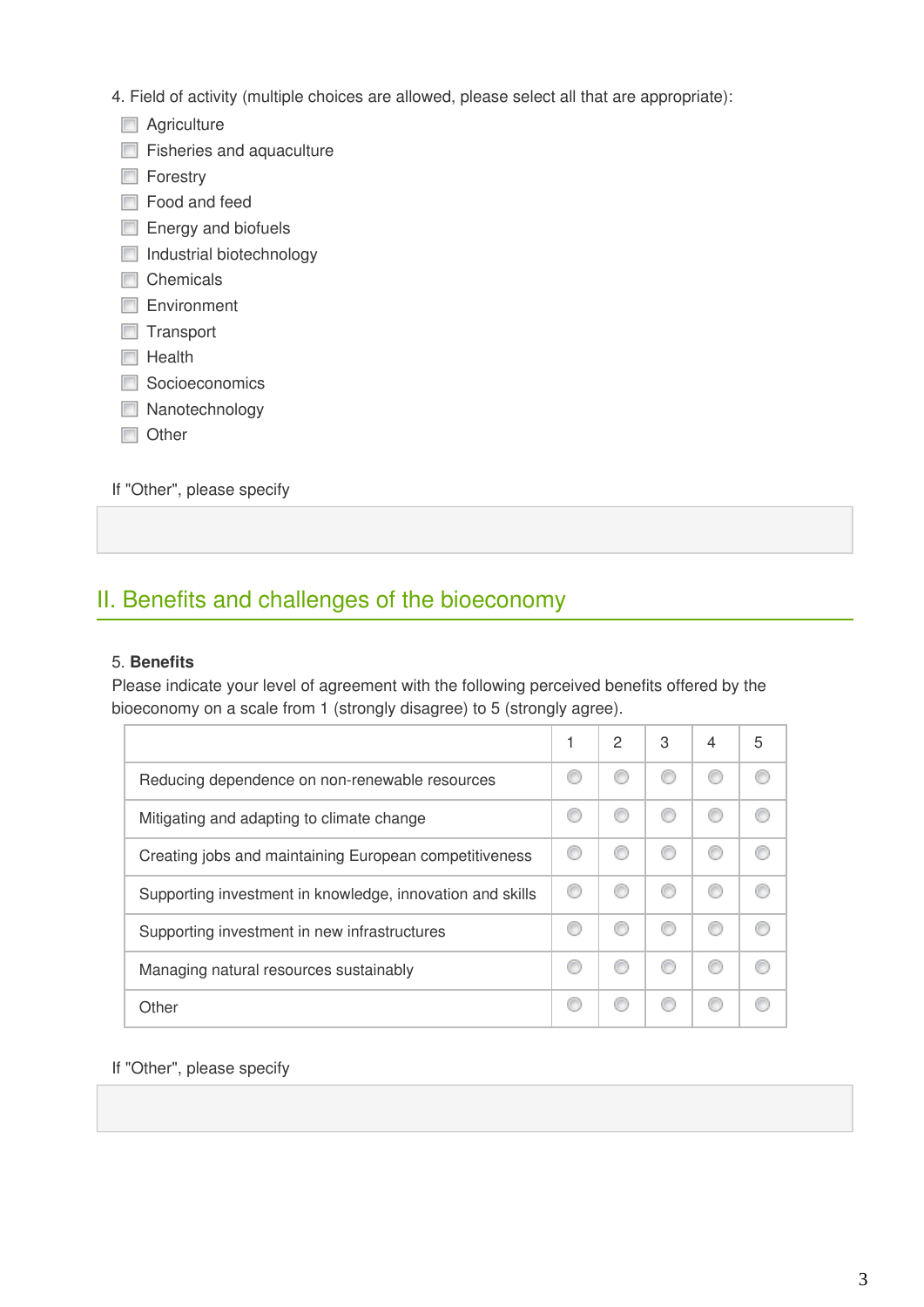## 6. **Challenges**

Please rate on a scale from 1 (not important) to 5 (very important) the importance of addressing the following challenges that need to be tackled for an inclusive and informed development of the bioeconomy.

|                                                                                           | 1 | $\overline{c}$ | 3 | 4  | 5 |
|-------------------------------------------------------------------------------------------|---|----------------|---|----|---|
| Sustainability assurance (see question 9)                                                 |   | ◎              |   | 66 |   |
| Policy coherence (see question 10)                                                        | ⋒ | ⋒              | C |    |   |
| Transparent communication between different governmental<br>departments (see question 11) |   |                |   |    |   |
| Participative dialogue with the public and bioeconomy stakeholders<br>(see question 12)   | ⋒ | ⋒              |   |    |   |
| Best practices (see question 13)                                                          |   | ⋒              |   |    |   |
| Appropriate financing (see question 14)                                                   |   | ⋒              |   |    |   |
| Data on current energetic and material use of biomass (see<br>question 15)                |   | ⋒              | r |    |   |
| Specialist personnel (see question 16)                                                    |   | ⋒              | C |    |   |
| Other                                                                                     |   |                |   |    |   |

## If "Other", please specify

## III. Potential impacts of the bioeconomy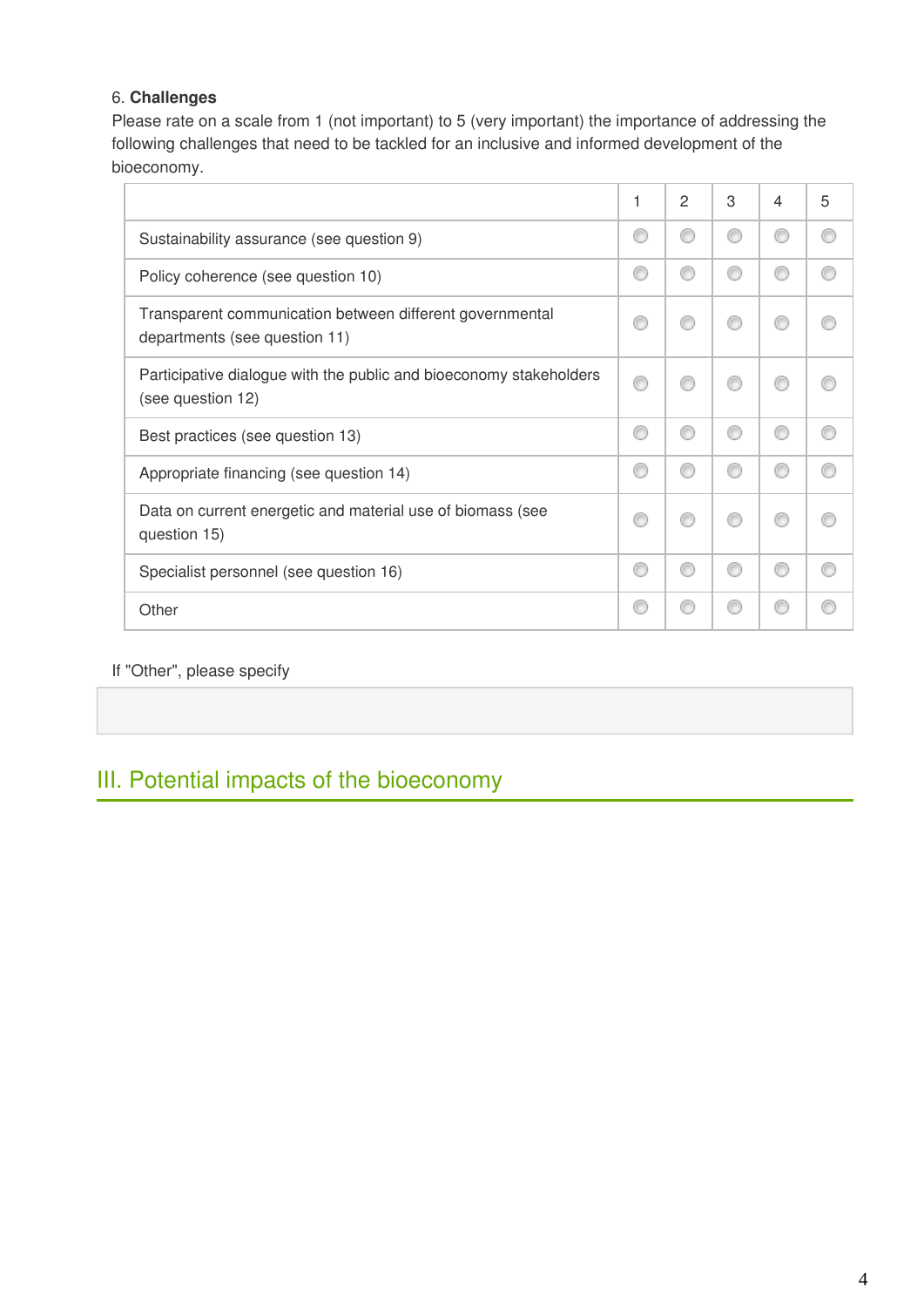## 7. **Social Impacts**

Please rate on a scale from 1 (not important) to 5 (very important) the importance of addressing the following issues for the assessment of potential social impacts of the bioeconomy.

|                                                                                | 1 | $\overline{2}$ | 3 | $\overline{4}$ | 5 |
|--------------------------------------------------------------------------------|---|----------------|---|----------------|---|
| Food security                                                                  |   | €              |   |                |   |
| Participation (effective participation processes, information<br>transparency) | C | €              | e | ⋒              |   |
| Land tenure                                                                    | ⋒ | ◎              | e | ⋒              |   |
| Employment and labour rights                                                   | ⋒ | ∩              | C | ⋒              |   |
| Distribution of revenues created                                               | c | ◎              | r | C              |   |
| <b>Health risks</b>                                                            | C | ⋒              | C | ⋒              |   |
| Changes in landscape aesthetics                                                |   | ∩              | F |                |   |
| Ethical implications                                                           |   | ⋒              | C | ⋒              |   |
| Other                                                                          |   | ⊙              | F |                |   |

### If "Other", please specify

### 8. **Environmental Impacts**

Please rate on a scale from 1 (not important) to 5 (very important) the importance of addressing the following issues for the assessment of potential environmental impacts of the bioeconomy.

|                                                                                        | 2 | 3 | 4 | 5 |
|----------------------------------------------------------------------------------------|---|---|---|---|
| Resource use (land use efficiency, energy efficiency)                                  |   |   |   |   |
| Climate change (life cycle based CO2eq emissions, including direct<br>land use change) |   |   |   |   |
| CO <sub>2</sub> emissions due to indirect land use change                              | € |   |   |   |
| Biodiversity (protected areas, biodiversity conservation and<br>management)            |   |   |   |   |
| Soil (erosion, soil organic carbon, soil nutrient balance)                             | € | C |   |   |
| Water (availability, stress, quality, water use efficiency)                            |   |   |   |   |
| Air (life cycle emissions of SO2, NOx, NH3, HCl/HF, particulate<br>matter)             |   |   |   |   |
| Other                                                                                  |   |   |   |   |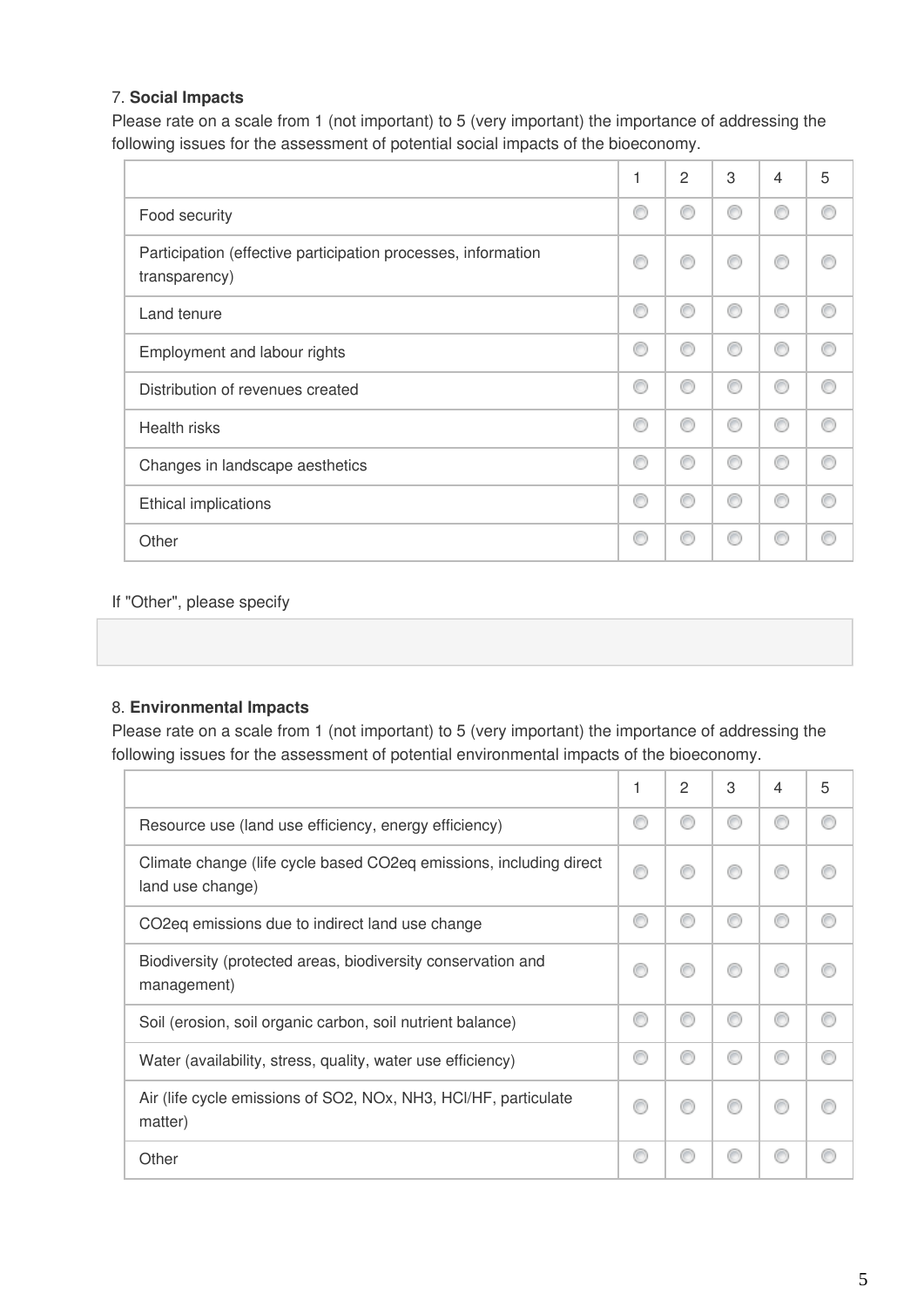## IV. Strategies to address challenges

### 9. **Ensuring sustainability**

How would you assess the importance of the following measures to ensure sustainability within the emerging bioeconomy? Please rate on a scale from 1 (not important) to 5 (very important).

|                                                              | 2 | 3 | 4 | 5 |
|--------------------------------------------------------------|---|---|---|---|
| Voluntary sustainability certification of biobased feedstock |   |   |   |   |
| Mandatory sustainability certification of biobased feedstock |   |   |   |   |
| Limitation (cap) on production volumes                       |   |   |   |   |
| Monitoring of sustainability performance                     |   |   |   |   |
| Incentives to improve sustainability performance             |   |   |   |   |
| Other                                                        |   |   |   |   |

If "Other", please specify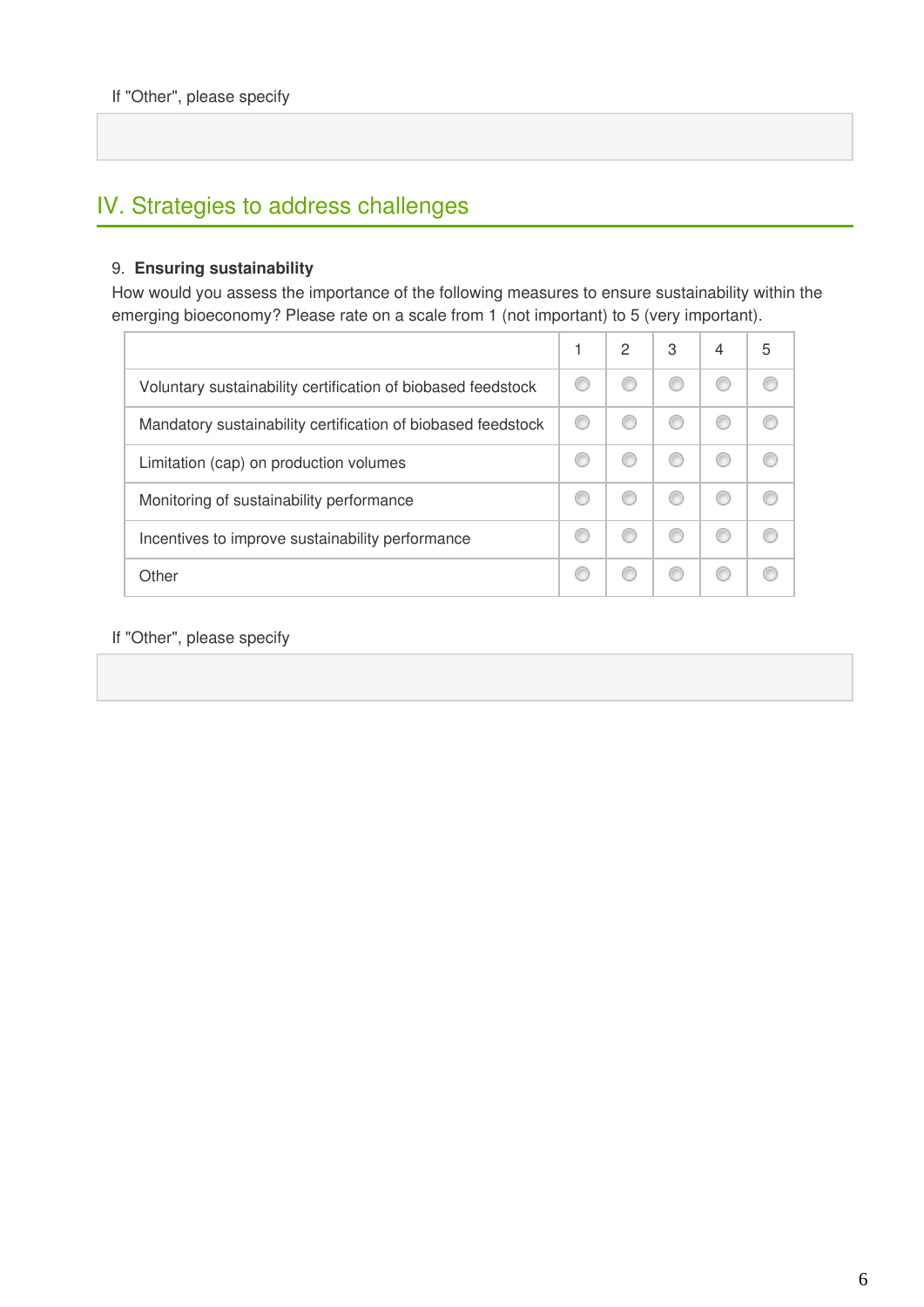## 10. **Ensuring policy coherence**

How would you assess the importance of the following measures to ensure policy coherence within a strong and sustainable European bioeconomy? Please rate on a scale from 1 (not important) to 5 (very important).

|                                                                                                                                   | 1 | $\overline{2}$ | 3 | 4 | 5 |
|-----------------------------------------------------------------------------------------------------------------------------------|---|----------------|---|---|---|
| Integrating bioeconomy strategies into agricultural, environmental,<br>energy, regional, climate and industrial policies          |   | ⋒              |   | ⋒ |   |
| Adapting regional smart specialisation strategies to support the<br>European bioeconomy                                           |   | ⋒              |   | ∩ |   |
| Adapting EU Research & Innovations strategies and funding<br>programmes (e.g. Horizon 2020) to support the European<br>bioeconomy |   |                |   |   |   |
| Developing policies promoting the availability of renewable raw<br>materials                                                      |   |                |   |   |   |
| Setting indicative or binding targets for certain bio-based products                                                              | ⋒ | ⊙              | ⋒ | ∩ |   |
| Developing appropriate regulations for the bioeconomy                                                                             | ⊙ | ⊙              | ∩ | ⊙ |   |
| Public procurement                                                                                                                | ∩ | ⊙              | ⋒ | ∩ |   |
| Developing European (CEN) and International (ISO) standards for<br>bio-based products                                             | ⋒ | ⋒              | ⋒ | ∩ |   |
| Harmonising certification and labelling schemes                                                                                   | ∩ | ⊙              | ⊙ | ⊙ |   |
| <b>Others</b>                                                                                                                     | ⋒ | ⋒              |   | ⋒ |   |

If "Other", please specify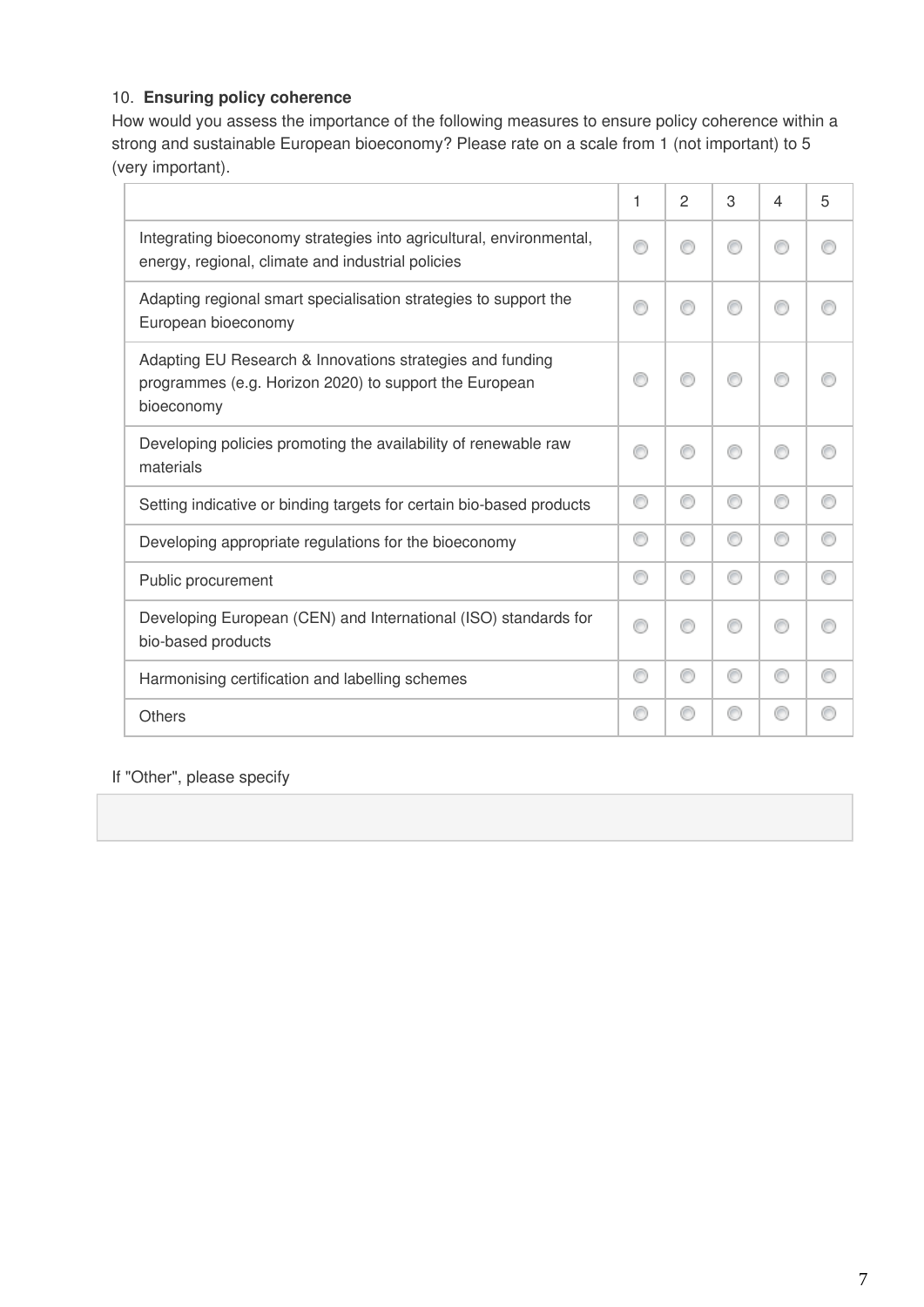## 11. **Intra governmental communication**

How would you assess the importance of the following measures to improve intra governmental communication within the emerging bioeconomy? Please rate on a scale from 1 (not important) to 5 (very important).

|                                                                                                                                  | 2 | 3 | 5 |
|----------------------------------------------------------------------------------------------------------------------------------|---|---|---|
| Establishing high level working group(s) made up of central<br>government department representatives                             |   |   |   |
| Establishing multi-level working group(s) made up of<br>central/regional/local government department representatives             |   |   |   |
| Developing better mechanisms for inter-departmental<br>communication, e.g. cloud-based file sharing, regular internal<br>updates |   |   |   |
| Scheduling regular inter-departmental meetings to promote<br>dialogue between them                                               |   |   |   |
| <b>Others</b>                                                                                                                    |   |   |   |

## If "Others", please specify

## 12. **Participative dialogue with the public and bioeconomy stakeholders**

How would you assess the importance of the following measures to promote a participative dialogue with the public and bioeconomy stakeholders? Please rate on a scale from 1 (not important) to 5 (very important).

|                                                                                                                                                             | 1 | 2 | 3 | 4 | 5 |
|-------------------------------------------------------------------------------------------------------------------------------------------------------------|---|---|---|---|---|
| Establishing working group(s) made up by public sector<br>representatives and bioeconomy stakeholders                                                       |   |   |   |   |   |
| Local/regional workshops attended by public sector representatives<br>and bioeconomy stakeholders                                                           |   |   |   |   |   |
| Developing a public-sector commercialisation outreach service (or<br>similar), i.e. to promote public sector tenders, opportunities for<br>partnership, etc |   |   |   |   |   |
| Establishing national Knowledge Exchange Networks to promote<br>information sharing between bioeconomy actors                                               |   |   |   |   |   |
| Better use of shared industry terminology between the public sector<br>and bioeconomy stakeholders                                                          |   |   |   |   |   |
| Introducing grant or loan-based financing schemes for<br>public-private initiatives in the bioeconomy                                                       |   |   |   |   |   |
| Others                                                                                                                                                      |   |   |   |   |   |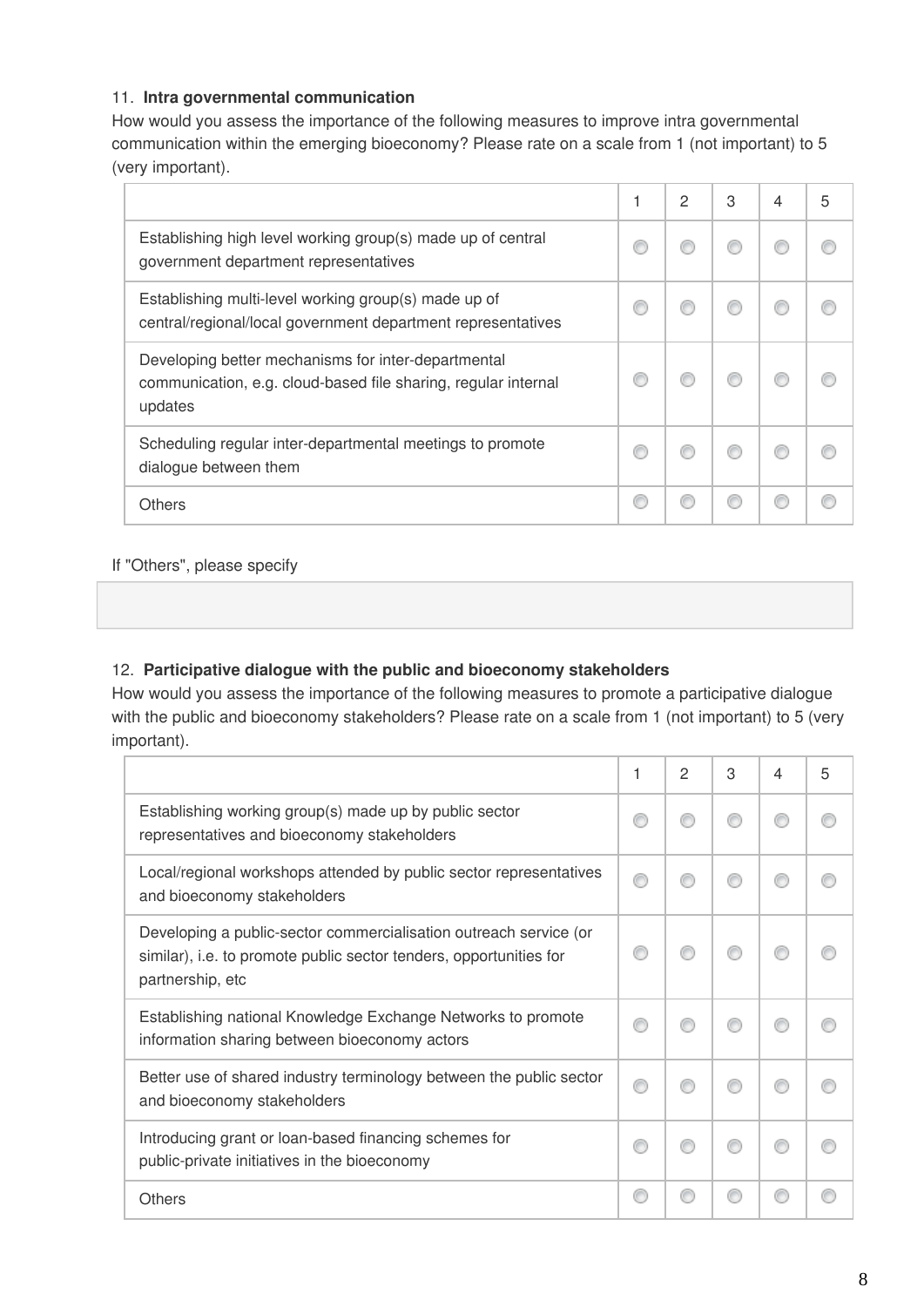## 13. **Best practices**

How would you assess the importance of the following measures to share best practices within the emerging bioeconomy? Please rate on a scale from 1 (not important) to 5 (very important).

|                                                                                                                                     | 2 | 3 | 5 |
|-------------------------------------------------------------------------------------------------------------------------------------|---|---|---|
| Establishing networks of best practice bioeconomy regions in<br>Europe                                                              |   |   |   |
| Introducing regulations, penalties and conclusive time limits to<br>render the implementation of approved best practices compulsory |   |   |   |
| Organising best practice workshops for information sharing                                                                          |   |   |   |
| Establishing online best practice databases                                                                                         |   |   |   |
| Others                                                                                                                              |   |   |   |

### If "Others", please specify

### 14. **Ensuring appropriate financing**

How would you assess the importance of the following measures to ensure appropriate financing within the emerging bioeconomy? Please rate on a scale from 1 (not important) to 5 (very important).

|                                                     | 1 | 2 | 3 | 4 | 5 |
|-----------------------------------------------------|---|---|---|---|---|
| Funding from national programmes for the bioeconomy |   |   |   |   |   |
| Public funding for demonstration projects           |   |   |   |   |   |
| Promoting public private partnerships               |   |   |   |   |   |
| Ensuring competitive feedstock costs                |   |   |   |   |   |
| Implementing green public procurement               |   |   |   |   |   |
| Building investor confidence in the bioeconomy      |   |   |   |   |   |
| Others                                              |   |   |   |   |   |

#### If "Others", please specify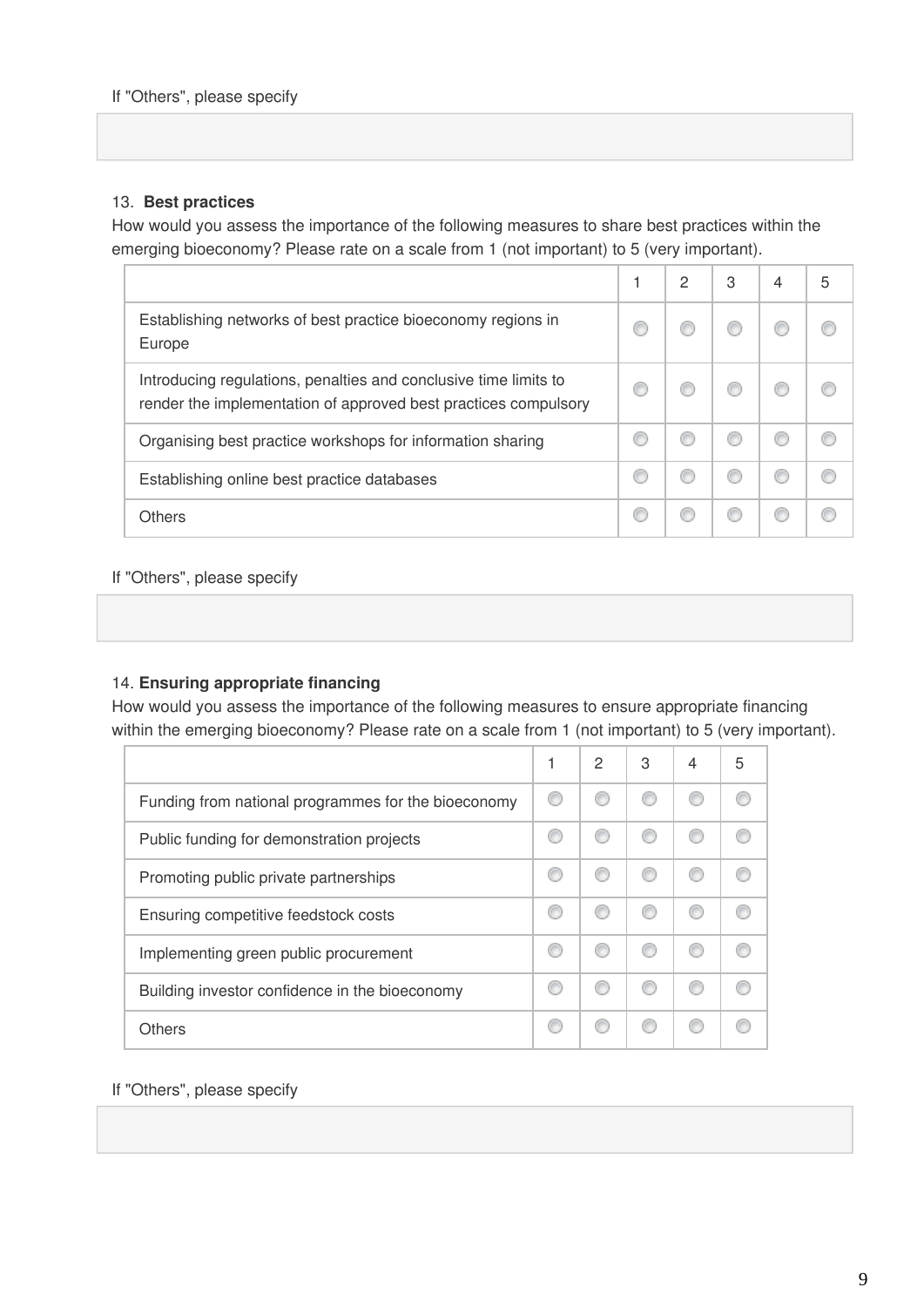## 15.  **Data on current energetic and material use of biomass**

How would you assess the importance of the following measures to ensure appropriate data availability within the emerging bioeconomy? Please rate on a scale from 1 (not important) to 5 (very important).

|                                                                                                                      | $\overline{c}$ | 3 | 4 | 5 |
|----------------------------------------------------------------------------------------------------------------------|----------------|---|---|---|
| Information resource website(s), "gateway website" with links to<br>other websites                                   |                |   |   |   |
| RSS feeds on bioeconomy topics                                                                                       |                |   |   |   |
| Ontologies, taxonomies and Semantic Web                                                                              | €              | o |   |   |
| Industry fora organised by trade/business/industry associations                                                      |                |   |   |   |
| Industry fora led by public sector bodies                                                                            | €              |   |   |   |
| Establishing national Knowledge Exchange Networks to promote<br>information sharing between bioeconomy actors        | €              |   |   |   |
| Unified mailing service which stakeholders can subscribe to in<br>order to be kept informed with latest developments |                |   |   |   |
| <b>Others</b>                                                                                                        |                |   |   |   |

## If "Others", please specify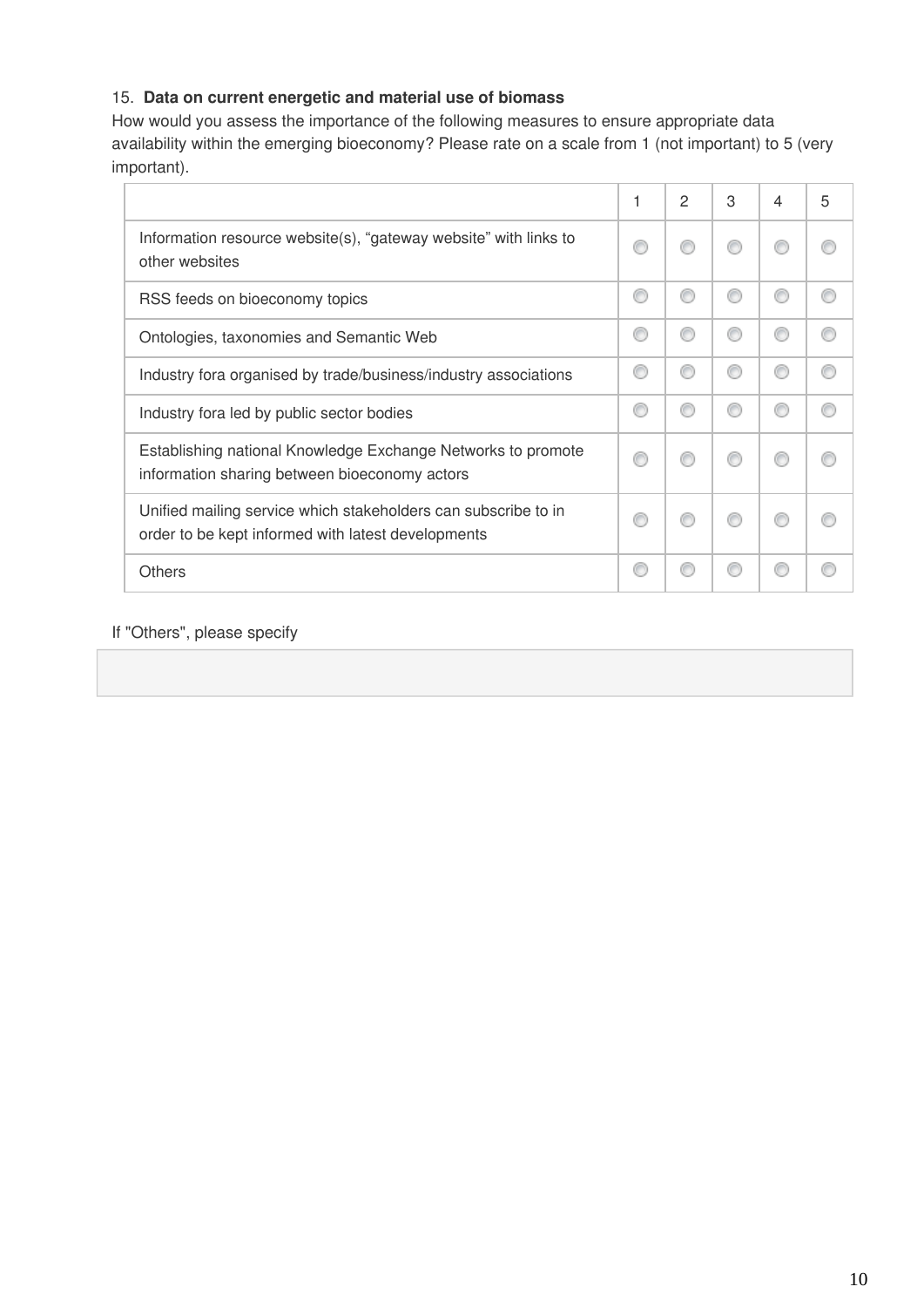## 16. **Specialist personnel**

How would you assess the importance of the following measures to ensure sufficient specialist personnel for the development of a strong and sustainable European bioeconomy? Please rate on a scale from 1 (not important) to 5 (very important).

|                                                                                                                  | 1 | $\overline{2}$ | 3 | 4 | 5 |
|------------------------------------------------------------------------------------------------------------------|---|----------------|---|---|---|
| Developing national (and/or regional) industry skills policies and<br>training programmes                        |   | ⋒              | ⋒ | ∩ |   |
| Grants for individuals to undertake specialist education and training                                            | ⊙ | ⊙              | ⊙ | ∩ | € |
| International exchange programmes for students and<br>entrepreneurs along the lines of Erasmus                   | ⋒ | €              | ⋒ | ⊙ |   |
| Grants to businesses to improve workers' specialist skills                                                       | ⊙ | ⊙              | ◎ | ∩ |   |
| Additional funding to education/training bodies to provide relevant<br>specialist education/training             |   | €              | ⋒ | ⋒ |   |
| Increased funding for bioeconomy research                                                                        | ⊙ | ◎              | € | ⋒ |   |
| Developing clearer academic qualification pathways for specialised<br>roles                                      |   | ⋒              |   | ⋒ |   |
| Developing clearer vocational qualification pathways for specialised<br>roles                                    |   |                |   | ∩ |   |
| Public information and awareness efforts (e.g. better bioeconomy<br>sector representation at Graduate Job Fairs) |   | ⋒              |   | ∩ |   |
| Support for new bioeconomy-skilled migrants, especially for<br>non-EU migrants (e.g. work permits, green cards)  | ⋒ | ⋒              |   | ∩ |   |
| <b>Others</b>                                                                                                    |   | €              |   | ∩ |   |

If "Others", please specify

## **\*** 17. **Contact details**

Name:

**\*** Affiliation: